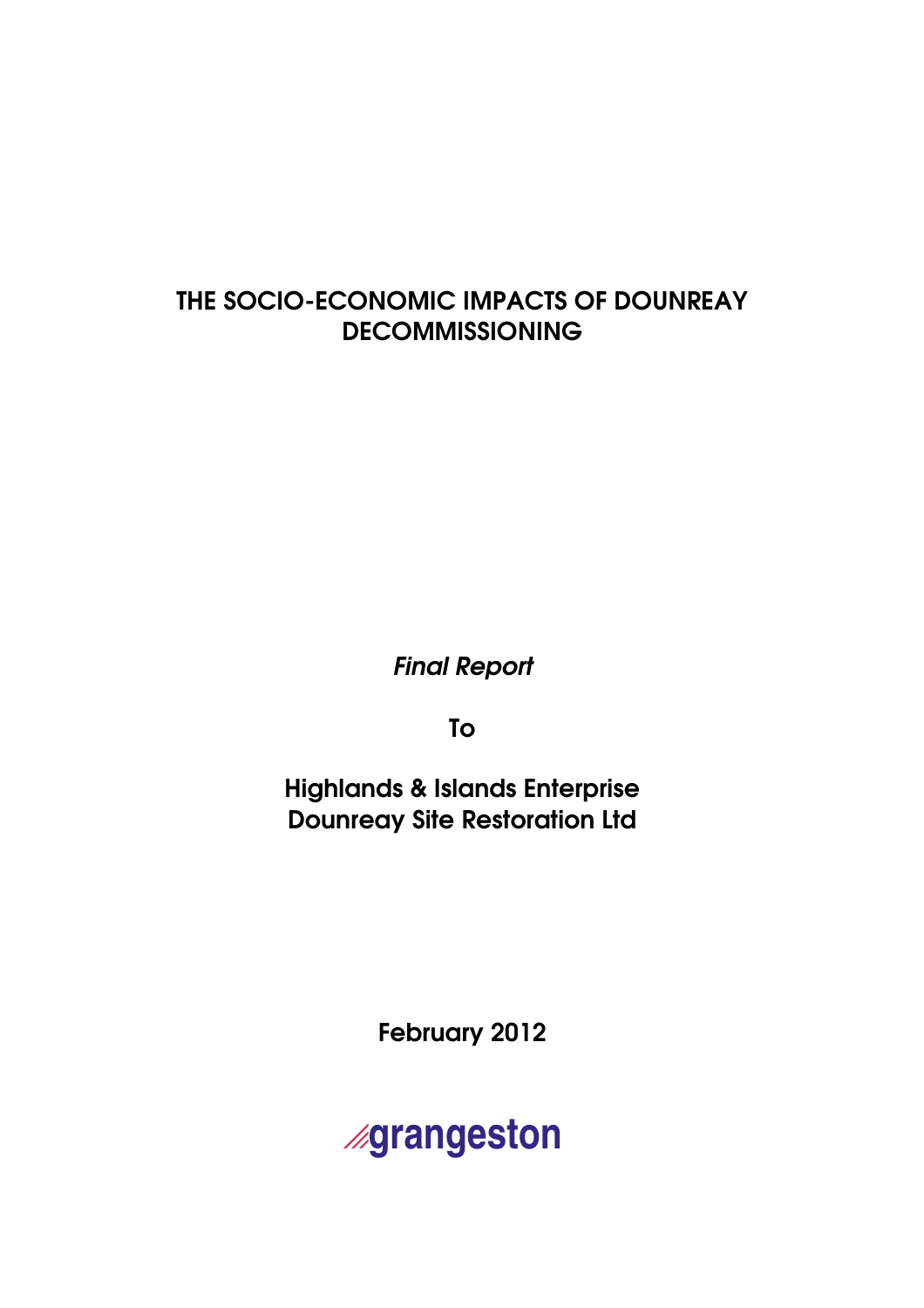# **CONTENTS**

| <b>INTRODUCTION</b>                                      | 1  |    |
|----------------------------------------------------------|----|----|
| SOCIO-ECONOMIC CONTEXT AND PERFORMANCE<br>$\overline{2}$ |    |    |
| <b>ANALYSIS OF SKILLS</b>                                |    | 11 |
| <b>IMPACT OF SITE ACTIVITY</b>                           | 17 |    |
| <b>WIDER IMPACTS</b>                                     | 22 |    |
| <b>REVIEW OF CNSRP AND PARTNER ACTIVITIES</b>            |    | 25 |
| DEPENDENCY AND DIVERSIFICATION                           |    | 40 |
| <b>CONCLUSIONS</b>                                       | 47 |    |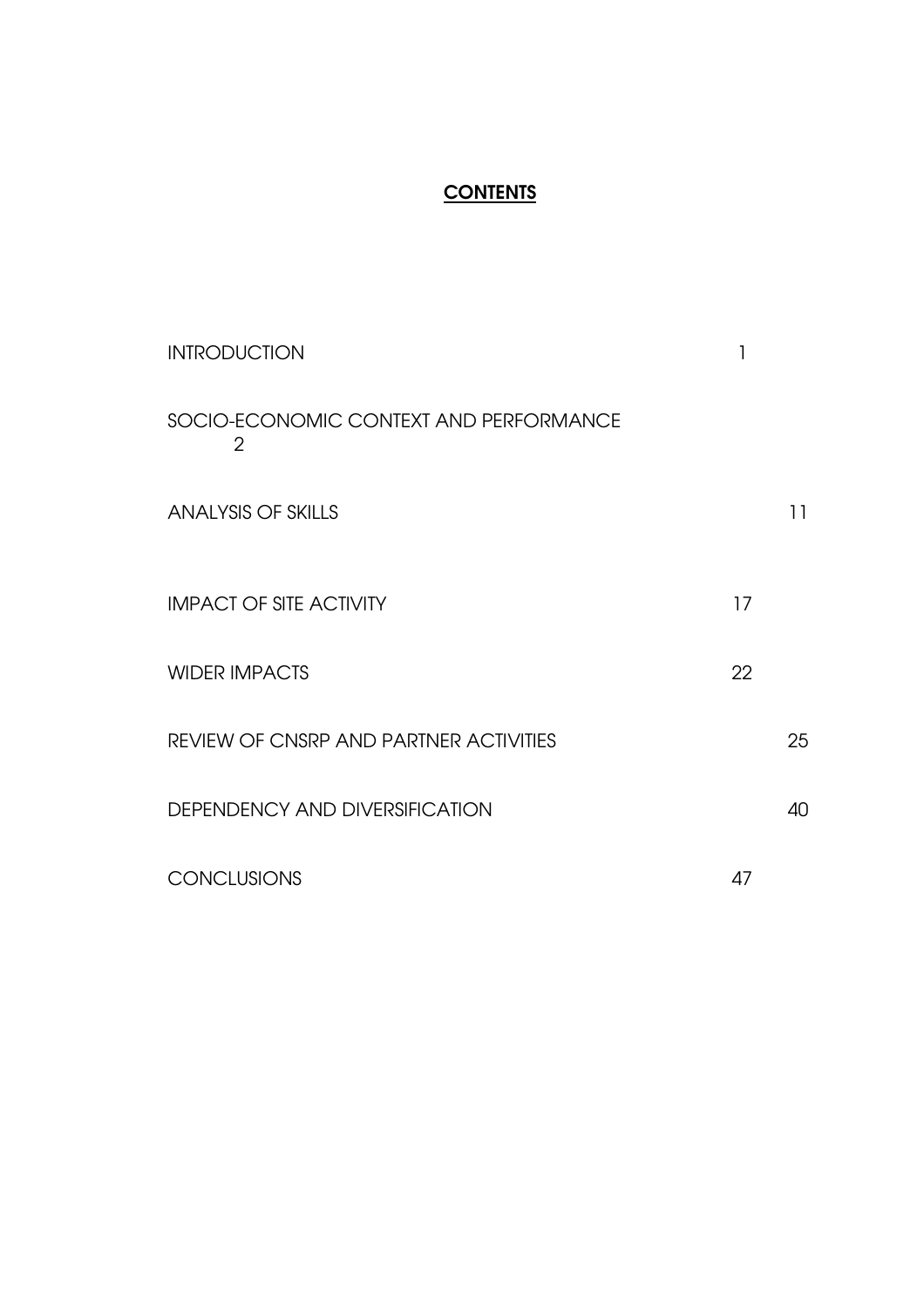# 1 INTRODUCTION

# **OBJECTIVES**

This is the final report of a socio-economic study to update the 2006 report "Opportunities arising from the decommissioning of Dounreay", and to evaluate the activities undertaken since then to mitigate the effects of decommissioning and to take advantage of emerging opportunities.

The objectives and key tasks of the study were to:

- > Update the existing socio-economic research.
- P Review the impacts of decommissioning of Dounreay.
- $\triangleright$  Review the activities and impacts of the CNSRP and individual partner agencies in diversifying the local economy.

# **METHOD**

The study was undertaken through:

- Analysis of available socio-economic statistics.
- $\triangleright$  Review and analysis of data provided by DSRL:
	- o Staff profile (2010)
	- o Detailed breakdown of DSRL purchases.
	- o Analysis of geographic sources of DSRL purchases.
- $\triangleright$  Survey of DSRL staff and on-site contractors covering:
	- o Personal and family characteristics.
		- o Place of residence.
		- o Job category.
		- o Employment of spouse/partner.
		- o Voluntary work.
		- o Qualifications and skills.
		- o Alternatives to employment at Dounreay.
- $\triangleright$  Survey of businesses.
- $\triangleright$  Review of documentation relating to CNSRP.
- $\triangleright$  Consultations.

# STRUCTURE OF THE REPORT

Chapter 2: Socio-economic context and performance.

**Chapter 3: Analysis of skills.** 

Chapter 4: Impact of site activity.

Chapter 5: Wider impacts.

Chapter 6: Review of CNSRP and partner activities.

Chapter 7: Dependency and diversification.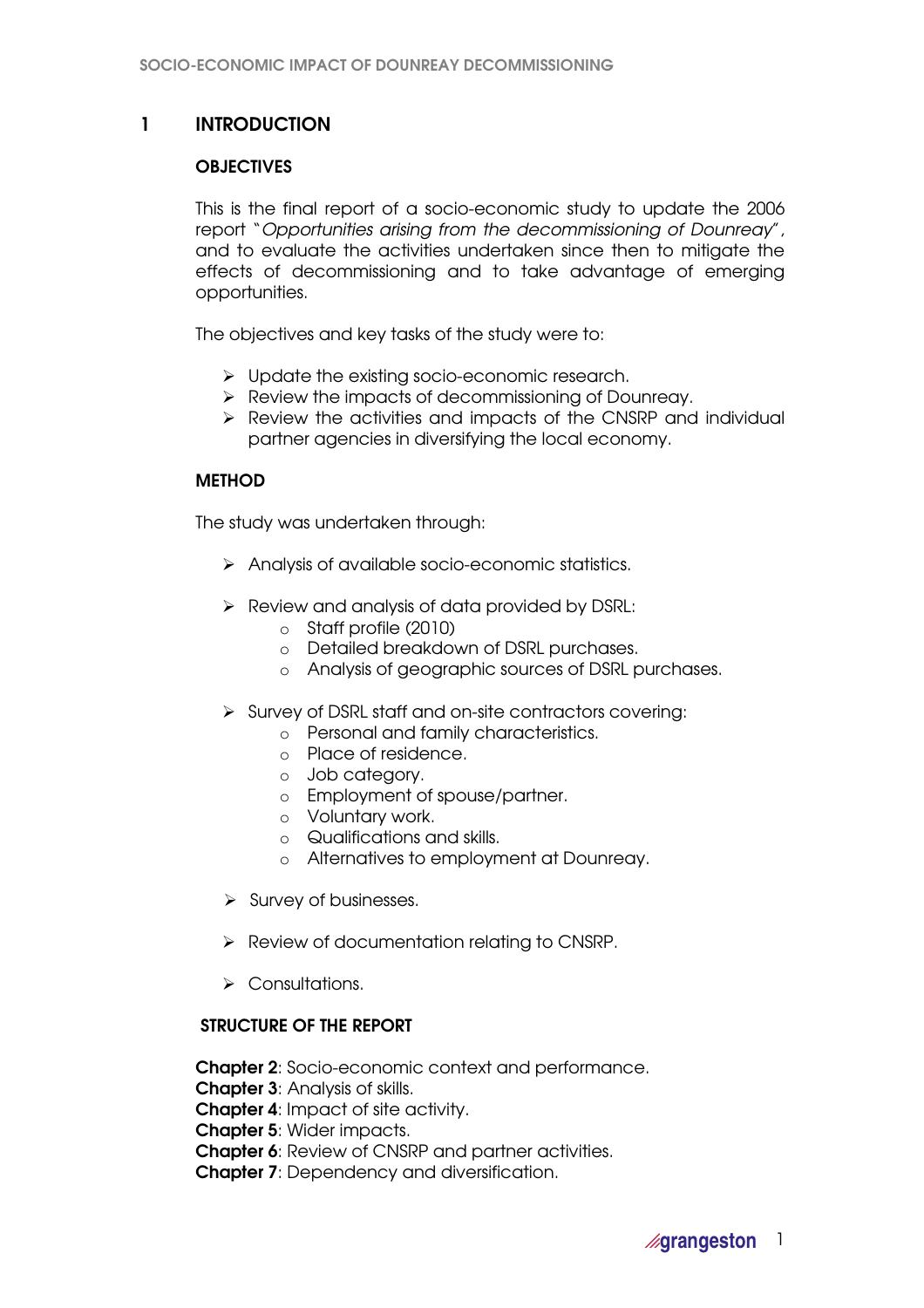**Chapter 8: Conclusions.**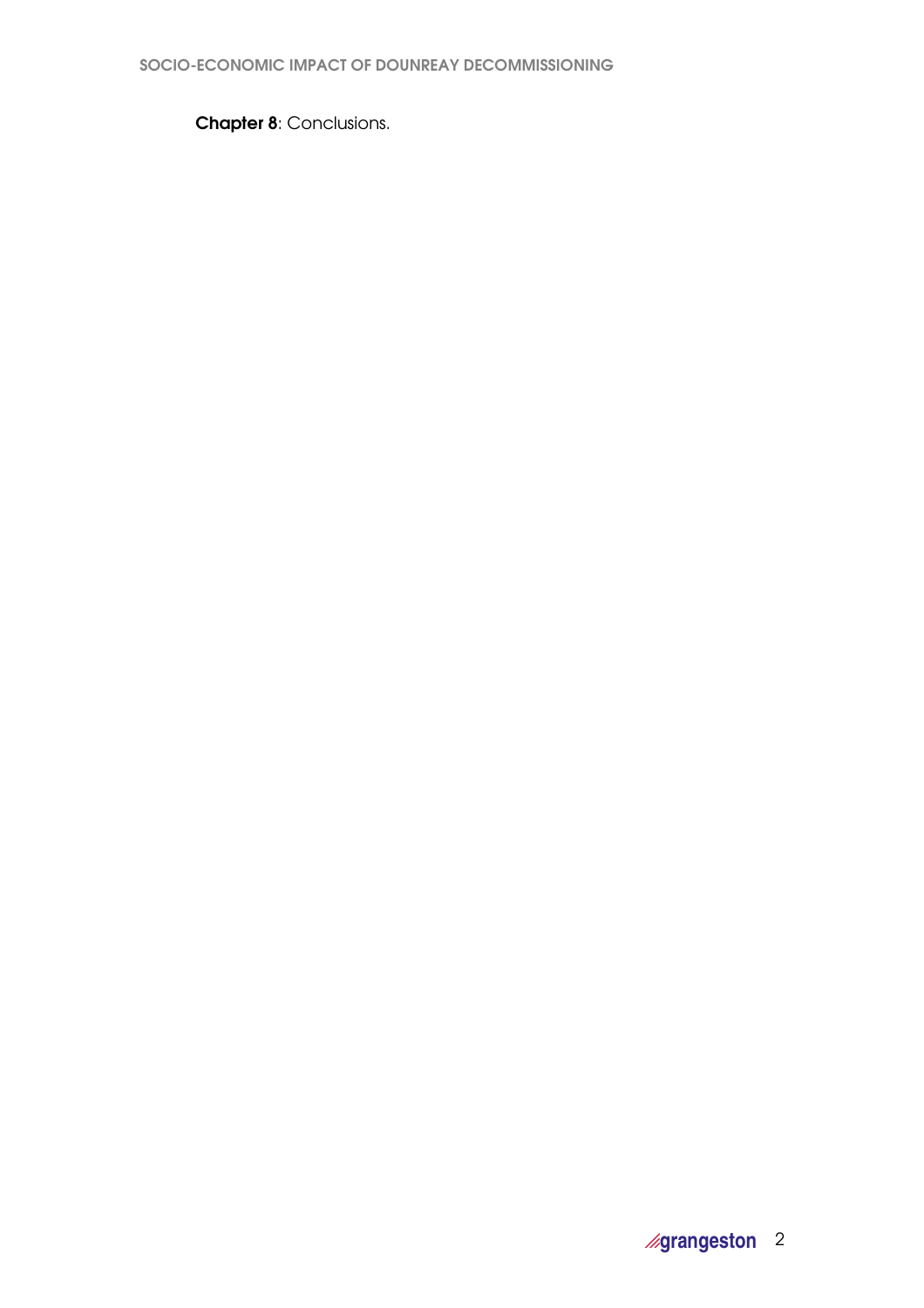# 2 SOCIO-ECONOMIC CONTEXT AND PERFORMANCE

# **INTRODUCTION**

This Chapter provides a socio-economic assessment of the Caithness & Sutherland area and compares it with the assessment undertaken in 2006 as well as assessing the economic performance of Caithness & North Sutherland (CNS) where data allows.

### SUMMARY FROM 2006 REPORT

To provide a broad context, we report below the key summary points of the economic profile of Caithness & Sutherland (C&S) from the 2006 study (Note that some of the data in the 2006 study has been revised and may not align totally with the analysis later in this chapter. These differences are not significant.)

# Population:

- C&S's population (2001) of 38,669 accounts for 9% of the HIE area population.
- C&S's population fell by 3.9% (1991-2001) compared to 0.8% growth for the HIE area.
- $\triangleright$  C&S's population structure is older than that of the HIE area and Scotland, and is aging at a slightly faster rate than that for the HIE area.

# Economic Activity:

- Overall economic activity rate in C&S of 66% is 2 percentage points lower than for the HIE area.
- $\triangleright$  In 2001, 28,238 people of working age and 18,668 economically active.
- $\triangleright$  Self employment rate in C&S of 10.5%, is almost identical to that for the HIE area.
- > In 2004 and 2005, C&S was the worst performer of the HIE LEC areas in terms of business start-ups per head of population and also lower than the Scottish average.

# Employment Structure:

- > Based on Census data, compared to the HIE area, residents of C&S have a greater share of employment in:
	- Agriculture & Hunting.
	- Mining & Quarrying
	- Manufacturing
	- Electricity, Gas & Water Supply
	- Construction
	- Financial Intermediaries
	- Real Estate & Renting and Business Activities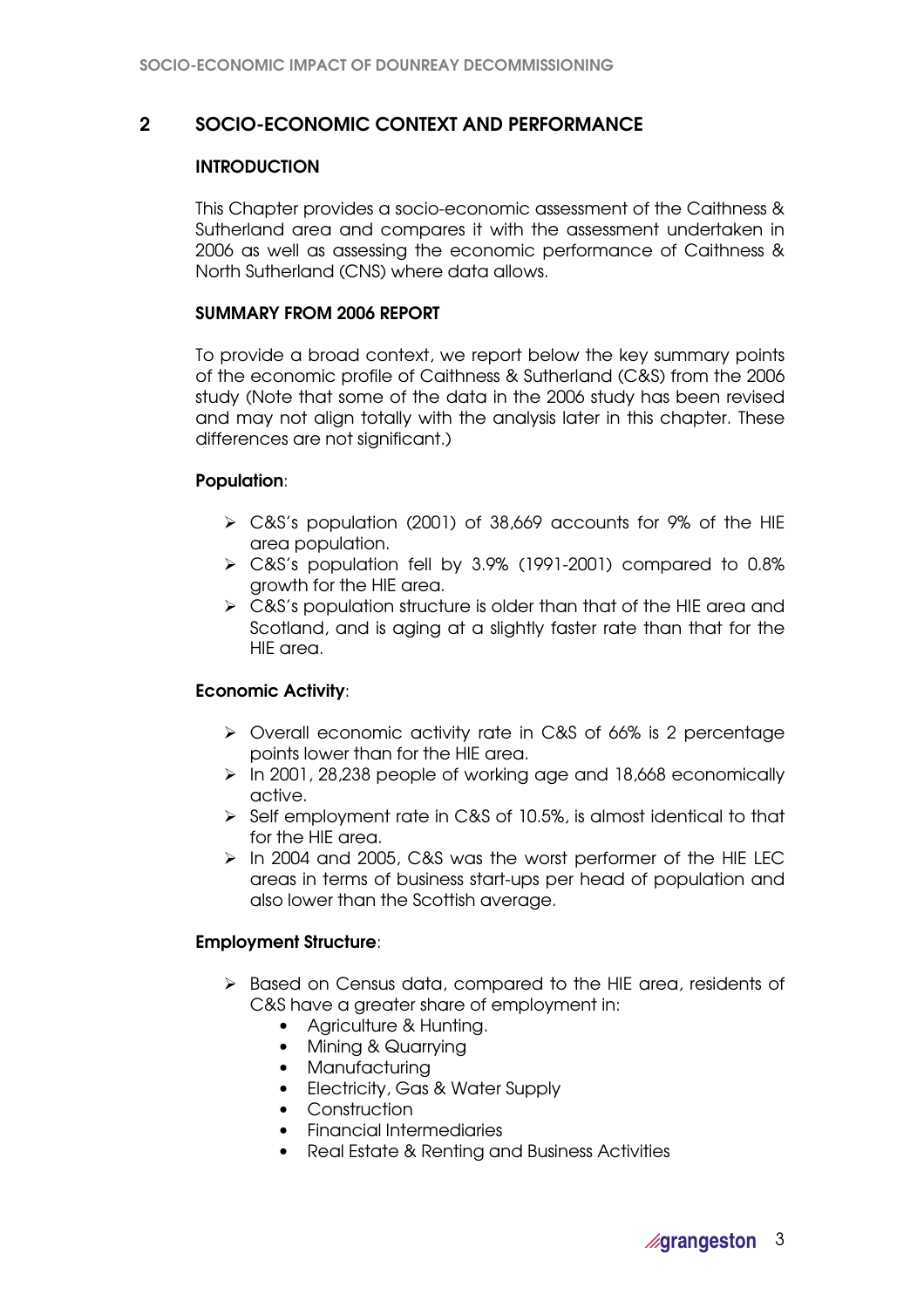# Unemployment:

- C&S's unemployment rate was 3% at July 2005.
- > Unemployment rates in C&S tend to be above those for the HIE area and Scotland.
- ▶ C&S's unemployment rate is generally more seasonal than for the HIE area.

# SOCIO-ECONOMIC PROFILE 2011

In all cases we are using the latest available official data.

### **Population**

Table 2.1 shows the trend in population between 2001 and 2010 for Caithness, Caithness & North Sutherland, Caithness & Sutherland, the Highlands & Islands and Scotland.

|                  | <b>TABLE 2.1: Population</b> |                                           |                           |            |           |
|------------------|------------------------------|-------------------------------------------|---------------------------|------------|-----------|
| Year             | Caithness                    | Caithness &<br><b>North</b><br>Sutherland | Caithness &<br>Sutherland | <b>HIE</b> | Scotland  |
| 2001             | 25,552                       | 28,463                                    | 38,426                    | 433,448    | 5,064,200 |
| 2005             | 25,012                       | 27.911                                    | 38,051                    | 439,231    | 5,094,800 |
| 2010             | 25,124                       | 27,893                                    | 38,116                    | 448,392    | 5,222,100 |
| $2001 -$<br>2010 | $-1.7$                       | $-2.0$                                    | $-0.8$                    | 3.4        | 3.1       |
| $2001 -$         | $-2.1$                       | $-1.9$                                    | $-1.0$                    | 1.3        | 0.6       |
| 2005             |                              |                                           |                           |            |           |
| 2005-<br>2010    | 0.4                          | $-0.1$                                    | 0.2                       | 2.1        | 2.5       |

For the Highlands and Islands and Scotland as a whole the trend has been of overall population growth since 2001. Over that period the Highlands & Islands had a higher growth rate than Scotland, 3.4% compared to 3.1%. In the first half of the decade the Highlands & Islands grew at double the Scottish rate, but by the second half of the decade Scotland's growth rate was slightly higher than that for the Highlands & Islands.

In comparison, over the decade the populations of Caithness, Caithness & North Sutherland (CNS) and Caithness & Sutherland (C&S) fell by between 1% and 2%, with CNS experiencing the largest percentage decline and C&S the smallest. In the second half of the decade the population of Caithness grew by 0.4%.

A closer analysis of the data for Caithness, Sutherland, North Sutherland and Rest of Sutherland is presented in Table 2.2.

| <b>TABLE 2.2: Population</b> |           |            |                     |                       |  |  |  |  |
|------------------------------|-----------|------------|---------------------|-----------------------|--|--|--|--|
| Year                         | Caithness | Sutherland | North<br>Sutherland | Rest of<br>Sutherland |  |  |  |  |
| 2001                         | 25,552    | 12.874     | 2.911               | 9.963                 |  |  |  |  |
| 2005                         | 25,012    | 13.039     | 2,899               | 10,140                |  |  |  |  |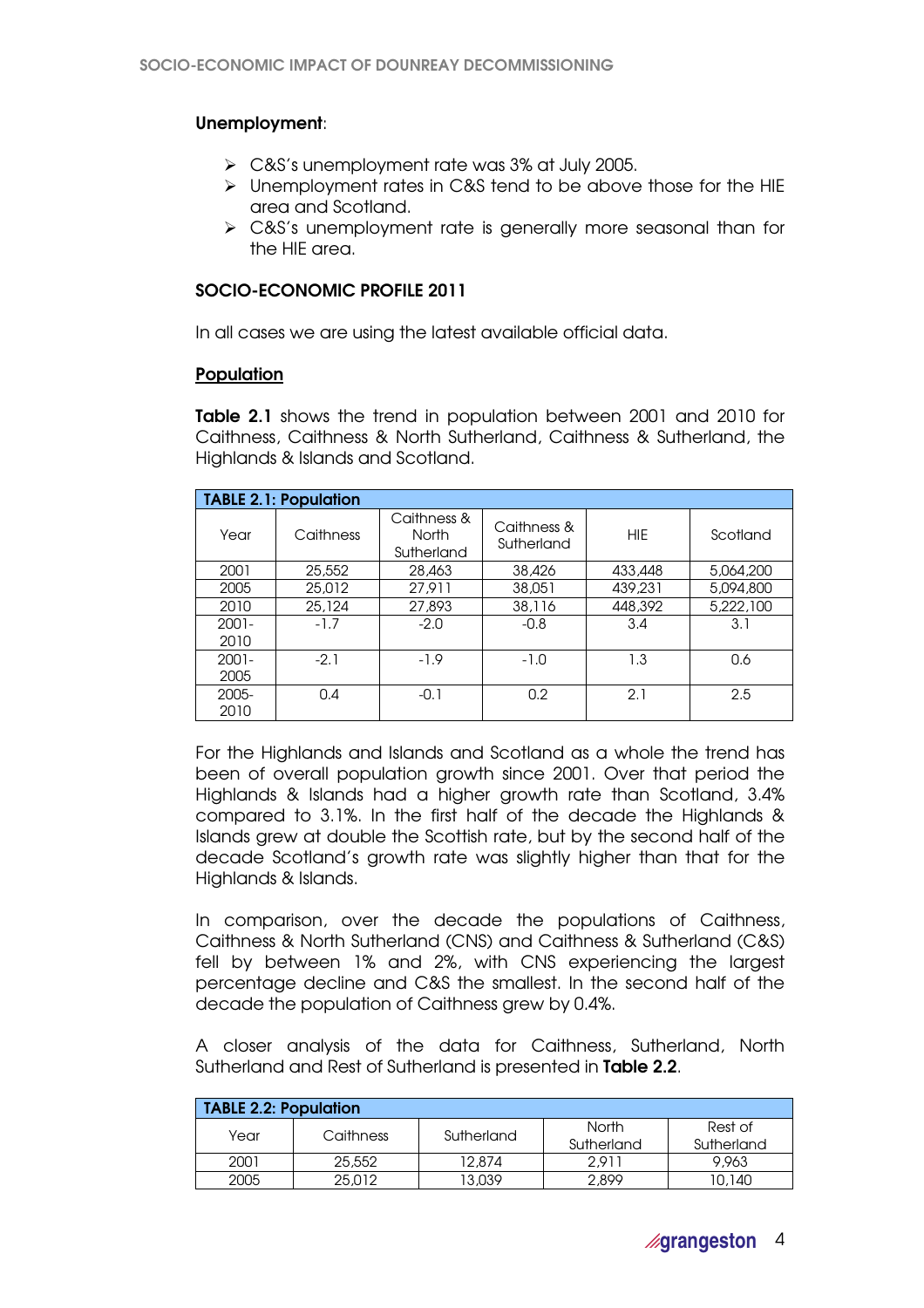| 2010      | 124<br>つに<br>ZU. | 12,992 | 2,769  | 0.000<br>U,ZZJ |
|-----------|------------------|--------|--------|----------------|
| 2001-2010 | - 1              | 0.9    | $-4.9$ | ے،ے            |
| 2001-2005 | ⌒<br>-4. I       | ن. ا   | -U.4   | 1.O            |
| 2005-2010 | 0.4              | -0.4   | ث.4–   | 0.8            |

The analysis suggests that while the population of Caithness & North Sutherland has been declining over the decade as a whole this appears to be largely due to relatively large falls in the population of North Sutherland rather than in Caithness which showed an increase in population of 0.4% since 2005.

However, it appears that while the population of Caithness has grown since 2005 the two main population centres of Thurso and Wick have continued to experience a reduction in population.

| TABLE 2.3: Population of Thurso and Wick (% change) |          |          |  |  |  |
|-----------------------------------------------------|----------|----------|--|--|--|
| Year                                                | Thurso   | Wick     |  |  |  |
| 2001-2010                                           | $-3.3\%$ | $-6.7%$  |  |  |  |
| 2001-2005                                           | -2.6%    | -4.6%    |  |  |  |
| 2005-2010                                           | $-0.7%$  | $-2.2\%$ |  |  |  |

Almost 65% of Caithness' population is concentrated in Thurso and Wick. Between 2001 and 2010 the population of Wick fell by 6.7% while Thurso declined by 3.3%. Most of this reduction (73%) occurred in the first half of the decade with much slower reductions of -0.7% (Thurso) and -2.2% (Wick) since 2005. These changes in population will be attributable to a number of causes and reflect long-term trends in the area. HIE in their Area Profile for Caithness and Sutherland published in January 2011 suggest that "the decrease in population in these two settlements is partly associated with the long-term decommissioning of the Dounreay facility".

This is likely to be more the case for Thurso where Dounreay based staff are an important element of the settlement and surrounding area.

#### Age Structure

Table 2.4 reports the age structure of Caithness & Sutherland, HIE and Scotland.

| TABLE 2.4: Population Structure (%) by Age 2010 |                                   |      |                 |  |  |  |
|-------------------------------------------------|-----------------------------------|------|-----------------|--|--|--|
| <b>Age Band</b>                                 | <b>Caithness &amp; Sutherland</b> | HIE  | <b>Scotland</b> |  |  |  |
| $0 - 4$                                         | 4.9                               | 5.3  | 5.6             |  |  |  |
| $5 - 19$                                        | 16.6                              | 16.8 | 16.9            |  |  |  |
| 20-44                                           | 25.9                              | 28.4 | 33.5            |  |  |  |
| 45-64                                           | 31.0                              | 29.9 | 27.1            |  |  |  |
| 65-84                                           | 19.4                              | 17.3 | 14.8            |  |  |  |
| $85+$                                           | 2.3                               | 2.4  | 2.0             |  |  |  |
| Total                                           | 100.0                             | 100  | 100             |  |  |  |

Caithness & Sutherland has an older population than that for the Highlands & Islands and Scotland as a whole. In 2010, 21.7% of Caithness & Sutherland's population was 65 years or older compared to 19.7% for the Highlands & Islands and 16.8% for Scotland as a whole.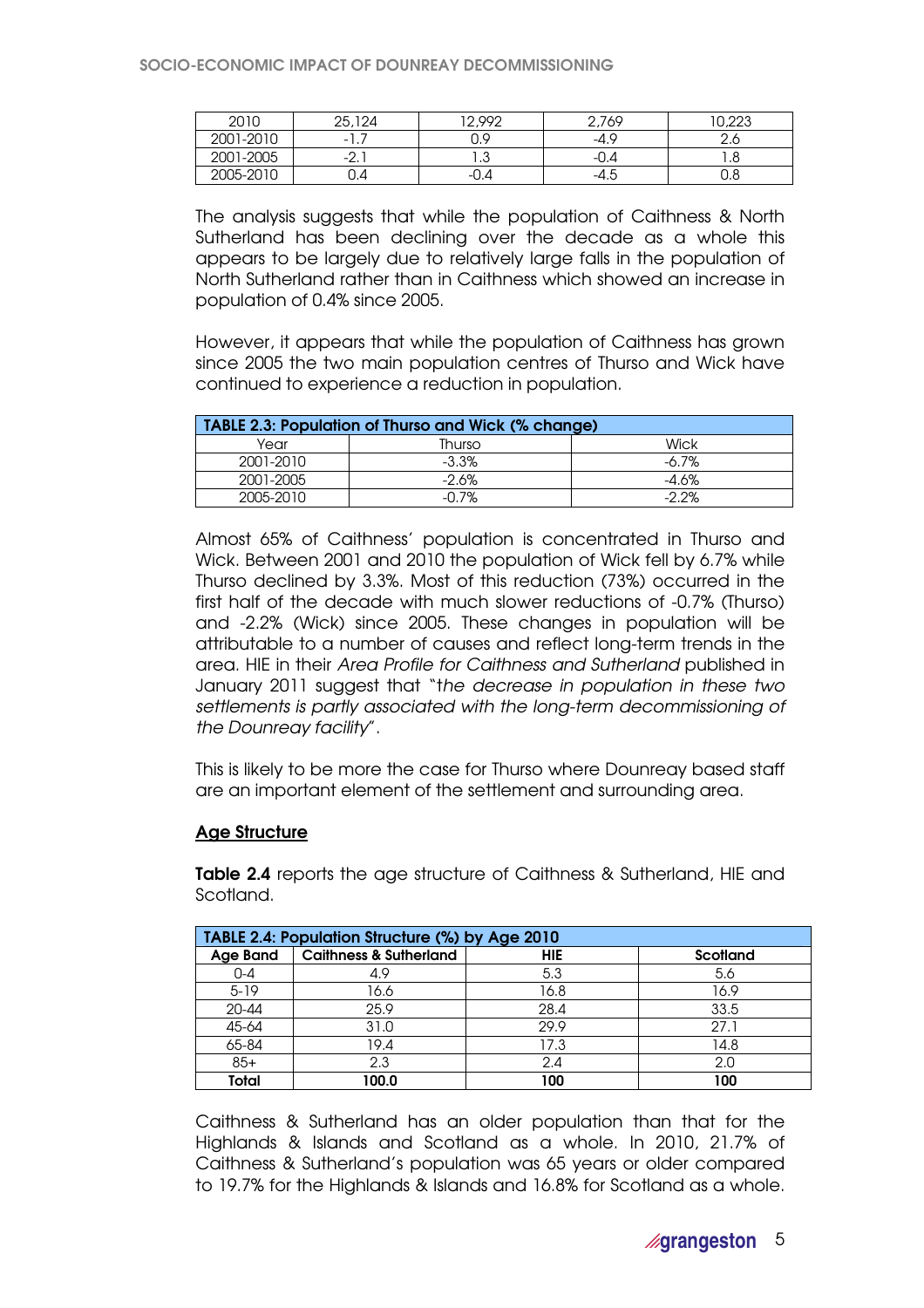In contrast a smaller proportion of the population in Caithness & Sutherland was younger than 45 years compared to the Highlands & Islands and Scotland (47.4% compared to 50.5% and 56.0% respectively.

In addition to having an older population structure, Caithness & Sutherland also has an aging population. Between 2001 and 2010 the percentage share of the population younger than 45 years has declined by 12% (from 53.9% to 47.4%) while that aged 65 and over has increased by 18% (from 18.4% to 21.7%).

Having an older (an ageing) population with a smaller share of working age would tend to suggest that Caithness and Sutherland is economically less robust than HIE and Scotland as a whole.

However, it is worth analysing the population structure for Caithness and Sutherland separately, given that the vast majority of people working at Dounreay are based in Thurso and Wick areas.

Tables 2.5 and 2.6 report the age structure for Caithness and for Sutherland for 2001, 2005 and 2010.

| TABLE 2.5: Caithness: Population Structure (%) by Age |       |       |       |  |  |  |
|-------------------------------------------------------|-------|-------|-------|--|--|--|
| <b>Age Band</b>                                       | 2001  | 2005  | 2010  |  |  |  |
| $0 - 4$                                               | 5.2   | 5.3   | 5.4   |  |  |  |
| $5 - 19$                                              | 19.3  | 18.3  | 17.4  |  |  |  |
| 20-44                                                 | 32.3  | 30.7  | 27.8  |  |  |  |
| 45-64                                                 | 26.4  | 27.7  | 29.8  |  |  |  |
| 65-84                                                 | 15.1  | 16.3  | 17.7  |  |  |  |
| $85+$                                                 | . .6  |       | 2.0   |  |  |  |
| Total                                                 | 100.0 | 100.0 | 100.0 |  |  |  |

| TABLE 2.6: Sutherland: Population Structure (%) by Age |       |       |       |  |  |  |  |
|--------------------------------------------------------|-------|-------|-------|--|--|--|--|
| <b>Age Band</b>                                        | 2001  | 2005  | 2010  |  |  |  |  |
| $0 - 4$                                                | 4.4   | 3.7   | 3.9   |  |  |  |  |
| $5 - 19$                                               | 17.3  | 17.1  | 15.1  |  |  |  |  |
| 20-44                                                  | 26.5  | 24.4  | 22.1  |  |  |  |  |
| 45-64                                                  | 30.1  | 32.3  | 33.5  |  |  |  |  |
| 65-84                                                  | 19.4  | 20.3  | 22.6  |  |  |  |  |
| $85+$                                                  | 2.4   | 2.2   | 2.8   |  |  |  |  |
| Total                                                  | 100.0 | 100.0 | 100.0 |  |  |  |  |

In each of the three years Sutherland has an older population distribution than Caithness. In fact Caithness' age profile is slightly younger than that for the Highlands & Islands as a whole with 50.6% of the population younger than 45 years and 19.7%, 65 years or older. This compares with 47.4% and 21.7% respectively for Sutherland.

In conclusion although Caithness has an ageing population it is marginally younger than that for the Highlands & Islands as a whole. The population of Caithness is also aging slower than that for Sutherland. This suggests that the Caithness economy is more robust as it is supporting a younger population profile and certainly over the past five years has been aging more slowly than Sutherland.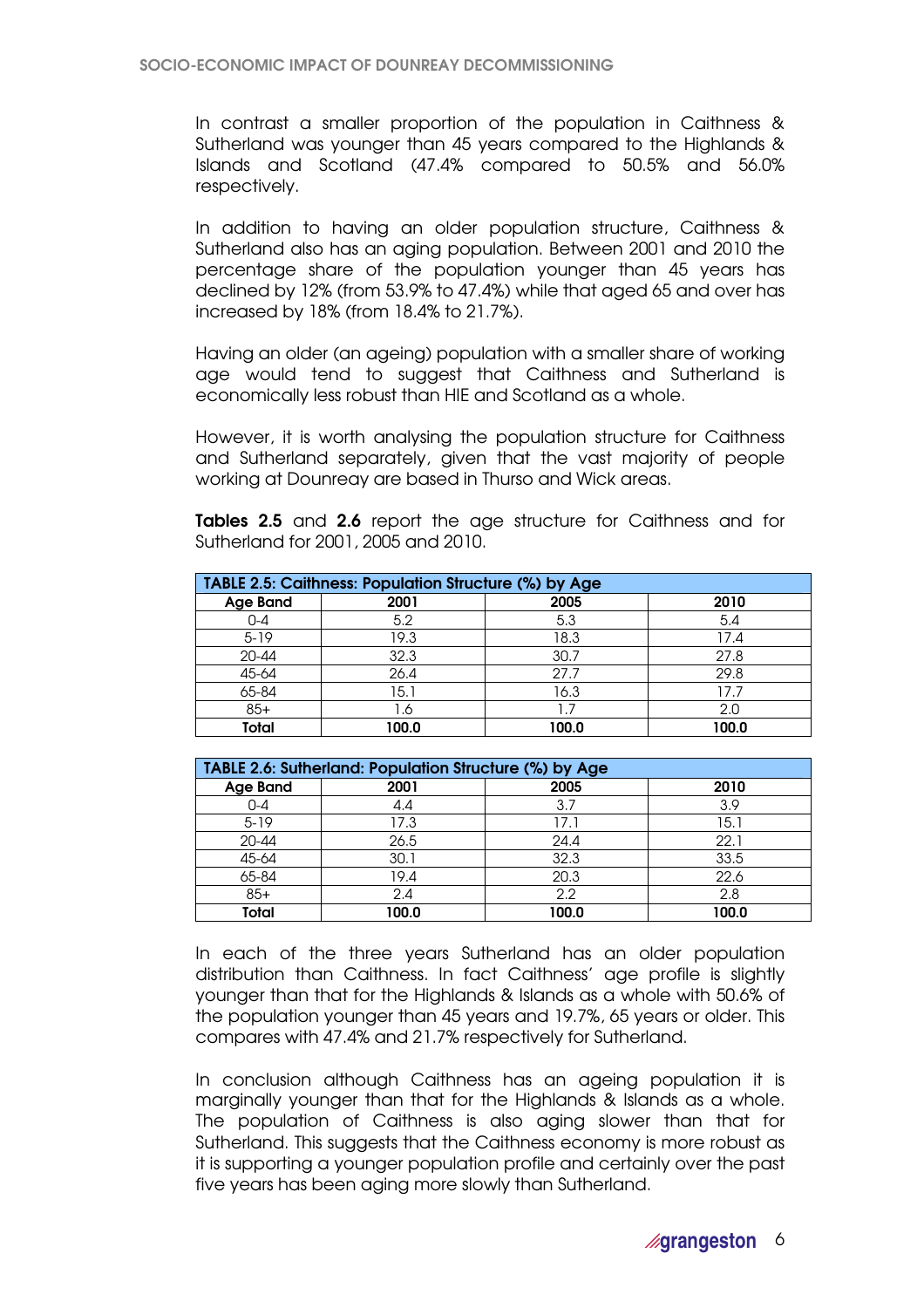# Economic Activity: Annual Business Inquiry

Data on employees in employment by sector (which does not include self-employment) is currently available for 2006 and 2008. This allows a comparison of economic activity at the time of the last study compared to the latest available data. In addition, local data has been made available for Caithness & Sutherland (C&S) as well as Caithness & North Sutherland (CNS). By subtraction we therefore also have a dataset for the rest of Sutherland (ROS). This will allow a finer analysis for the area of immediate concern and potentially demonstrate the different experience of CNS compared to HIE and ROS.

Tables 2.7 to 2.8 report the employment data by industrial sector for 2006 and 2008 for each of the areas.

| <b>TABLE 2.7: Caithness &amp; Sutherland</b> |            |       |            |      |        |  |
|----------------------------------------------|------------|-------|------------|------|--------|--|
|                                              | 2006       |       | 2008       |      |        |  |
| <b>Sector</b>                                | <b>Nos</b> | %     | <b>Nos</b> | %    | %      |  |
|                                              |            |       |            |      | change |  |
| Agriculture & fishing                        | 340        | 2.1   | 356        | 2.2  | 4.7    |  |
| Manufacturing, energy & water                | 2,482      | 15.4  | 2,260      | 13.7 | $-8.9$ |  |
| Construction                                 | 912        | 5.6   | 896        | 5.4  | $-1.8$ |  |
| Distribution, hotels & restaurants           | 3,782      | 23.4  | 3.975      | 24.1 | 5.1    |  |
| Transport & communications                   | 565        | 3.5   | 707        | 4.3  | 25.1   |  |
| Banking, finance & insurance                 | 1.974      | 12.2  | 2.616      | 15.9 | 32.5   |  |
| Public administration, education &           | 5.411      | 33.5  | 4.978      | 30.2 | $-8.0$ |  |
| health                                       |            |       |            |      |        |  |
| Other services                               | 688        | 4.3   | 686        | 4.2  | $-0.3$ |  |
| <b>TOTAL</b>                                 | 16.154     | 100.0 | 16.474     | 100  | 2.0    |  |

| TABLE 2.8: Caithness & North Sutherland |            |       |            |       |         |  |  |
|-----------------------------------------|------------|-------|------------|-------|---------|--|--|
|                                         | 2006       |       | 2008       |       |         |  |  |
| <b>Sector</b>                           | <b>Nos</b> | %     | <b>Nos</b> | %     | %       |  |  |
|                                         |            |       |            |       | change  |  |  |
| Agriculture & fishing                   | 203        | 1.6   | 246        | 1.9   | 21.2    |  |  |
| Manufacturing, energy & water           | 2,308      | 18.6  | 2.042      | 15.8  | $-11.5$ |  |  |
| Construction                            | 659        | 5.3   | 694        | 5.4   | 5.3     |  |  |
| Distribution, hotels & restaurants      | 2,644      | 21.4  | 2.948      | 22.8  | 11.5    |  |  |
| Transport & communications              | 472        | 3.8   | 586        | 4.5   | 24.2    |  |  |
| Banking, finance & insurance            | 1,739      | 14.0  | 2,315      | 17.9  | 33.1    |  |  |
| Public administration, education &      | 3.897      | 31.5  | 3.632      | 28.1  | $-6.8$  |  |  |
| health                                  |            |       |            |       |         |  |  |
| Other services                          | 462        | 3.7   | 456        | 3.5   | $-1.3$  |  |  |
| <b>TOTAL</b>                            | 12.384     | 100.0 | 12.919     | 100.0 | 4.3     |  |  |

| <b>TABLE 2.9: Rest of Sutherland</b> |            |      |            |      |         |  |  |
|--------------------------------------|------------|------|------------|------|---------|--|--|
|                                      |            | 2006 | 2008       |      |         |  |  |
| <b>Sector</b>                        | <b>Nos</b> | %    | <b>Nos</b> | %    | %       |  |  |
|                                      |            |      |            |      | change  |  |  |
| Agriculture & fishing                | 137        | 3.6  | 110        | 3.1  | $-19.7$ |  |  |
| Manufacturing, energy & water        | 174        | 4.6  | 218        | 6.1  | 25.3    |  |  |
| Construction                         | 253        | 6.7  | 202        | 5.7  | $-20.2$ |  |  |
| Distribution, hotels & restaurants   | 1,138      | 30.2 | 1.027      | 28.9 | $-9.8$  |  |  |
| Transport & communications           | 93         | 2.5  | 121        | 3.4  | 30.1    |  |  |
| Banking, finance & insurance         | 235        | 6.2  | 301        | 8.5  | 28.1    |  |  |

# o**grangeston** 7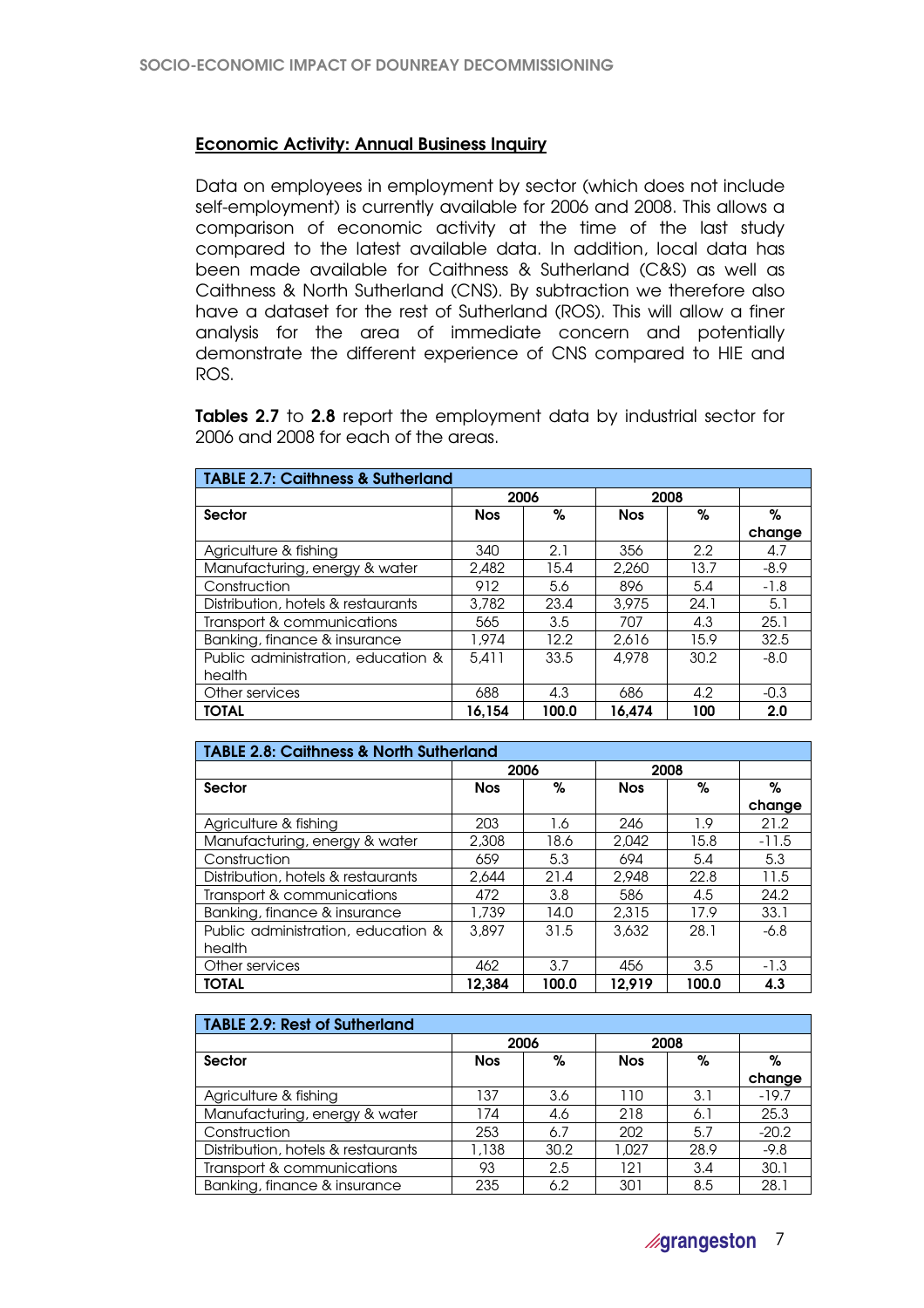#### SOCIO-ECONOMIC IMPACT OF DOUNREAY DECOMMISSIONING

| Public administration, education & | .514  | 40.2  | 346. ` | 37.9  | $\overline{\phantom{0}}$ |
|------------------------------------|-------|-------|--------|-------|--------------------------|
| health                             |       |       |        |       |                          |
| Other services                     | 226   | 6.0   | 230    | 6.5   |                          |
| <b>TOTAL</b>                       | 3.770 | 100.0 | 3.555  | 100.0 | -5.7                     |

| <b>TABLE 2.10: Highlands &amp; Islands</b> |            |       |            |       |        |
|--------------------------------------------|------------|-------|------------|-------|--------|
|                                            | 2006       |       | 2008       |       |        |
| <b>Sector</b>                              | <b>Nos</b> | %     | <b>Nos</b> | %     | %      |
|                                            |            |       |            |       | change |
| Agriculture & fishing                      | 4,790      | 2.4   | 4,710      | 2.3   | $-1.7$ |
| Manufacturing, energy & water              | 19,750     | 10.0  | 19.847     | 9.8   | 0.5    |
| Construction                               | 14.014     | 7.1   | 14.067     | 6.9   | 0.4    |
| Distribution, hotels & restaurants         | 50,363     | 25.5  | 50.677     | 24.9  | 0.6    |
| Transport & communications                 | 9,952      | 5.0   | 12.428     | 6.1   | 24.9   |
| Banking, finance & insurance               | 20,051     | 10.1  | 24,017     | 11.8  | 19.8   |
| Public administration, education &         | 68,705     | 34.7  | 66,856     | 32.8  | $-2.7$ |
| health                                     |            |       |            |       |        |
| Other services                             | 10,134     | 5.1   | 11,176     | 5.5   | 10.3   |
| <b>TOTAL</b>                               | 197.759    | 100.0 | 203.779    | 100.0 | 3.0    |

Clearly, CNS has experienced a change in its structure that is different from the changes experienced elsewhere in HIE. CNS has also performed differently from the rest of Sutherland. ROS is more representative of a remote highland rural economy and, compared to CNS in 2008 had a greater share of employees in agriculture & fishing; distribution, hotels and restaurants; and public administration. Conversely, ROS had a smaller manufacturing sector compared to CNS. However, the most distinguishing characteristic is that while ROS experienced an almost 6% decline in total number of employees in employment, CNS achieved a 4.3% increase (compared to an increase of 3% for the Highlands and Islands as a whole).

In 2006, compared to the Highlands & Islands, Caithness & North Sutherland had a **smaller share** of employees in six of the eight industrial sectors:

- $\triangleright$  Agriculture & fishing.
- > Construction.
- > Distribution, hotels & restaurants.
- $\triangleright$  Transport & communications.
- $\triangleright$  Public administration, education & health.
- > Other services.

Strikingly, CNS had 86% more employees in manufacturing, energy & water (18.6% of employees compared to 10.0% in the Highlands & Islands) and almost 40% more in banking, finance & insurance.

By 2008 , although the pattern was the same in general terms, the gap between the structure of the CNS and HIE economies had narrowed. In those sectors where CNS had a greater share in 2006, by 2008 the sector either declined or grew more slowly than in HIE, with the converse true for those sectors where HIE had the greater share in 2006.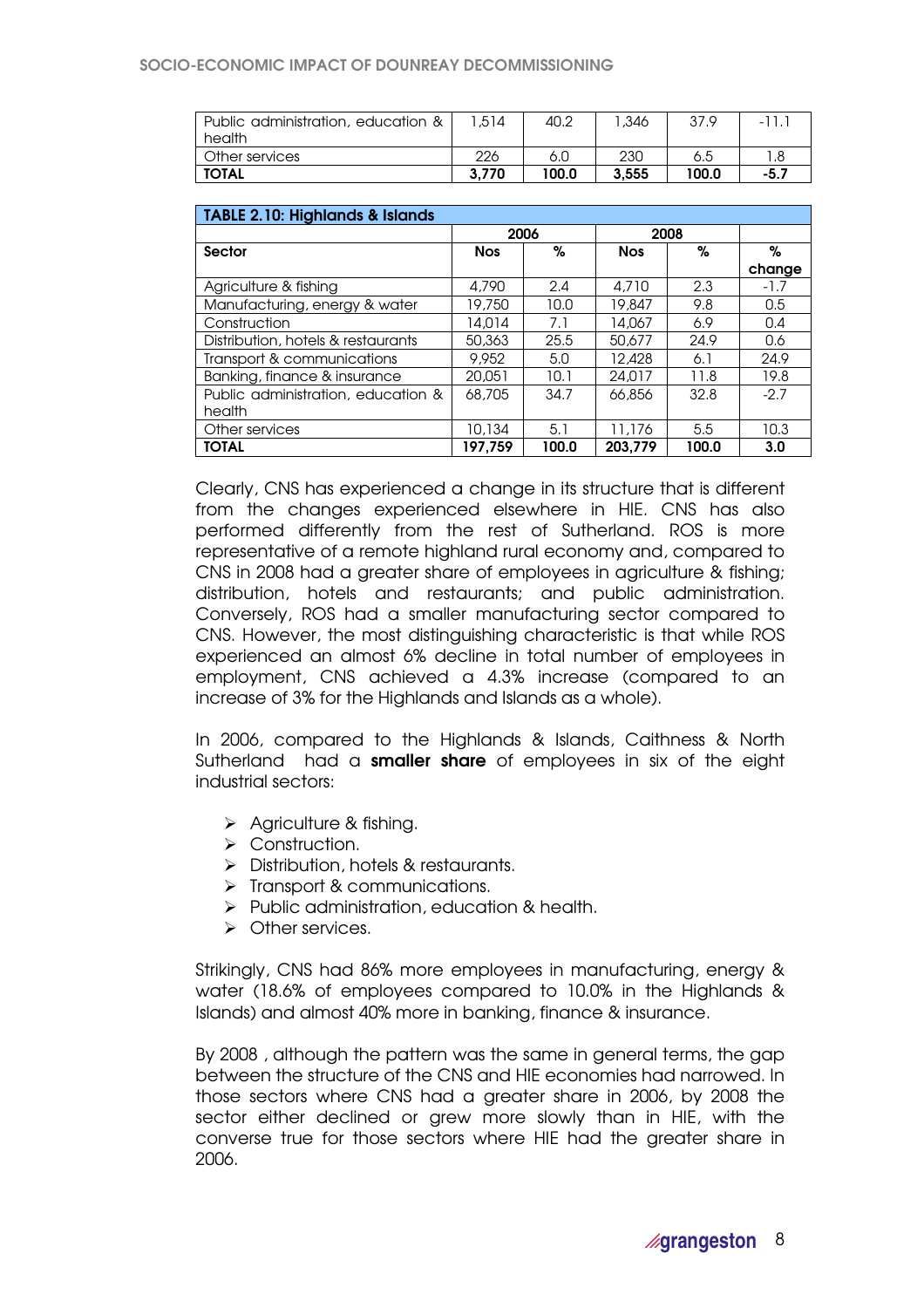Only in transport & communications and other services did HIE achieve a higher (absolute) change in numbers employed. In all other sectors, CNS experienced generally significantly greater changes (positive and negative) in the number of employees comparing 2008 to 2006.

Within CNS the largest absolute increases in employment were in banking, finance & insurance (+576) – this seems especially large but may reflect a combination of factors including the growth in call centre activity; distribution, hotels & restaurants (+304); and transport & communications (+114). The largest decreases were manufacturing, energy & water (-266); and public administration, education & health (-265). It would reasonable to assume that the reductions in the numbers employed in manufacturing, energy & water could be accounted for reduced numbers at Dounreay and possibly of suppliers to Dounreay. However, there are likely to be a range of interacting causes and the information on employment at Dounreay will also shed light on these changes.

Finally Table 2.11 presents a summary of the percentage change in employment by sector between 2006 and 2008 for each of the geographical areas identified. The shaded cells are those with the largest percentage increase (or smallest decrease).

| TABLE 2.11: Comparison of percentage change over 2006-2008 |        |            |            |        |  |
|------------------------------------------------------------|--------|------------|------------|--------|--|
|                                                            | C&S    | <b>CNS</b> | <b>ROS</b> | H&I    |  |
| <b>Sector</b>                                              |        |            |            |        |  |
| Agriculture & fishing                                      | 4.7    | 21.2       | $-19.7$    | 1.7    |  |
| Manufacturing, energy & water                              | $-8.9$ | $-11.5$    | 25.3       | 0.5    |  |
| Construction                                               | $-1.8$ | 5.3        | $-20.2$    | 0.4    |  |
| Distribution, hotels & restaurants                         | 5.1    | 11.5       | $-9.8$     | 0.6    |  |
| Transport & communications                                 | 25.1   | 24.2       | 30.1       | 24.9   |  |
| Banking, finance & insurance                               | 32.5   | 33.1       | 28.1       | 19.8   |  |
| Public administration, education &                         | $-8.0$ | $-6.8$     | $-11.1$    | $-2.7$ |  |
| health                                                     |        |            |            |        |  |
| Other services                                             | $-0.3$ | $-1.3$     | 1.8        | 10.3   |  |
| <b>TOTAL</b>                                               | 2.0    | 4.3        | -5.7       | 3.0    |  |

In conclusion, based on this data, over the period 2006-2008, it appears that CNS experienced some major changes in its growth and structure compared to elsewhere in Caithness & Sutherland and the Highlands & Islands.

# Economic Activity: Business Register and Employment Survey

The Business Register and Employment Survey (BRES) is a new Office for National Statistics (ONS) survey and since 2008 provides the basis for annual estimates of employment and replaces the Annual Business Inquiry (ABI) estimates. The ONS note that there is a discontinuity with the ABI data.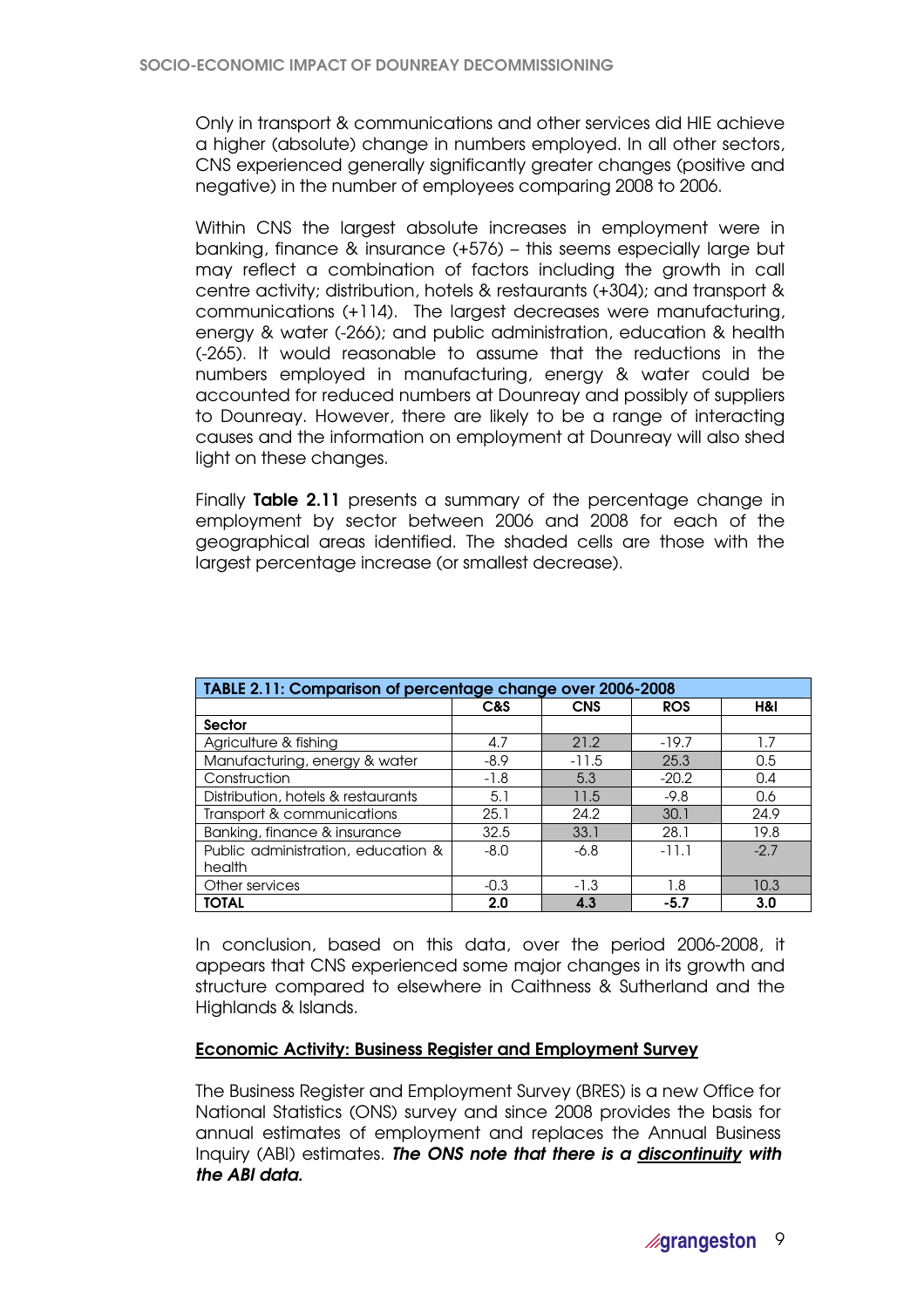Based on this data, Table 2.12 provides estimates of the share of employment by sector for 2008, 2009 and 2010. It should be noted that to protect confidentiality that the absolute employment numbers were rounded to the nearest 100 employees. Thus, very broadly individual percentages, especially for the smaller sectors could be up to 0.5 percentage points out.

| TABLE 2.12: Employees in Employment: Caithness & North Sutherland |       |       |      |  |  |
|-------------------------------------------------------------------|-------|-------|------|--|--|
| <b>Industry</b>                                                   | 2008  | 2009  | 2010 |  |  |
| Manufacturing                                                     | 7.0   | 8.4   | 6.9  |  |  |
| Construction                                                      | 6.2   | 5.9   | 5.2  |  |  |
| <b>Motor Trades</b>                                               | 0.8   | 0.8   | 0.9  |  |  |
| Wholesale                                                         | 2.3   | 1.7   | 2.6  |  |  |
| Retail                                                            | 10.1  | 10.1  | 9.5  |  |  |
| Transport & storage                                               | 3.1   | 3.4   | 3.4  |  |  |
| Accommodation & food services                                     | 9.3   | 9.2   | 7.8  |  |  |
| Information & communication                                       | 1.6   | 1.7   | 1.7  |  |  |
| Financial & insurance                                             | 1.6   | 0.8   | 0.9  |  |  |
| Property                                                          | 0.8   | 0.8   | 0.9  |  |  |
| Professional, scientific & technical                              | 7.0   | 7.6   | 6.9  |  |  |
| Business administration & support services                        | 8.5   | 5.0   | 6.9  |  |  |
| Public administration & defence                                   | 3.1   | 5.0   | 5.2  |  |  |
| Education                                                         | 8.5   | 9.2   | 8.6  |  |  |
| Health                                                            | 17.1  | 16.0  | 17.2 |  |  |
| Arts, entertainment, recreation & other                           | 2.3   | 2.5   | 2.6  |  |  |
| services                                                          |       |       |      |  |  |
| Agriculture, forestry, fishing, mining &                          | 10.9  | 11.8  | 12.9 |  |  |
| quarrying                                                         |       |       |      |  |  |
| Total                                                             | 100.0 | 100.0 | 100  |  |  |

Source: NOMIS (BRES) Figures rounded to 100 to protect confidentiality.

Based on this data and the underlying (rounded) data it would appear that employment in the following sectors has fallen between 2008 and 2010:

- > Construction.
- $\triangleright$  Retail.
- Accommodation and food services.
- $\triangleright$  Financial and insurance.
- $\triangleright$  Business administration and support services (falling significantly and then recovering to a degree).
- $\triangleright$  Health.

This is in the wider context of an 11.6% decrease in the number of employees in Caithness & North Sutherland between 2008 and 2010. Although not directly comparable Table 2.8 based on ABI data reports a 4.3% increase in employees in employment in CNS between 2006 and 2008 suggesting growth in employment until 2008 followed by a reduction, in part reflecting the global economic downturn.

# Unemployment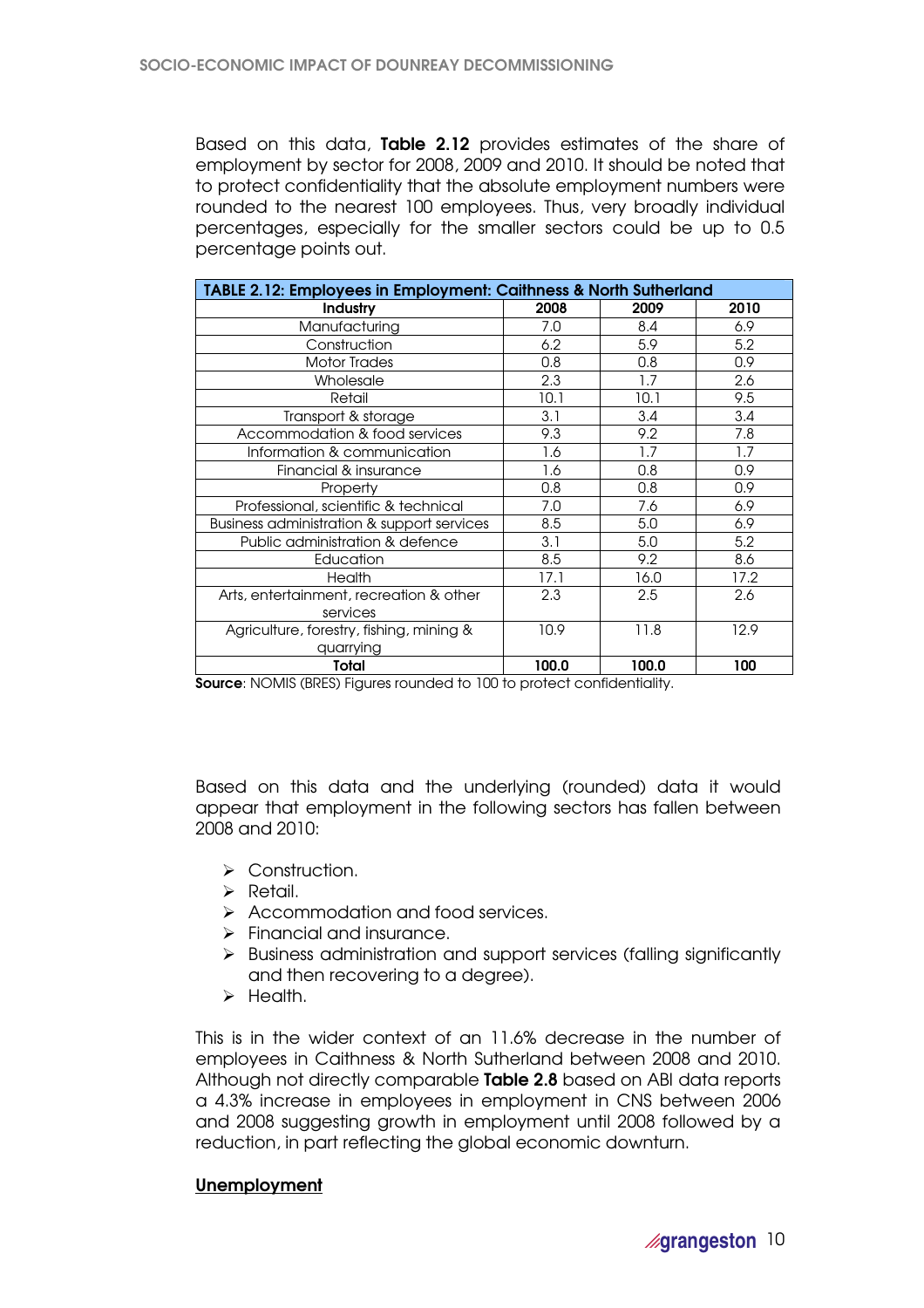Figure 2,1 charts the trends in unemployment rates since 2005 for Caithness & Sutherland, HIE and Scotland.



 Figure 2.1: Claimant Unemployment Rates (%) January 2005- December 2011

At the start of the period Caithness & Sutherland had an unemployment rate of around 3.5% compared to under 3% for HIE and Scotland as a whole, with HIE posting, as it does over the whole period, lower unemployment than for Scotland.

Unemployment rates were generally on a downward trend until mid to late 2008 with the onset of the financial crises and recession. Since late 2008 Scotland's unemployment rate has been higher than for Caithness & Sutherland and HIE. Currently the unemployment rate is around 4% for both Scotland and Caithness & Sutherland while that for HIE as a whole is under 3%.

# GDP per head of Population

GDP per head of population provides an indicator of relative economic performance. It is available for the combined economies of Caithness & Sutherland and Ross and Cromarty. Table 2.8 reports GDP per capita as a percentage of the level for the Highlands & islands overall.

| TABLE 2.8: GDP per Head of Population (% of Highlands & Islands) |       |       |       |       |       |       |       |
|------------------------------------------------------------------|-------|-------|-------|-------|-------|-------|-------|
| Area                                                             | 2002  | 2003  | 2004  | 2005  | 2006  | 2007  | 2008  |
| Highlands & Islands                                              | 100.0 | 100.0 | 100.0 | 100.0 | 100.0 | 100.0 | 100.0 |
| Caithness & Sutherland<br>and Ross & Cromarty                    | 90.4  | 92.4  | 88.5  | 85.4  | 88.2  | 91.2  | 87.7  |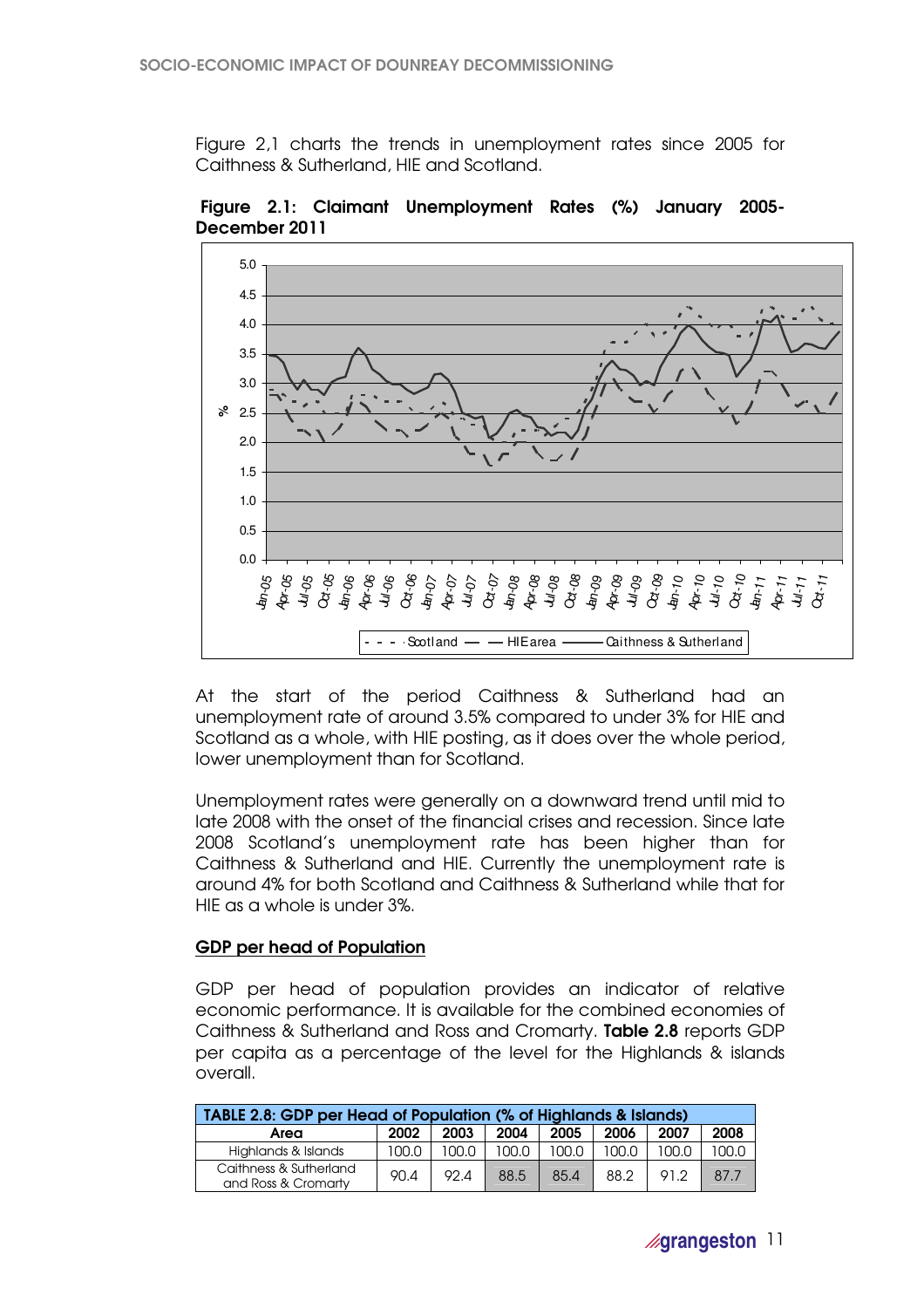| Inverness & Nairn and<br>Moray, Badenoch &<br>Strathspey           | 110.2 | 106.4 | 105.2 | 106.5 | 108.0 | 110.6 | 111.0 |
|--------------------------------------------------------------------|-------|-------|-------|-------|-------|-------|-------|
| Lochaber, Skye & Lochalsh,<br>Arran & Cumbrae and<br>Argyll & Bute | 92.2  | 93.6  | 92.7  | 93.0  | 93.4  | 86.6  | 87.7  |
| Eilean Siar                                                        | 82.5  | 91.9  | 95.8  | 93.0  | 87.3  | 88.9  | 89.0  |
| Orkney                                                             | 93.4  | 99.4  | 108.4 | 100.0 | 99.1  | 103.7 | 03.2  |
| Shetland                                                           | 125.3 | 127.3 | 38.2  | 142.7 | 125.9 | 122.7 | 28.3  |

Out of the six areas in the Highlands & Islands, between 2002 and 2008 the combined area of Caithness & Sutherland/Ross & Cromarty had the lowest GDP per head in three of seven years, lying  $4<sup>th</sup>$  or  $5<sup>th</sup>$  in the remaining years. It should be noted however that this ranking will also reflect the level of activity within Ross & Cromarty.

### Business Start-Up Rates

Table 2.9 reports the business start-up rates for Caithness & Sutherland, HIE and Scotland for 2005 and 2008. The basis for reporting this data changed in 2009 so that data is not presented for what were the Local Enterprise Company areas.

| TABLE 2.9: Business Start-Up Rates (per 1,000 population) |      |      |  |
|-----------------------------------------------------------|------|------|--|
| Area                                                      | 2005 | 2008 |  |
| Caithness &                                               | 3.4  | 4.6  |  |
| Sutherland                                                |      |      |  |
| HIE                                                       |      | 4.U  |  |
| Scotland                                                  |      | 3 Q  |  |

In 2005 Caithness & Sutherland had the lowest business start-up rate (per 1,000 of population) in the Highlands & Islands at 72% of the rate for the Highlands & Islands. In 2008 the start-up rate in Caithness & Sutherland was 4.6 which was 115% of the HIE rate. This is a significant absolute and relative increase which HIE suggested reflected the changing structure of the Caithness & Sutherland economy.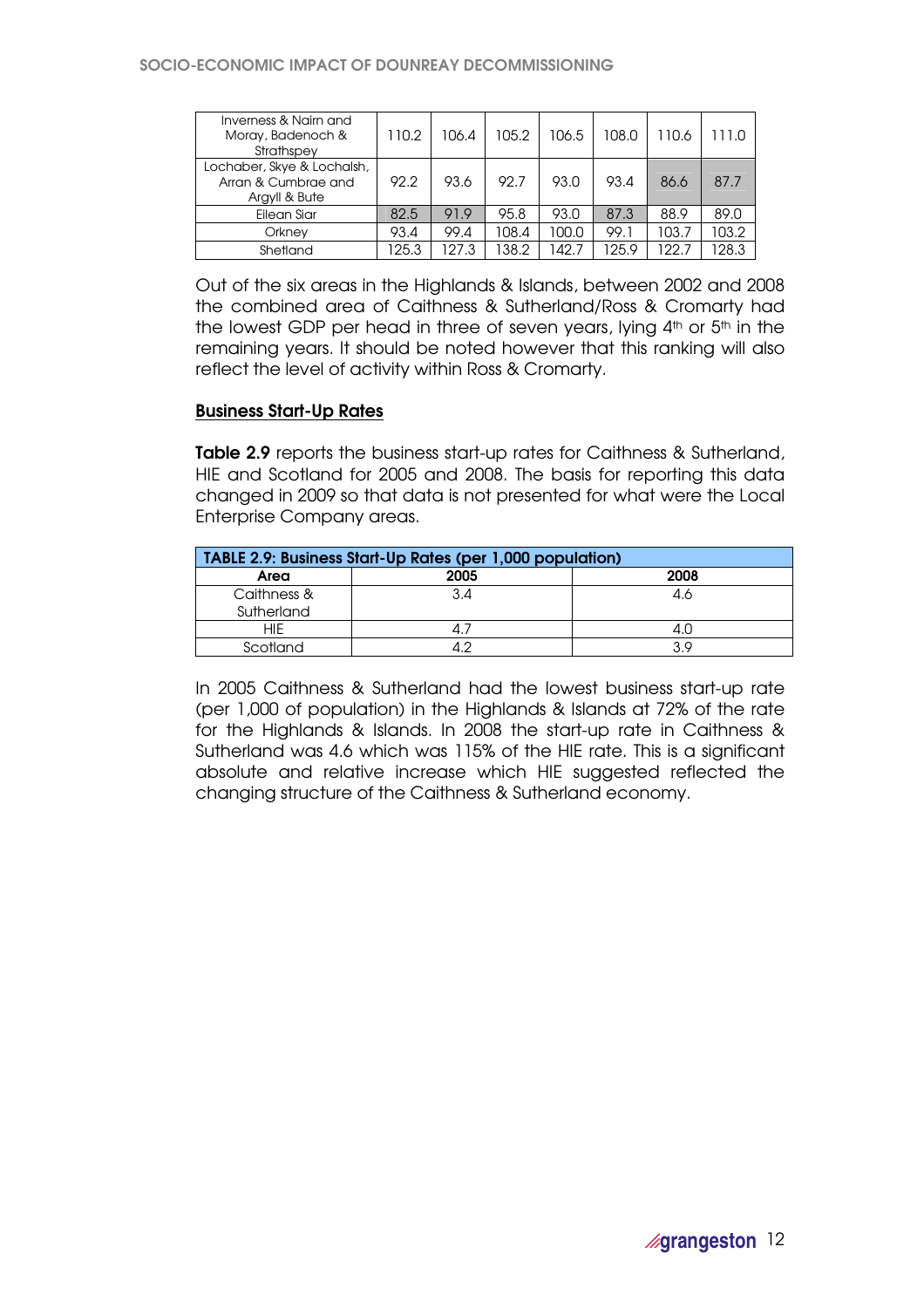# 3 ANALYSIS OF SKILLS

### **INTRODUCTION**

The skills currently available on the Dounreay site, both DSRL and contractor, will be one of key assets that will determine the ability of the Caithness and North Sutherland economy to benefit from the remaining opportunities arising from decommissioning, and perhaps more importantly to support those emerging activities that will allow the area to diversify.

The assessment of the available skills was based on the survey undertaken of DSRL staff and contractors on site. It is important to note that this analysis is based on a survey of DSRL staff so that the comparative analysis should be taken as indicative of potential changes.

Respondents were asked a series of questions relating to their qualifications and skills, specifically to identify:

- $\triangleright$  Job title/activity.
- $\triangleright$  Highest level of qualifications attained.
- 'General' and 'nuclear specific' skills areas in which they were competent.

# ACTIVITY WITHIN DOUNREAY

Respondents were asked to identify their job title/activity from the following choices:

- > Managers & senior officials.
- $\triangleright$  Professional occupations.
- > Technical occupations.
- > Administrative & secretarial
- $\triangleright$  Skilled trades.
- $\triangleright$  Sales & customer service.
- > Personal services.
- $\triangleright$  Process, plant and machine operatives.
- $\triangleright$  Elementary occupations.

The distribution of responses for DSRL staff is reported in Table 3.1. These results are compared to those for UKAEA staff in 2006 to provide an indication of how activity may have changed over the past five years.

| Table 3.1: Job Titles/Activity (DSRL) |          |                   |          |  |  |
|---------------------------------------|----------|-------------------|----------|--|--|
| Activity                              | DSRL (%) | <b>UKAEA 2006</b> | % change |  |  |
|                                       |          | (%)               |          |  |  |
| Managers and senior officials         |          |                   | $+29$    |  |  |
| Professional occupations              | 33       | 33                |          |  |  |
| <b>Technical occupations</b>          | 30       | 23                | $+30$    |  |  |
| Administrative & secretarial          | 12       | ۱8                | -33      |  |  |
| Skilled trades                        |          |                   | -29      |  |  |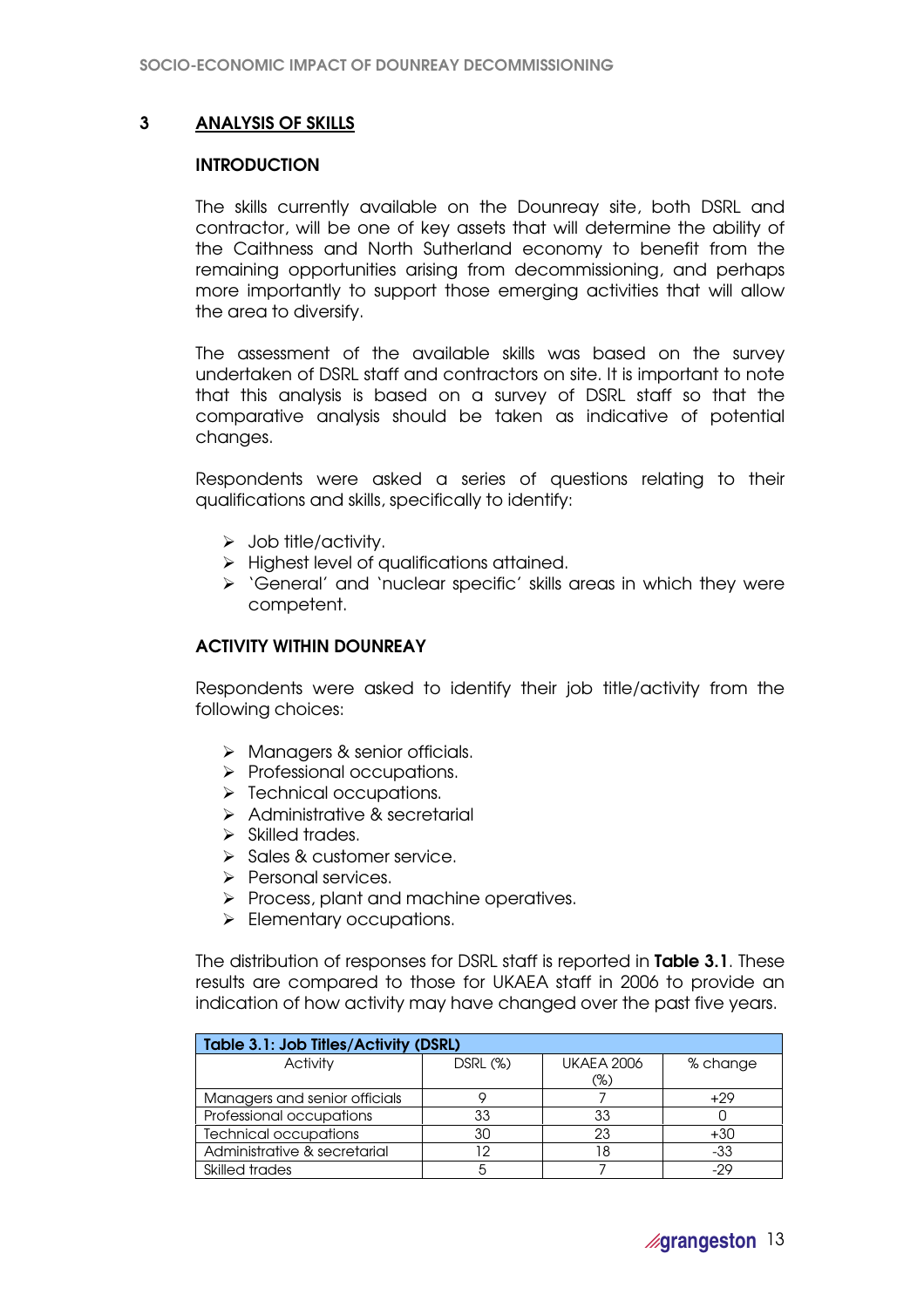| Sales & customer service              |      | <0.5 |  |
|---------------------------------------|------|------|--|
| Personal services                     | 0.5ء |      |  |
| Process plant & machine<br>operatives |      |      |  |
| Elementary occupations                | <0.5 | <0.5 |  |
| Total                                 | 100  | 100  |  |

As in 2006, professional occupations, at one-third, represent the largest share of DSRL staff, closely followed by technical occupations. The most noticeable differences are the increase in the share of DSRL staff employed as managers & senior officials and in technical occupations and the reduction in the share of administrative & secretarial staff and skilled trades.

| Table 3.2: Job Titles/Activity (Contractors) |                           |                        |          |  |  |
|----------------------------------------------|---------------------------|------------------------|----------|--|--|
| Activity                                     | Contractors<br>$2011$ (%) | Contractors<br>2006(%) | % change |  |  |
| Managers and senior officials                | 17                        |                        | $+325$   |  |  |
| Professional occupations                     | 34                        | 29                     | $+17$    |  |  |
| <b>Technical occupations</b>                 | 15                        | 24                     | -38      |  |  |
| Administrative & secretarial                 | 13                        | 13                     |          |  |  |
| Skilled trades                               | 10                        | 15                     | $-33$    |  |  |
| Sales & customer service                     | 3                         |                        | $+200$   |  |  |
| Personal services                            | 0.5                       | 2                      | $-75$    |  |  |
| Process plant & machine<br>operatives        |                           | 8                      | $-13$    |  |  |
| Elementary occupations                       |                           |                        | $-100$   |  |  |
| Total                                        | 100                       | 100                    |          |  |  |

The most significant difference in contractor job titles/activities is the much larger share of staff in managerial, senior official and professional occupations and the reduction in importance of technical, trades, operatives and elementary occupations. However, it should be noted again that the percentage changes are indicative and in the case of contractors where there was a much lower response rate the results could be more indicative of who actually responded rather than describing significant changes since 2005.

In 2006 the contractors tended to be more concentrated in the skilled trades and process, plant and machine operative activities, while a greater share of UKAEA staff occupied the senior and professional job roles. In 2011 the pattern has shifted significantly with the contractors having the greater share of staff in managerial, senior and professional roles (51%) compared to DSRL (42%). However, DSRL has double the share of staff in technical roles compared to the contractors. In 2006 their shares will almost equal. Finally, although the relative share of contractor staff in the skilled trades category, they still have double the share of DSRL staff, as was the case in 2006.

# QUALIFICATIONS ATTAINED

Respondents were asked to specify the **highest** qualification they have attained to date. The results are reported for DSRL staff in Table 3.3.

Table 3.3: Highest Qualification Attained (DSRL)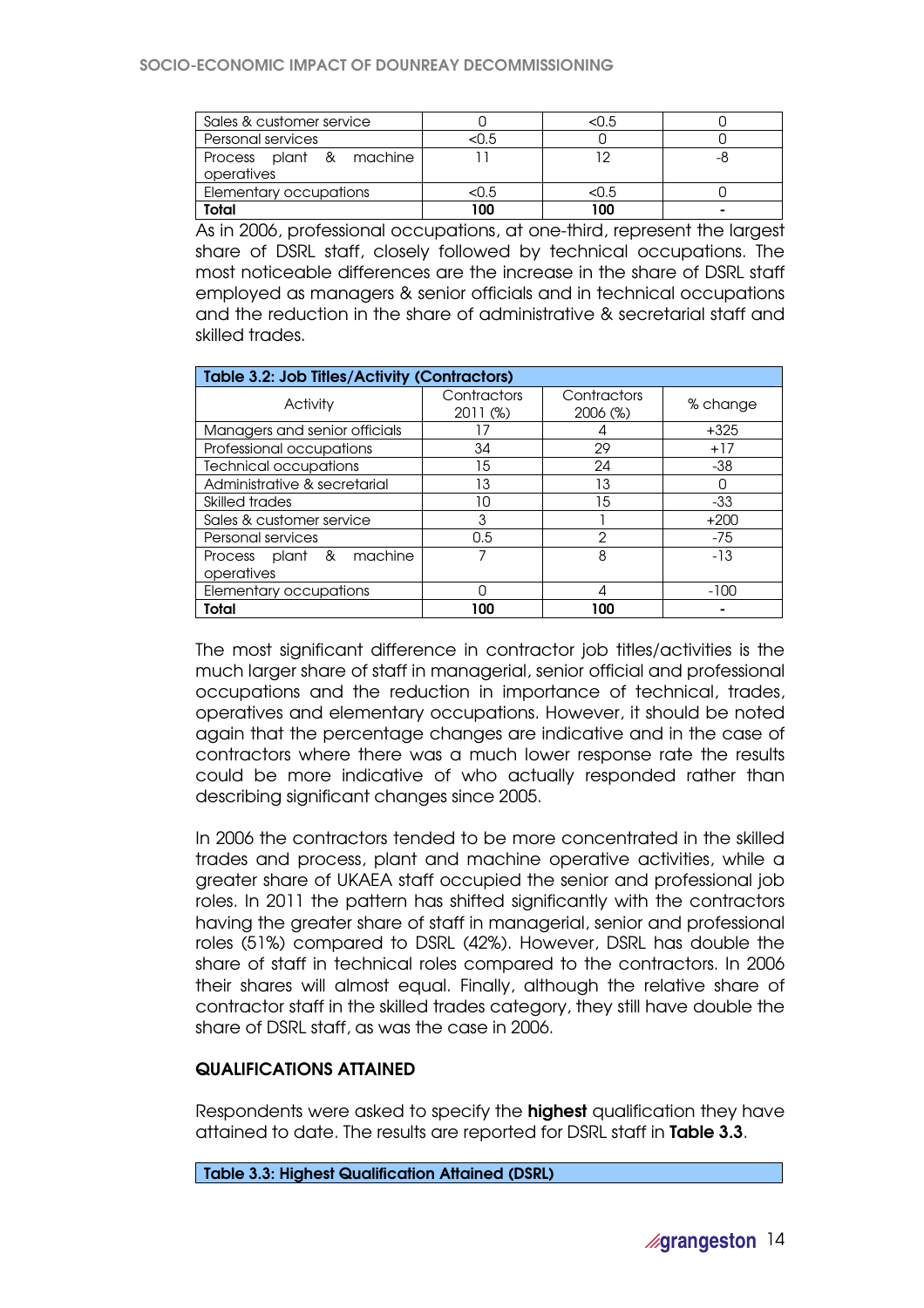#### SOCIO-ECONOMIC IMPACT OF DOUNREAY DECOMMISSIONING

| Activity                     | DSRL (%) | <b>UKAEA 2006</b> | % change |
|------------------------------|----------|-------------------|----------|
|                              |          | (%)               |          |
| Standard grade or equivalent | 13       | 14                | $-70$    |
| Higher/A-level or equivalent | 8        | 9                 | -11      |
| <b>HNC</b>                   | 21       | 24                | -13      |
| <b>HND</b>                   | 12       | Q                 | $+33$    |
| SVQ (1-5)                    | 14       | 10                | $+40$    |
| <b>Ordinary Degree</b>       | 8        | 8                 |          |
| Honours Degree               | 15       | 17                | $-12$    |
| Post Graduate Degree         | 6        | 8                 | $-25$    |
| PhD                          | ≘        | റ                 |          |
| <b>Total</b>                 | 100      | 100               |          |

What is noticeable, very broadly, is that there appears to be a drop in the share of both school level qualifications and University graduate and postgraduate qualifications and an increase in qualifications towards the middle of the spectrum. This could tie in with the fact that since 2006 around half of the DSRL staff surveyed had indicated that they had acquired new qualifications. In general it would be expected that training would enhance the qualification held and thus account for the lower proportion of staff with more basic qualifications. Similarly, it is perhaps less likely that many of the staff would acquire new qualifications at graduate and postgraduate levels, so that any increase in qualifications would be seen in the middle.

Highest qualifications attained by contractor staff are reported in Table 3.4.

| <b>Table 3.4: Highest Qualification Attained (Contractors)</b> |             |             |          |  |
|----------------------------------------------------------------|-------------|-------------|----------|--|
| Activity                                                       | Contractors | Contractors | % change |  |
|                                                                | 2011 (%)    | 2006 (%)    |          |  |
| Standard grade or equivalent                                   | 21          | 24          | -13      |  |
| Higher/A-level or equivalent                                   | 9           | 14          | $-36$    |  |
| <b>HNC</b>                                                     | 20          | 18          | $+11$    |  |
| <b>HND</b>                                                     | 13          | 9           | $+44$    |  |
| $SVQ(1-5)$                                                     | 14          | 8           | $+75$    |  |
| <b>Ordinary Degree</b>                                         | 6           | 10          | -40      |  |
| Honours Degree                                                 | ו ו         | 12          | -8       |  |
| Post Graduate Degree                                           | 6           | 4           | $+50$    |  |
| PhD                                                            | 0.6         |             | -40      |  |
| Total                                                          | 100         | 100         |          |  |

The changes for contractors are broadly similar to those for DSRL with a reduction in the school level and university level qualifications with the exception of a 50% increase in the share of contractors with post graduate qualifications. As with DSRL staff there has been growth in the share of mid-level qualifications.

As in 2006, contractors tend to have larger share of school level qualifications and DSRL staff to have a larger share of university level qualifications. However, the gap between DSRL and contractors for both mid level and university qualifications has narrowed, most notably with a similar share of staff having post graduate qualifications.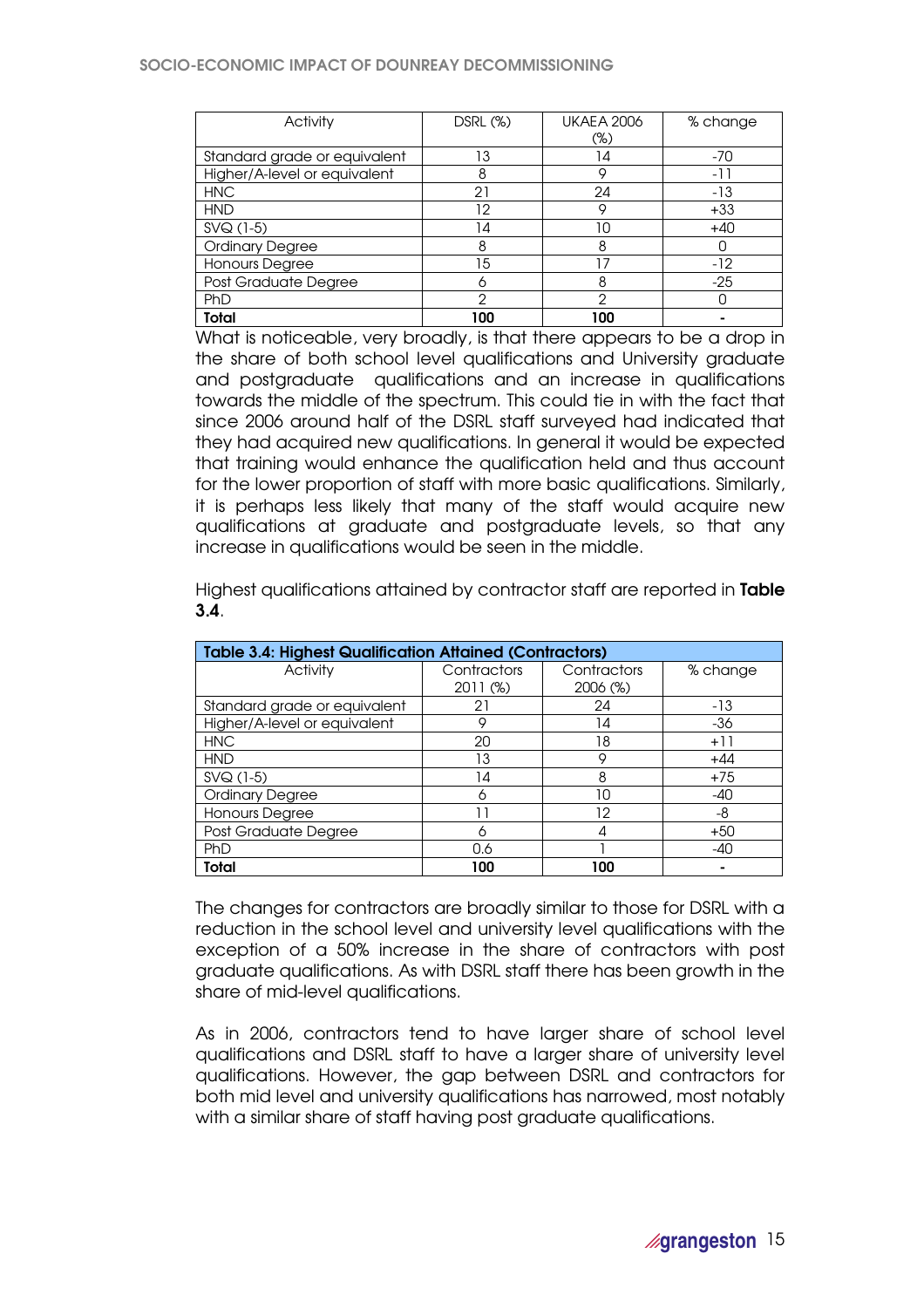# **SKILLS**

Staff were asked to select from a list of eighteen **general skills** areas and eleven nuclear specific skills all those areas where they were competent. The list was based on skills areas identified by DSRL. The results for DSRL staff are reported in Table 3.5.

| Table 3.5: DSRL Staff General Skills (% of staff responding) |          |               |        |  |  |  |
|--------------------------------------------------------------|----------|---------------|--------|--|--|--|
| Skills Area                                                  |          | <b>UKAEA</b>  | %      |  |  |  |
|                                                              | DSRL (%) | 2006 (%)      | change |  |  |  |
| Audit, financial & accountancy                               | 16       | 15            | $+7$   |  |  |  |
| Human resource                                               | 11       | 11            | 0      |  |  |  |
| IT                                                           | 35       | 45            | $-22$  |  |  |  |
| Public<br>affairs, publicity, communications,<br>liaison,    | 6        | 6             | 0      |  |  |  |
| media, political                                             |          |               |        |  |  |  |
| Safety management, advice, audit                             | 31       | 28            | +11    |  |  |  |
| Emergency planning and services provision                    | 11       | 11            | 0      |  |  |  |
| Security                                                     |          | 5             | +40    |  |  |  |
| Business planning and process                                | 13       | 10            | +30    |  |  |  |
| Hazardous materials management                               | 17       | 15            | $+13$  |  |  |  |
| <b>Facility management</b>                                   | 20       | 16            | $+25$  |  |  |  |
| Project management                                           | 30       | 28            | $+7$   |  |  |  |
| Project planning, design, engineering and costing            | 22       | 22            | O      |  |  |  |
| Property and estate management                               | 4        | $\mathcal{P}$ | $+100$ |  |  |  |
| Environmental protection/remediation                         | 13       | 12            | $+8$   |  |  |  |
| Health related                                               | 5        | 5             | O      |  |  |  |
| Plant operation and maintenance                              | 37       | 36            | $+3$   |  |  |  |
| Trades related (e.g. electrician, joiner etc.)               | 21       | 20            | $+5$   |  |  |  |
| Construction                                                 | 13       | 10            | $+30$  |  |  |  |

For the majority (two-thirds) of general skills the percentage of DSRL staff with these skills has increased since 2006. For almost all of the remaining skills the percentage of staff with these skills was unchanged. Only in the case of IT has there been a decline (of over one-fifth) in the share of staff with these skills. This is likely to reflect the outsourcing of the IT function. These changes in the skill sets will reflect the changing requirements of the organisation and the types of activities that are now sub-contracted rather than carried out in-house.

The results for contractor staff are reported in Table 3.6.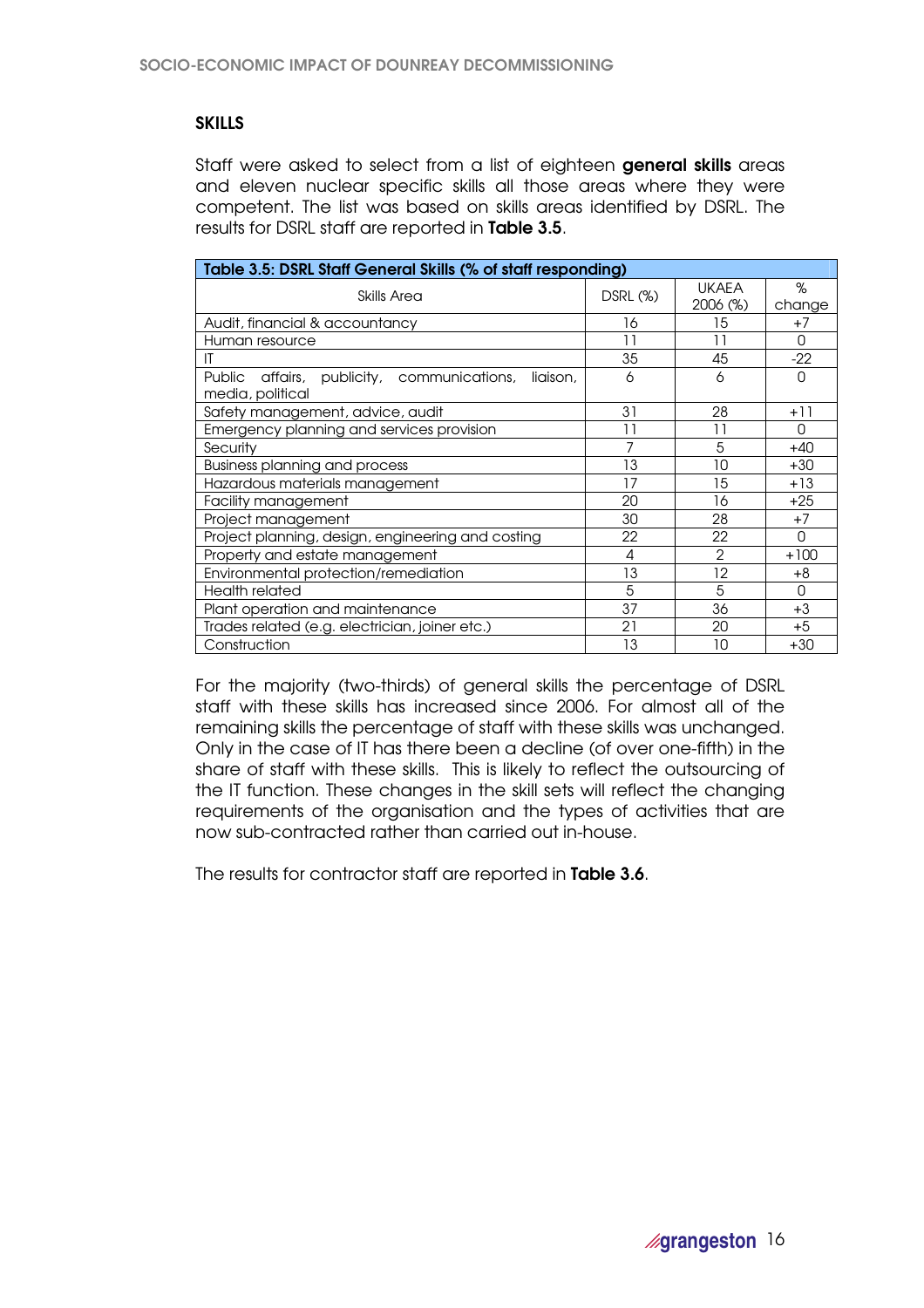| Table 3.6: Contractor Staff General Skills (% of staff responding) |             |             |        |
|--------------------------------------------------------------------|-------------|-------------|--------|
| Skills Area                                                        | Contractors | Contractors | %      |
|                                                                    | 2011 (%)    | 2006 (%)    | change |
| Audit, financial & accountancy                                     | 15          | 10          | $+50$  |
| Human resource                                                     | 13          | 4           | $+225$ |
|                                                                    | 30          | 26          | $+15$  |
| Public affairs, publicity, communications,<br>liaison.             | 8           | 6           | $+33$  |
| media, political                                                   |             |             |        |
| Safety management, advice, audit                                   | 23          | 26          | $-12$  |
| Emergency planning and services provision                          | 7           | 13          | -46    |
| Security                                                           | 12          | 7           | $+71$  |
| Business planning and process                                      | 11          | 17          | $-35$  |
| Hazardous materials management                                     | 9           | 10          | $-10$  |
| <b>Facility management</b>                                         | 15          | 7           | $+114$ |
| Project management                                                 | 31          | 27          | $+15$  |
| Project planning, design, engineering and costing                  | 27          | 30          | $-10$  |
| Property and estate management                                     | 5           | 3           | $+67$  |
| Environmental protection/remediation                               | 8           | 14          | -43    |
| <b>Health related</b>                                              | 5           | 6           | $-17$  |
| Plant operation and maintenance                                    | 32          | 32          | O      |
| Trades related (e.g. electrician, joiner etc.)                     | 25          | 28          | -11    |
| Construction                                                       | 20          | 15          | $+33$  |

In exactly half of the skills areas the share of contractors with that skill has increased since 2006. However, unlike for DSRL staff 44% of the skills areas showed a reduction in the proportion of contractors with that skill.

As was the case in 2006, the most commonly held skill set in 2011 related to plant operation and maintenance. While the remaining top 5 contractor skills are the same as in 2006 IT and project management have become more common while project planning and trades related have become less important. Again, in the case of IT this probably reflects the outsourcing of these activities to contractors.

Staff were also asked to select from a list of eleven **nuclear specific** skills. Again the list was based on skills areas identified by DSRL. The results are reported in Table 3.7.

| Table 3.7: DSRL Staff Nuclear Specific Skills (% of staff responding)                              |          |                          |              |  |
|----------------------------------------------------------------------------------------------------|----------|--------------------------|--------------|--|
| Skills Area                                                                                        | DSRL (%) | <b>UKAEA</b><br>2006 (%) | %<br>change  |  |
| Nuclear licensing & safety case                                                                    | 14       | n/a                      |              |  |
| Nuclear decommissioning management                                                                 | 19       | n/a                      |              |  |
| Nuclear decommissioning operations                                                                 | 35       | n/a                      |              |  |
| Nuclear fuel management                                                                            | 6        | 8                        | $-25$        |  |
| Radwaste inventory management & decommissioning<br>strategy management                             | 9        | 11                       | -18          |  |
| DSRL specific knowledge<br>site<br>skills<br>and<br>e.g.<br>management                             | 36       | 26                       | $+38$        |  |
| Reactor physics awareness                                                                          | 9        | 10                       | $-10$        |  |
| Regulatory requirements awareness & implementation                                                 | 25       | 25                       | <sup>0</sup> |  |
| Research & technology development                                                                  |          | 9                        | $-22$        |  |
| Radiation safety                                                                                   | 33       |                          | $+200$       |  |
| Nuclear industry specific knowledge & skills-market<br>analysis, material accounts management etc. | 8        | 5                        | +60          |  |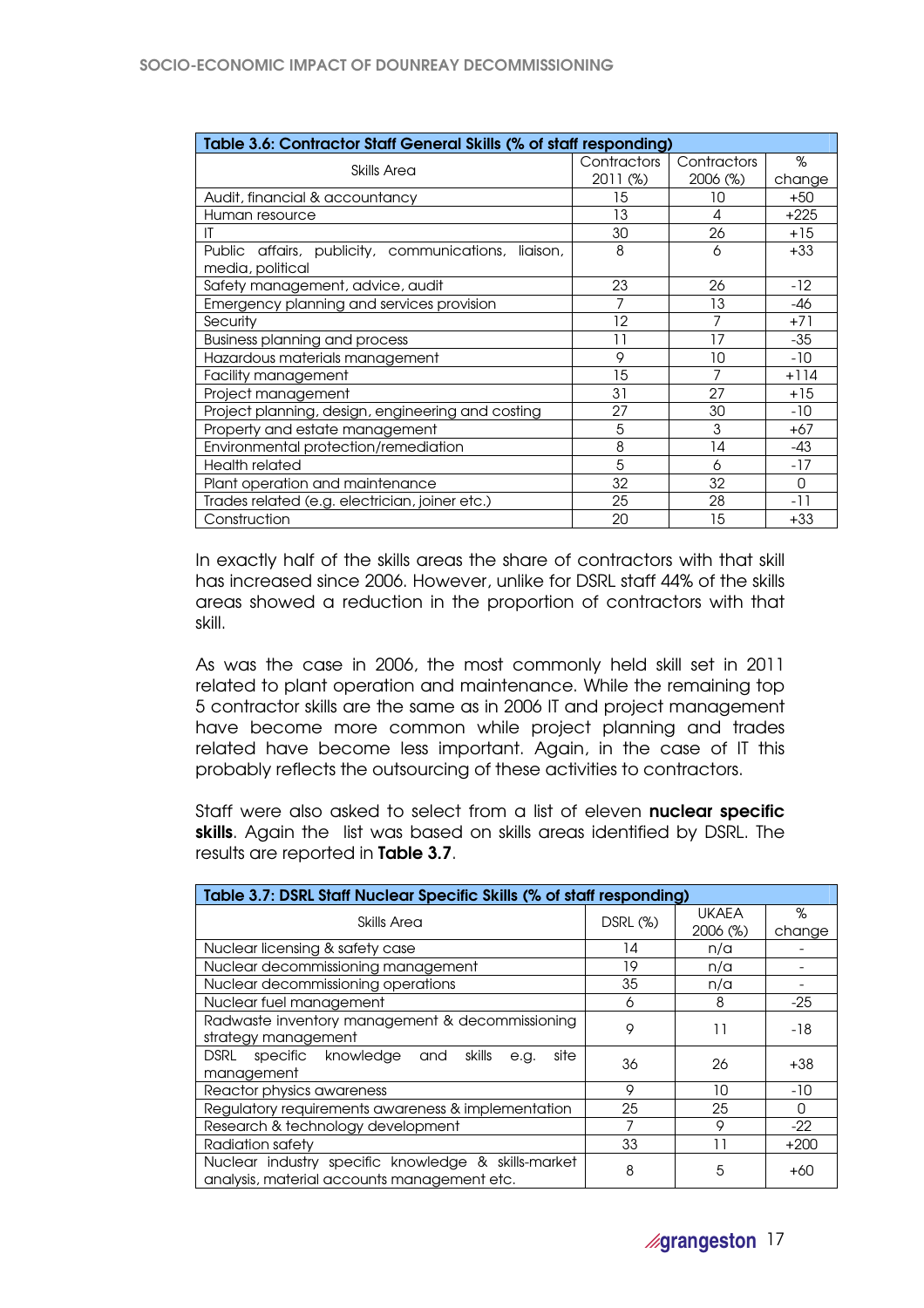Three additional skills areas were identified by DSRL and we have no comparable information for UKAEA staff in 2006. For those areas where a comparison could be made, a smaller percentage of the DSRL staff had skills in nuclear fuel management, radwaste inventory management & decommissioning strategy management, reactor physics awareness, and research & technology development. However, there were significant increases in the share of DSRL staff with DSRL specific knowledge and skills, and nuclear industry specific knowledge and skills. However the largest change was a tripling in the share of staff with radiation safety skills.

| Table 3.8: Contractor Staff Nuclear Specific Skills (% of staff responding) |             |             |        |  |  |
|-----------------------------------------------------------------------------|-------------|-------------|--------|--|--|
| Skills Area                                                                 | Contractors | Contractors | %      |  |  |
|                                                                             | 2011 (%)    | 2006 (%)    | change |  |  |
| Nuclear licensing & safety case                                             | 8           | n/a         |        |  |  |
| Nuclear decommissioning management                                          | 28          | n/a         |        |  |  |
| Nuclear decommissioning operations                                          | 58          | n/a         |        |  |  |
| Nuclear fuel management                                                     | 4           | 4           | O      |  |  |
| inventory<br>Radwaste<br>&<br>management                                    | $12 \,$     | 7           | $+71$  |  |  |
| decommissioning strategy management                                         |             |             |        |  |  |
| DSRL specific knowledge and skills<br>site<br>e.g.                          | 32          | 14          | $+129$ |  |  |
| management                                                                  |             |             |        |  |  |
| Reactor physics awareness                                                   | 9           | 18          | -50    |  |  |
| &<br>Regulatory requirements<br>awareness                                   | 29          | 22          | $+32$  |  |  |
| implementation                                                              |             |             |        |  |  |
| Research & technology development                                           | 14          | 6           | $+133$ |  |  |
| Radiation safety                                                            | 39          | 21          | +86    |  |  |
| Nuclear industry specific knowledge & skills-market                         | 11          | 5           | $+120$ |  |  |
| analysis, material accounts management etc.                                 |             |             |        |  |  |

The results for contractors are reported in Table 3.8.

For the areas that could be compared in every nuclear specific skills area, except reactor physics awareness and nuclear fuel management there was an increase in the share of contractors with nuclear related skills.

In 2011 contractors had a greater share of skills in seven of the eleven skills areas compared to DSRL. This compares to 2006 where UKAEA had a greater share of skills in five of the eight skills areas compared to contractors.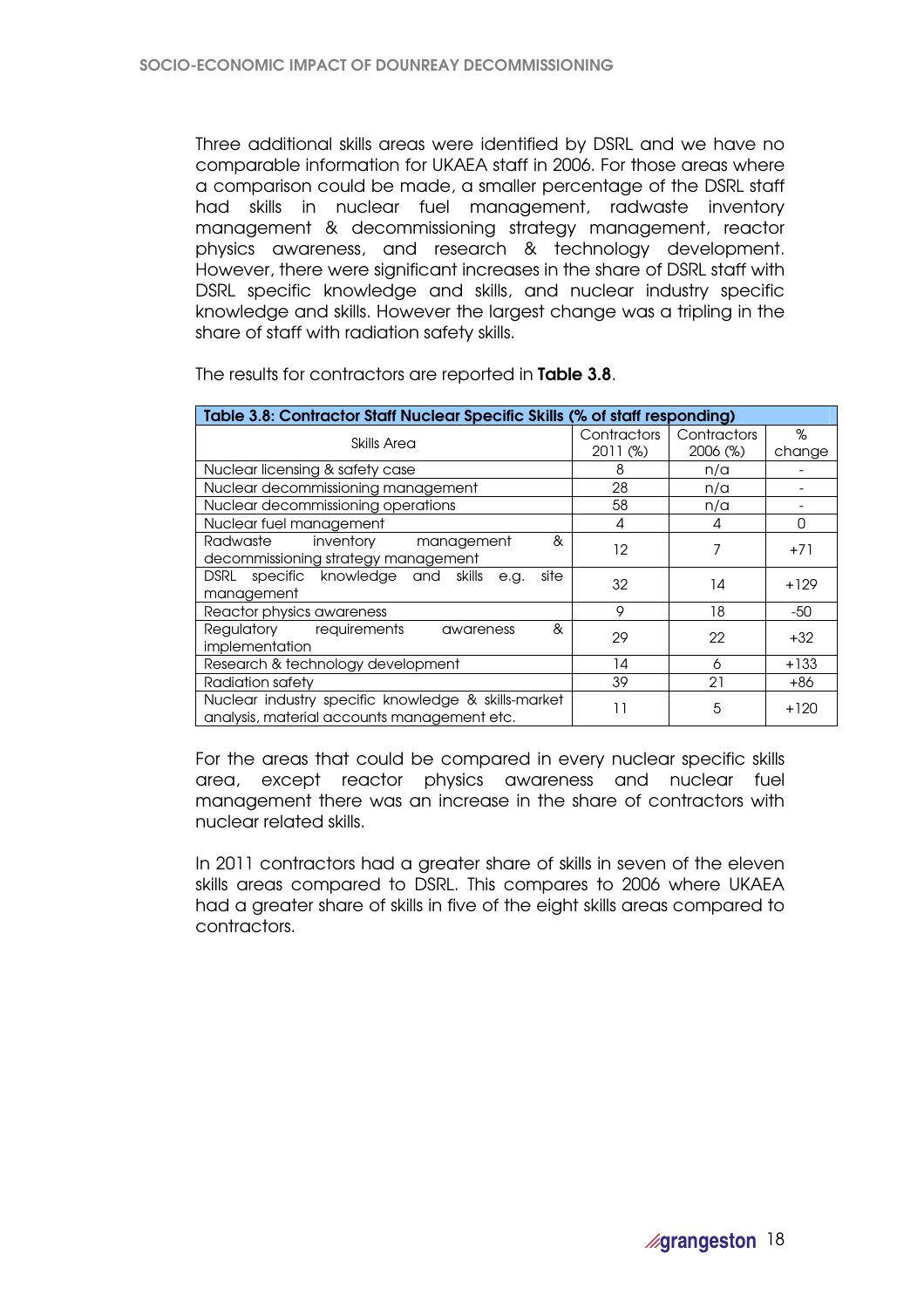# 4 IMPACT OF SITE ACTIVITY

This Chapter provides an assessment of the impact of decommissioning activity at Dounreay on the local (Caithness & North Sutherland) economy.

Three types of **on-site** impacts are estimated:

- $\triangleright$  **Direct**: these arise from those employed on-site by DSRL at Dounreay.
- $\triangleright$  Indirect: these impacts are created by the purchases of goods and services required to undertake the current activities at Dounreay, including the on-site contractors and project managers.
- $\triangleright$  Induced: these arise from the spend in the wider economy of the wages of those directly and indirectly employed.

In addition, there will be **off-site** impacts, including employment of spouses/partners of site workers who would not otherwise be living and working in Caithness and North Sutherland.

### DIRECT EMPLOYMENT IMPACTS

Direct employment associated with Dounreay is effectively the number of DSRL employees. It is recognised that a significant proportion of the total on-site employment is associated with a number of long-term contractors who are effectively permanent on-site staff. However, to avoid double counting these non-DSRL employees are considered as part of the indirect employment impacts of Dounreay.

Information provided by DSRL for 2010 indicates that a total of 900 people are employed by the organisation at Dounreay. Of these almost 93% are full-time. Thus DSRL employ a total of 867 FTE (full time equivalent) staff. This is a reduction of almost 27% of the 1,184 FTE staff employed at Dounreay in 2005. This reduction is partly explained by the formation of UKAEA Ltd, followed by the sale to Babcock International Group PLC and the outsourcing of ISaT staff.

It is also notable that the share of part-time staff has increased since 2005. In 2006 UKAEA provided a time profile of expected direct labour requirements. These were estimated for 2010 at 874 FTE, close to the actual direct DSRL FTE employment level for 2010.

# INDIRECT AND INDUCED EMPLOYMENT IMPACTS

As noted in 2006, the indirect impacts of Dounreay are increasingly associated with the provision of a range of services rather than simply the purchase of goods. Information provided by DSRL for the latest completed financial year (2010-2011) show total purchases of goods and services of £90 million. This compares to the £96 million predicted for 2010 in UKAEA's decommissioning time profile.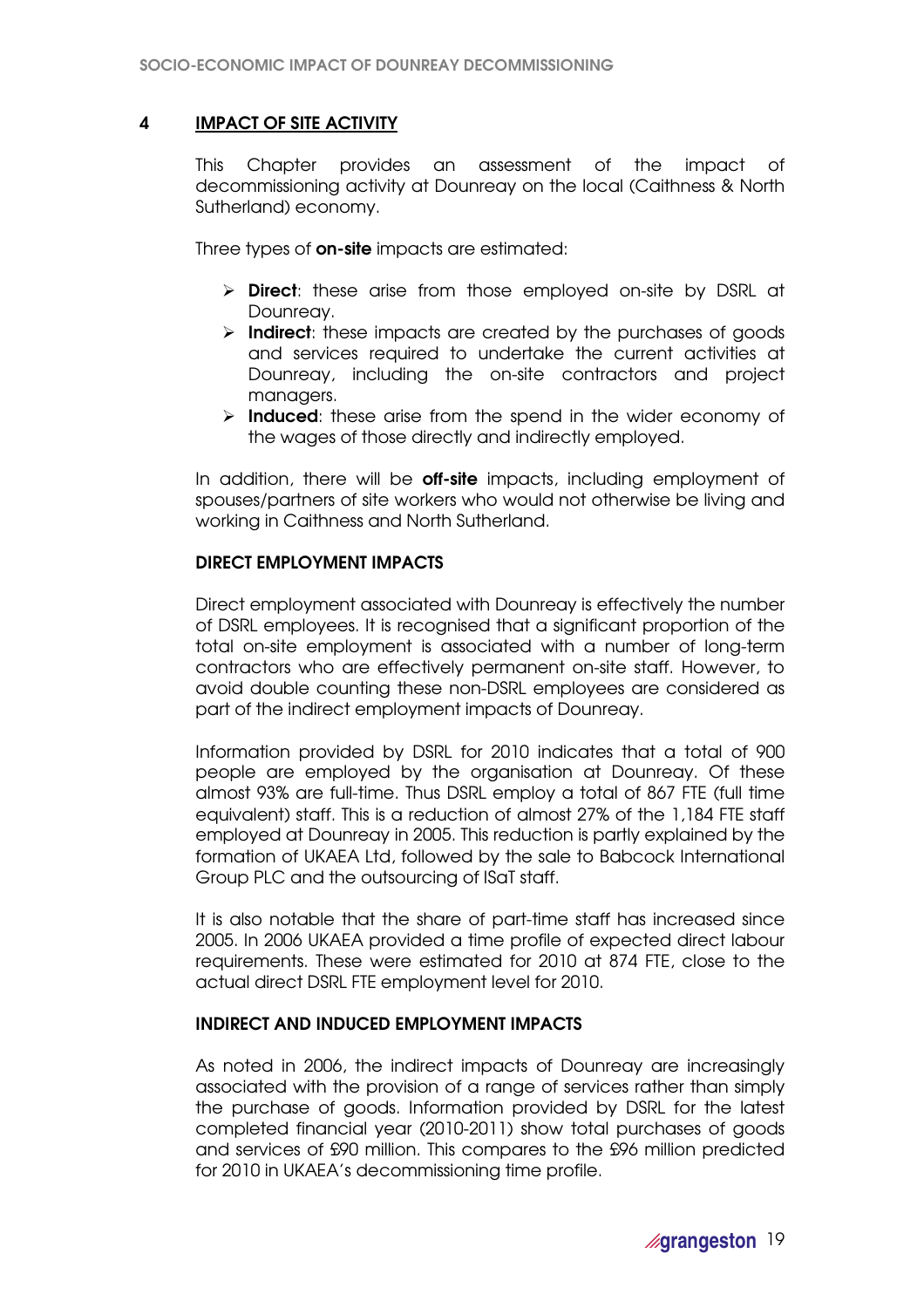Of this £90 million, 13% was sourced from local companies and 57% from National (UK based) companies based in Caithness & North Sutherland. Thus a total of 70% (£63 million) of DSRL purchases of goods and companies were made within Caithness & North Sutherland. This compares with the 71% of total UKAEA purchases sourced in Caithness & Sutherland in 2006.

Estimation of the indirect impacts was based on the following approach (consistent with that used in the 2006 study):

- $\triangleright$  Purchases from the top 100 suppliers to DSRL at Dounreay were identified by contractor/supplier and type of work.
- $\triangleright$  These purchases were allocated to industrial sectors to allow:
	- o Estimation of share of purchases by sector which was then applied to total expenditures.
	- o Identification of the relevant turnover:employment ratios and indirect multipliers.
- $\triangleright$  The share of total purchases sourced from local businesses and national businesses with a base in Caithness and Sutherland was based on analysis undertaken by DSRL.

The FTEs associated with these expenditures were estimated as follows:

- $\triangleright$  The first round of indirect jobs was estimated on the basis of turnover:employment ratios expressed in 2010/11 prices based on information from the ABI.
- $\triangleright$  The later rounds of indirect jobs were estimated using the sectoral Type 1 multipliers from the Scottish Input-Output Tables.
- $\triangleright$  These multipliers were scaled to reflect the potential indirect linkages at the local level.
- $\triangleright$  The induced impacts derive from the spending of incomes earned by those directly and indirectly employed at Dounreay. Estimates are based on induced multipliers derived from the Scottish Input-Output Tables.

Table 4.1 reports the estimated direct, indirect and induced jobs associated with activity at Dounreay. These are compared to the estimates for 2010 as reported in the 2006 report.

| <b>TABLE 4.1: Total Employment Impacts (FTE)</b> |                  |                     |  |
|--------------------------------------------------|------------------|---------------------|--|
|                                                  | 2010/11 (Actual) | 2010/11 (Predicted) |  |
| <b>Direct</b>                                    | 867              | 874                 |  |
| <b>Indirect</b>                                  | 714              | 1.063               |  |
| <b>Induced</b>                                   | 265              | 182                 |  |
| Total                                            | .846             | 2.119               |  |

While there is less than 1% difference between the actual and predicted level of DSRL/UKAEA employment (expressed in FTE terms) the total employment impact, taking into account indirect and induced impacts, is almost 13% lower than predicted in 2006. However,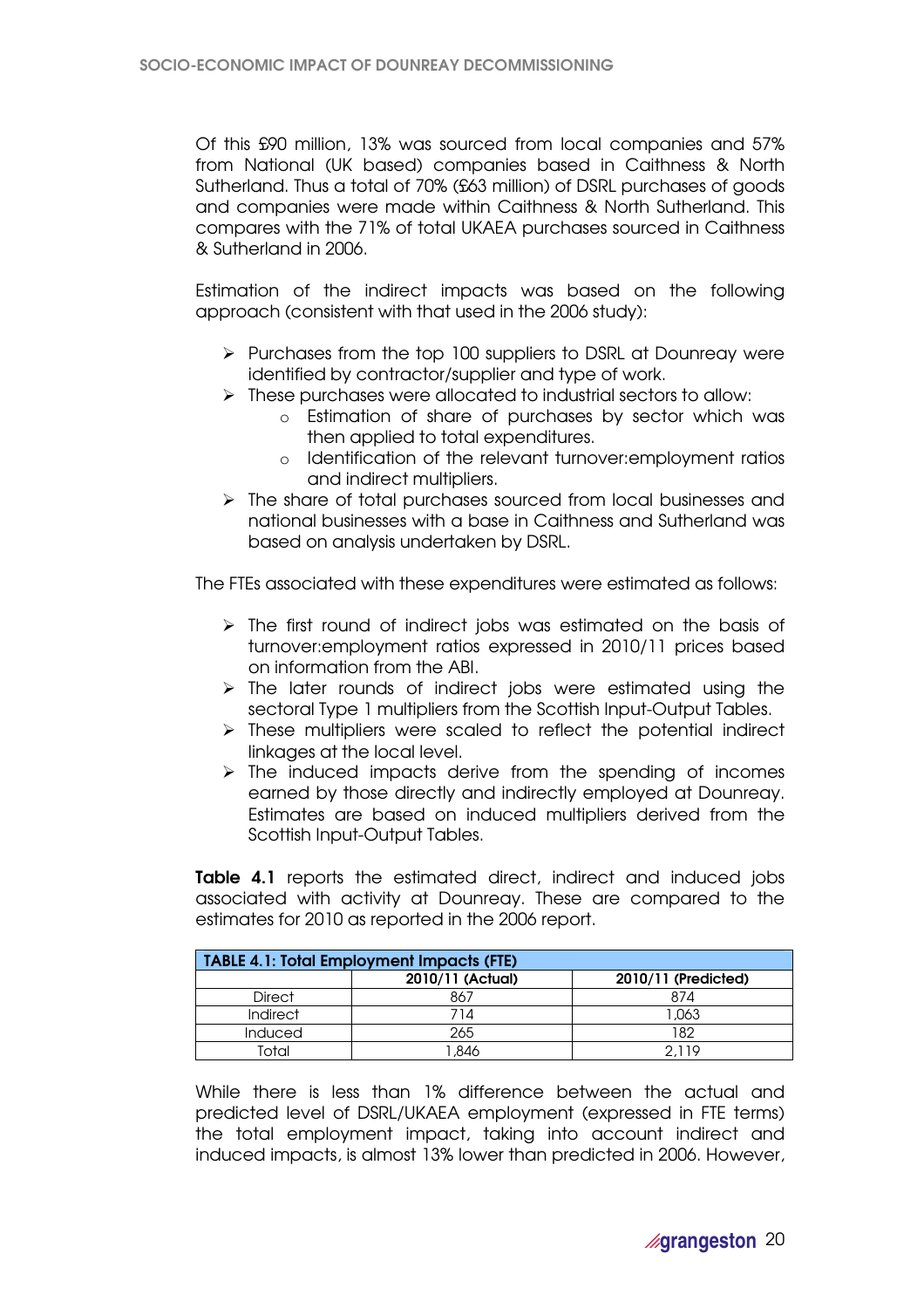there are a number of factors that will account for some of this difference in indirect and induced impacts:

- $\triangleright$  The predicted value of purchases was higher than actual purchases in 2010. Actual purchases were less than 93% of those predicted.
- $\triangleright$  Inflation between 2005/6 and 2010/11 would reduce the purchasing power by almost 13%.
- $\triangleright$  Changes in the balance of types of purchases.
- $\triangleright$  Changes in turnover: employment ratios and multipliers as these statistics are updated over time.

Taking into account lower spend and inflation would reduce the total impact predicted in 2006 to around 1,880 FTE. Thus, taking these factors into account would suggest that the current estimates of the impact of Dounreay on the local economy is broadly similar to that predicted in 2006.

# RELATIVE IMPACT OF DOUNREAY ON CAITHNESS AND SUTHERLAND

Dounreay continues to have a major economic impact on the local economy. There is also an expectation that as the decommissioning and site restoration process continues that inevitably the impact will decline over time.

One measure of Dounreay's impact is the share of Dounreay related employment in total employment in Caithness & Sutherland. The impact of Dounreay is estimated in terms of the total of direct, indirect and induced employment in Caithness & Sutherland attributable to activity associated with the Dounreay site. Total employment in Caithness & Sutherland is sourced from the Annual Population Survey. Two estimates are provided-employees in employment and total employment (including self-employment).

Table 4.2 reports the employment/self-employment data for Caithness & Sutherland between 2005 and 2010.

| <b>TABLE 4.2: Employment in Caithness &amp; Sutherland Employment</b> |                                   |                 |        |
|-----------------------------------------------------------------------|-----------------------------------|-----------------|--------|
| Year                                                                  | <b>Employees in</b><br>Employment | Self-Employment | Total  |
| 2005                                                                  | 20,000                            | 2,600           | 22,600 |
| 2006                                                                  | 17,000                            | 1,700           | 18,700 |
| 2007                                                                  | 17,700                            | 1,800           | 19,500 |
| 2008                                                                  | 16,900                            | 3,100           | 20,000 |
| 2009                                                                  | 15,100                            | 3,000           | 18,100 |
| 2010                                                                  | 19.200                            | 3,300           | 22,500 |

Total employment is highest in 2005 and at the lower end in 2006 (the two years that represent the previous baseline impact assessment for Dounreay). We have compared 2010 to both 2005 and 2006 effectively covering the range of potential scenarios in terms of employment change over the period.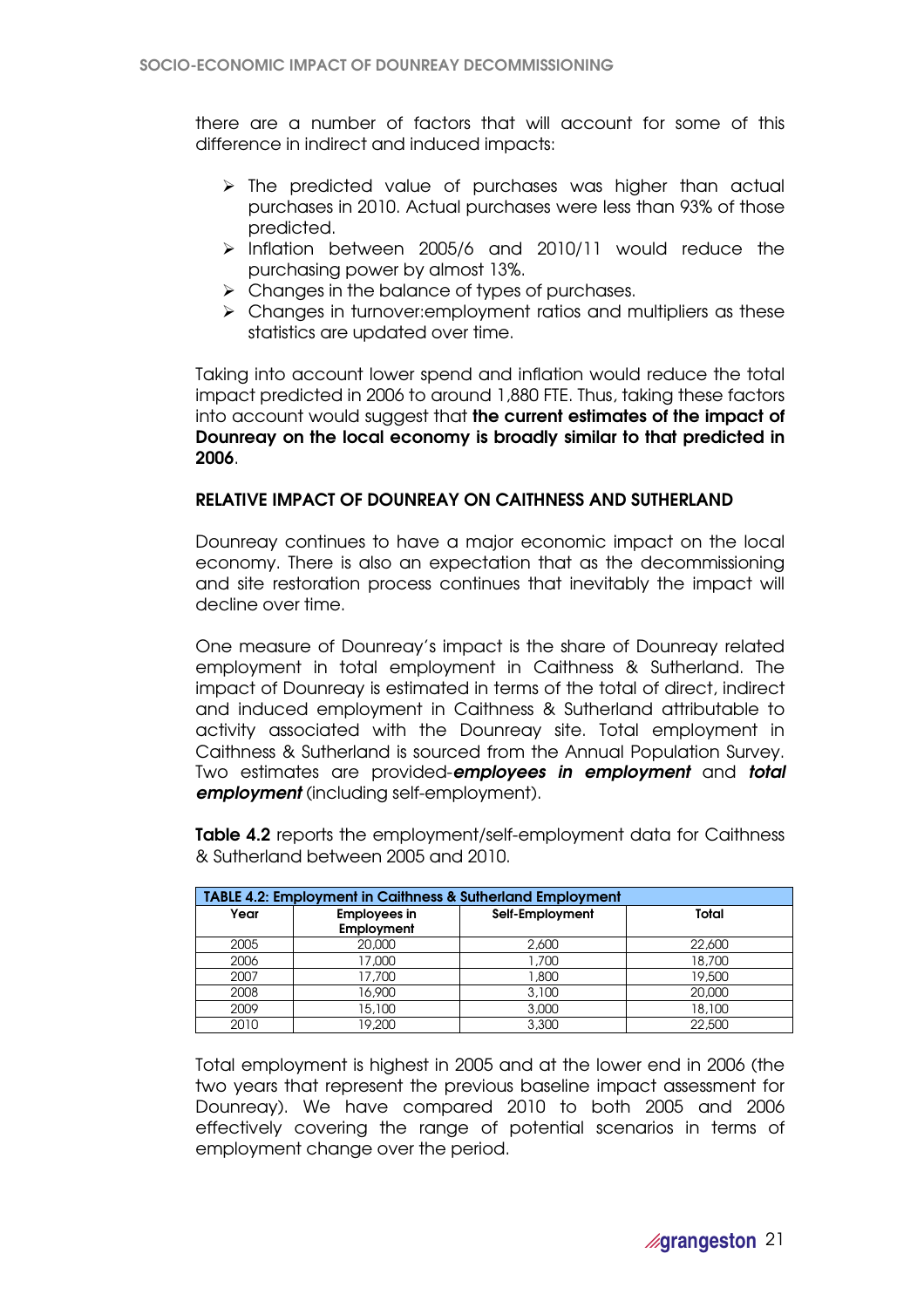Table 4.3 compares the employment impact of Dounreay in 2005, 2006 and 2010.

| <b>TABLE 4.3: Dounreay Impact on Caithness &amp; Sutherland Employment</b> |        |        |        |
|----------------------------------------------------------------------------|--------|--------|--------|
|                                                                            | 2005   | 2006   | 2010   |
| Dounreay Impact (DI) (direct, indirect & induced<br>FTE jobs)              | 2,470  | 2.470  | 1,846  |
| Employees in employment (Caithness &<br>Sutherland)                        | 20,000 | 17.000 | 19.200 |
| DI as % of employees in employment                                         | 12.4%  | 14.5%  | 9.6%   |
| Self employed (Caithness & Sutherland)                                     | 2,600  | 1,700  | 3,300  |
| Total employed (Caithness & Sutherland)                                    | 22,600 | 18,700 | 22,500 |
| DI as % of total employed & self employed                                  | 10.9%  | 13.2%  | 8.2%   |

The percentage change in the share of the Dounreay Impact in employment in Caithness & Sutherland is reported in Table 4.4.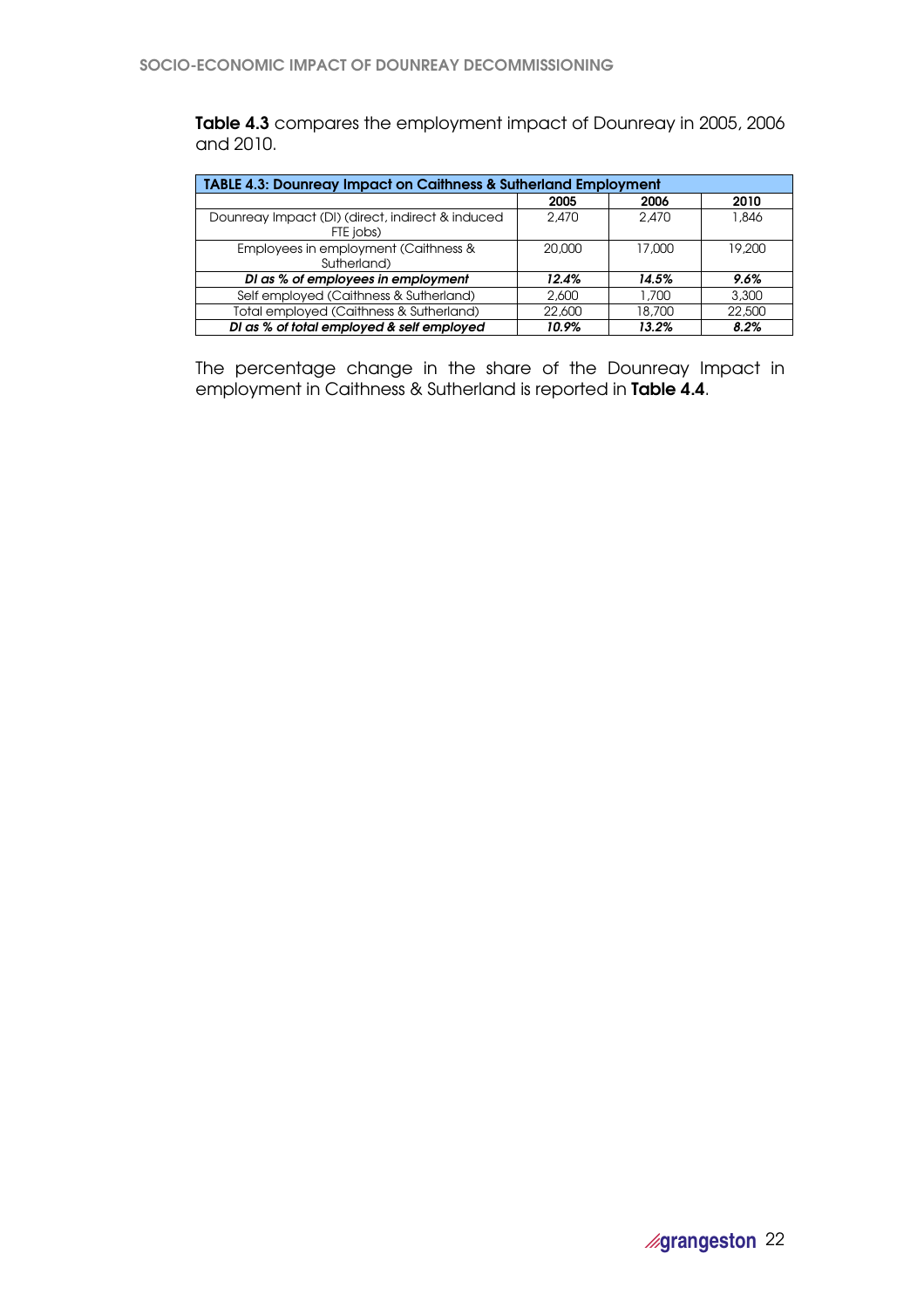| TABLE 4.4: Change in Dounreay Impact on Caithness & Sutherland Employment |           |           |  |
|---------------------------------------------------------------------------|-----------|-----------|--|
|                                                                           | 2005/2010 | 2006/2010 |  |
| % change in DI as % of employees in employment                            | $-23%$    | -34%      |  |
| % change in DI as % of total employment (inc. self-                       | $-25%$    | -38%      |  |
| employment)                                                               |           |           |  |

Both estimates show a significant decline in the importance of Dounreay in supporting employment in Caithness & Sutherland:

- Dounreay related employment impacts declining from 2,470 to 1,846 (25% reduction).
- $\triangleright$  DI as a share of **employees in employment** declining from 12.4% (2005) and 14.5% (2006) to 9.6% (2010). These represent 23% and 34% reductions respectively.
- $\triangleright$  DI as a share of **total employment** declining from 10.9% (2005) and 13.2% (2006) to 8.2% (2010). These represent 25% and 38% reductions respectively.

The larger reductions in impact between 2006 and 2010 is in the context of employees in employment increasing by 13% between 2006 and 2010 and total employment increasing by 20%. Thus, part of the reduction in impact is associated with the growth in overall employment in Caithness & Sutherland. In comparison employment levels were similar in 2005 and 2010.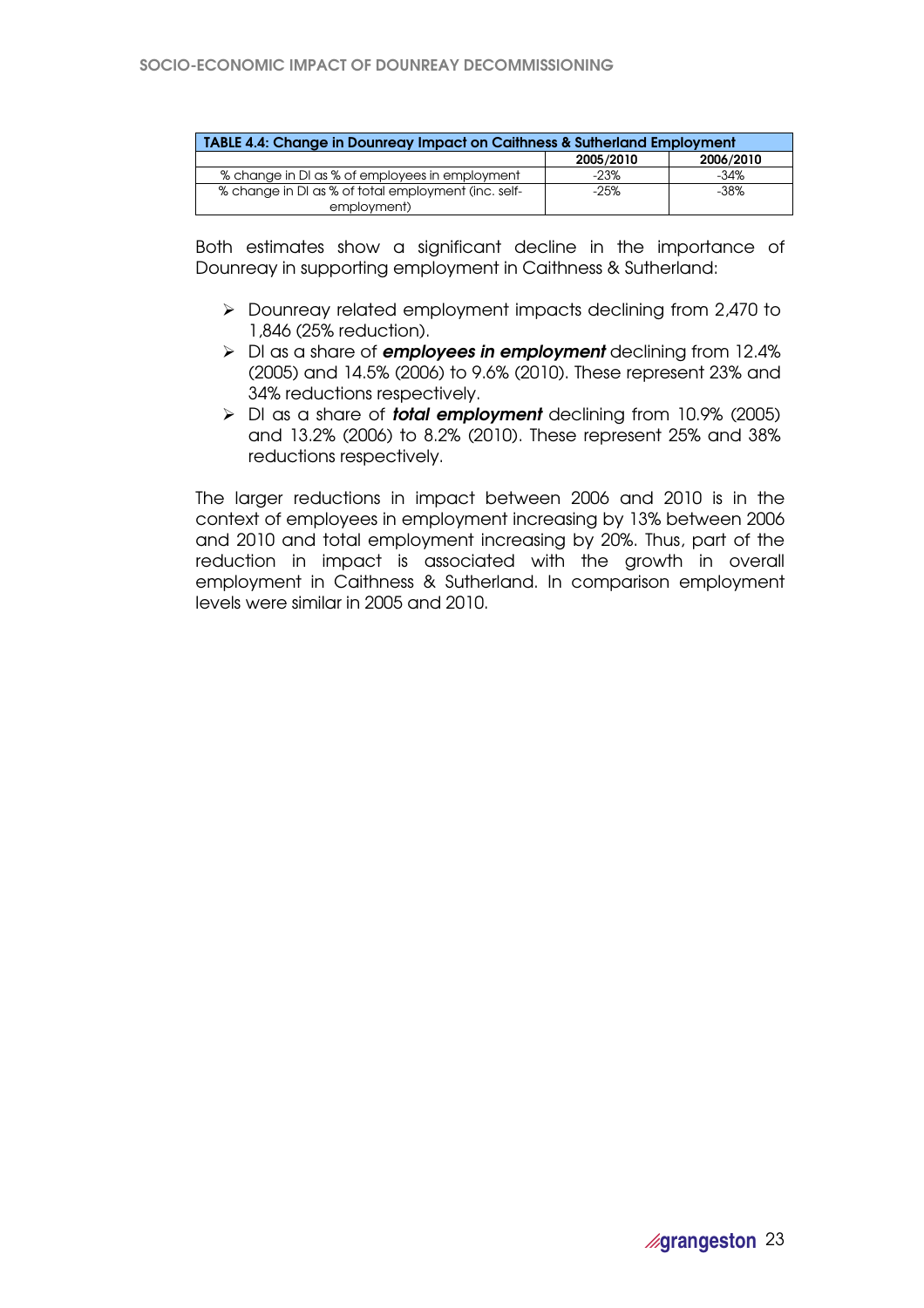# IMPACTS ASOCIATED WITH DSRL STAFF REDUCTIONS

Based on the staff survey we have estimated the numbers of DSRL staff who would stay in, or leave, Caithness & Sutherland and the type of economic activity they would subsequently undertake.

| <b>TABLE 4.5: EMPLOYMENT ACTIVITY ASSOCIATED WITH DSRL STAFF</b><br><b>REDUCTIONS</b> |                                                            |                                |          |
|---------------------------------------------------------------------------------------|------------------------------------------------------------|--------------------------------|----------|
|                                                                                       | Based on 2006<br><b>Survey</b>                             | Based on 2011<br><b>Survey</b> | % Change |
| <b>Jobs Reduction</b>                                                                 | 867                                                        | 867                            |          |
|                                                                                       | Stay in Caithness & Sutherland                             |                                |          |
| Retire                                                                                | 104                                                        | 121                            | $+16%$   |
| Work                                                                                  | 342                                                        | 419                            | $+23%$   |
|                                                                                       | Area of employment for those intending to continue in work |                                |          |
| <b>DSRL</b>                                                                           | 131                                                        | 200                            | $+53%$   |
| Other Employment                                                                      | 183                                                        | 161                            | $-12%$   |
| Own Business                                                                          | 28                                                         | 58                             | $+107%$  |
| Leave Caithness & Sutherland                                                          |                                                            |                                |          |
| Retire                                                                                | 34                                                         | 42                             | $+24%$   |
| Work                                                                                  | 387                                                        | 285                            | $-26%$   |

The key points to note are:

- $\triangleright$  An increase of 21% in the number of staff that would stay in Caithness & Sutherland.
- $\triangleright$  The 23% increase in the number of those who would stay in Caithness & Sutherland and work.
- $\triangleright$  The doubling in the number of those staying and working in Caithness & Sutherland who would consider setting up their own business.

Based on the data derived from the staff survey, estimates of the total number of people, including spouses/partners and children that would leave (or indicate that they would leave) Caithness are reported in **Table 4.6.** These estimates are compared with the results based on the 2006 survey.

| <b>REDUCTIONS</b>                                        | <b>TABLE 4.6: EMPLOYMENT ACTIVITY ASSOCIATED WITH DSRL STAFF</b> |                                |          |
|----------------------------------------------------------|------------------------------------------------------------------|--------------------------------|----------|
|                                                          | Based on 2006<br><b>Survey</b>                                   | Based on 2011<br><b>Survey</b> | % Change |
| <b>Jobs Reduction</b>                                    | 867                                                              | 867                            |          |
| Of which indicate they will leave Caithness & Sutherland |                                                                  |                                |          |
| Staff                                                    | 421                                                              | 327                            | $-22\%$  |
| Spouse/Partners                                          | 308                                                              | 219                            | $-29%$   |
| Children                                                 | 240                                                              | 217                            | $-10%$   |
| Total                                                    | 969                                                              | 763                            | $-21%$   |

The results suggest that currently, over 20% less DSRL staff would intend leaving Caithness & Sutherland compared to the results for 2006 (327 staff in 2011 compared to 421 based on the 2006 survey). Similarly, the total number of people (including spouses/partners and children) that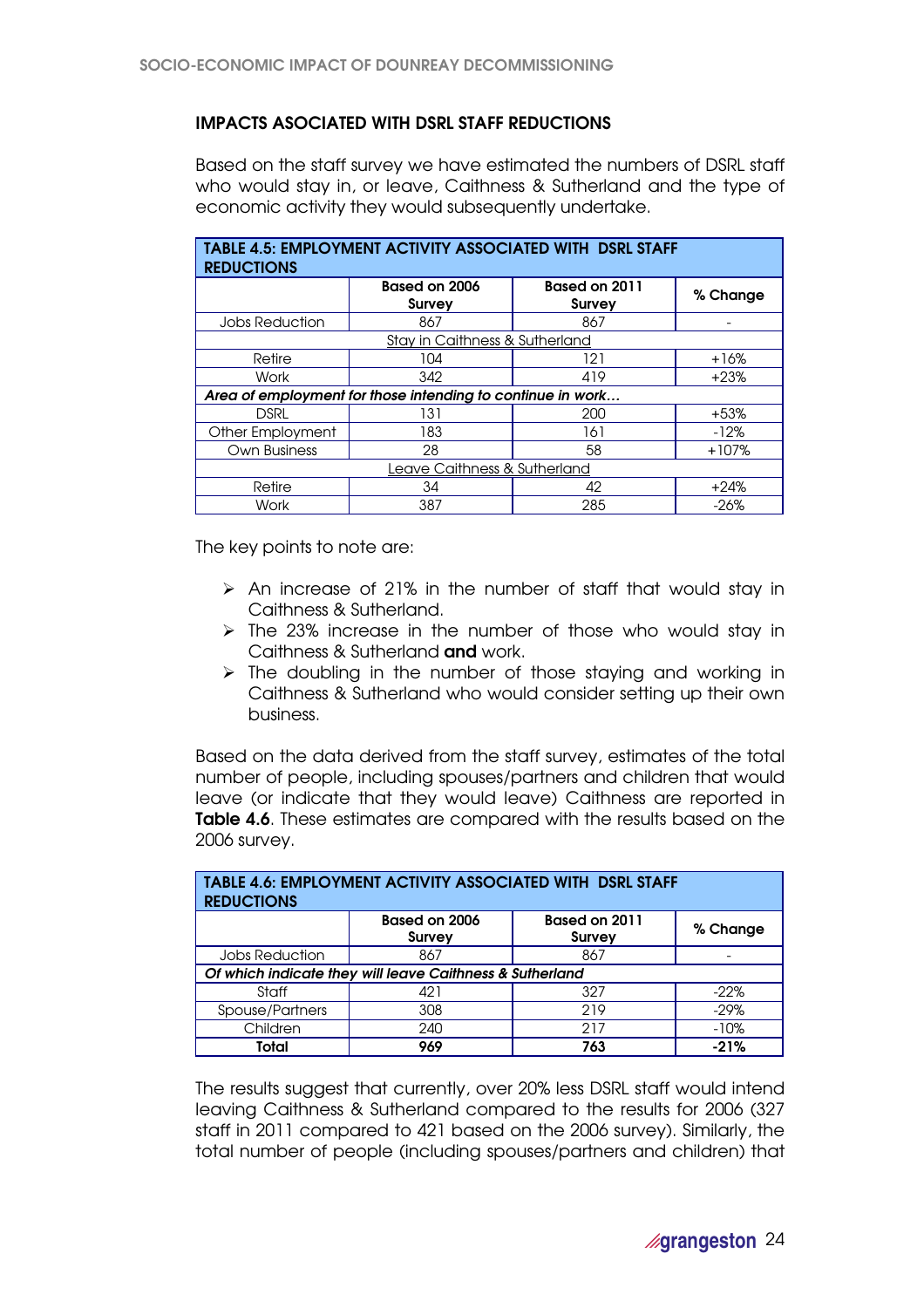indicated they would leave also fell by around 21% (from 969 to 763 in 2011).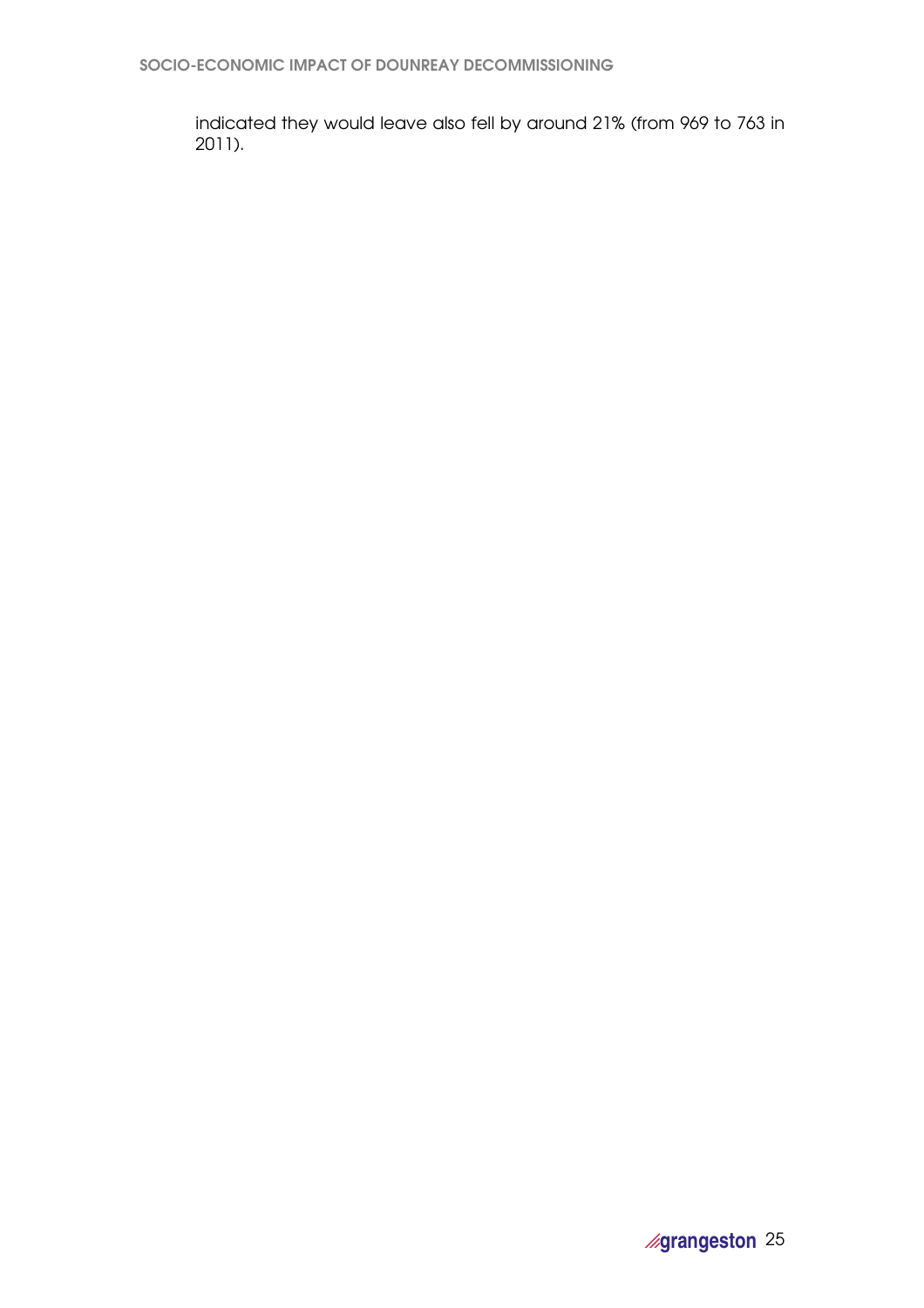# 5 WIDER IMPACTS

### **INTRODUCTION**

Dounreay has a much wider impact on Caithness & North Sutherland than simply the associated employment impacts. Wider impacts are evident in terms of:

- Economic Activity of Spouses.
- $\triangleright$  Children of DSRL staff attending local schools.
- $\triangleright$  Voluntary work.

These impacts have been estimated in terms of DSRL employment in 2011 and are compared to the results of the 2006 survey of UKAEA staff.

Table 5.1 reports where staff would be located now if Dounreay had not existed.

| <b>TABLE 5.1: DSRL Staff-Current Location if Dounreay Not Existed</b> |                 |                       |  |
|-----------------------------------------------------------------------|-----------------|-----------------------|--|
| Location                                                              | <b>DSRL (%)</b> | <b>UKAEA 2006 (%)</b> |  |
| Caithness & Sutherland                                                | 38              | 35                    |  |
| Or elsewhere in                                                       |                 |                       |  |
| Highlands & Islands                                                   |                 |                       |  |
| Scotland                                                              | 24              | 23                    |  |
| Outside Scotland                                                      | 32              | 36                    |  |
| Sub-total elsewhere                                                   | 62              | 65                    |  |
| Total                                                                 | 100             | 100                   |  |

It shows that 38% of staff currently employed by DSRL believed they would still be living and working in Caithness & Sutherland if Dounreay had not existed. This compares to 35% of UKAEA staff in 2006.

A further 6% would be based elsewhere in the Highlands & Islands-the same as in 2006. Overall, 62% of current DSRL employees believe they would be living and working outside of the Caithness & Sutherland area if Dounreay had not existed compared to 65% in 2006.

# INCOME

Table 5.2 shows the importance of the contribution to household income made by the spouses of DSRL employees.

| <b>TABLE 5.2: DSRL Staff-Salary and Household Income Profiles</b> |                          |                                    |  |
|-------------------------------------------------------------------|--------------------------|------------------------------------|--|
| <b>Income</b>                                                     | <b>DSRL Salaries (%)</b> | <b>Household Incomes</b><br>$(\%)$ |  |
| C00,013                                                           |                          |                                    |  |
| £10,000-£24,999                                                   | 26                       |                                    |  |
| £25,000-£39,999                                                   | 50                       | 26                                 |  |
| £40,000-£54,999                                                   |                          | 30                                 |  |
| £55,000-£69,000                                                   |                          | 20                                 |  |
| £70,000-£84,999                                                   |                          | 10                                 |  |
| £85,000-£99,999                                                   | < 0.5                    |                                    |  |
| $+000.000 +$                                                      |                          |                                    |  |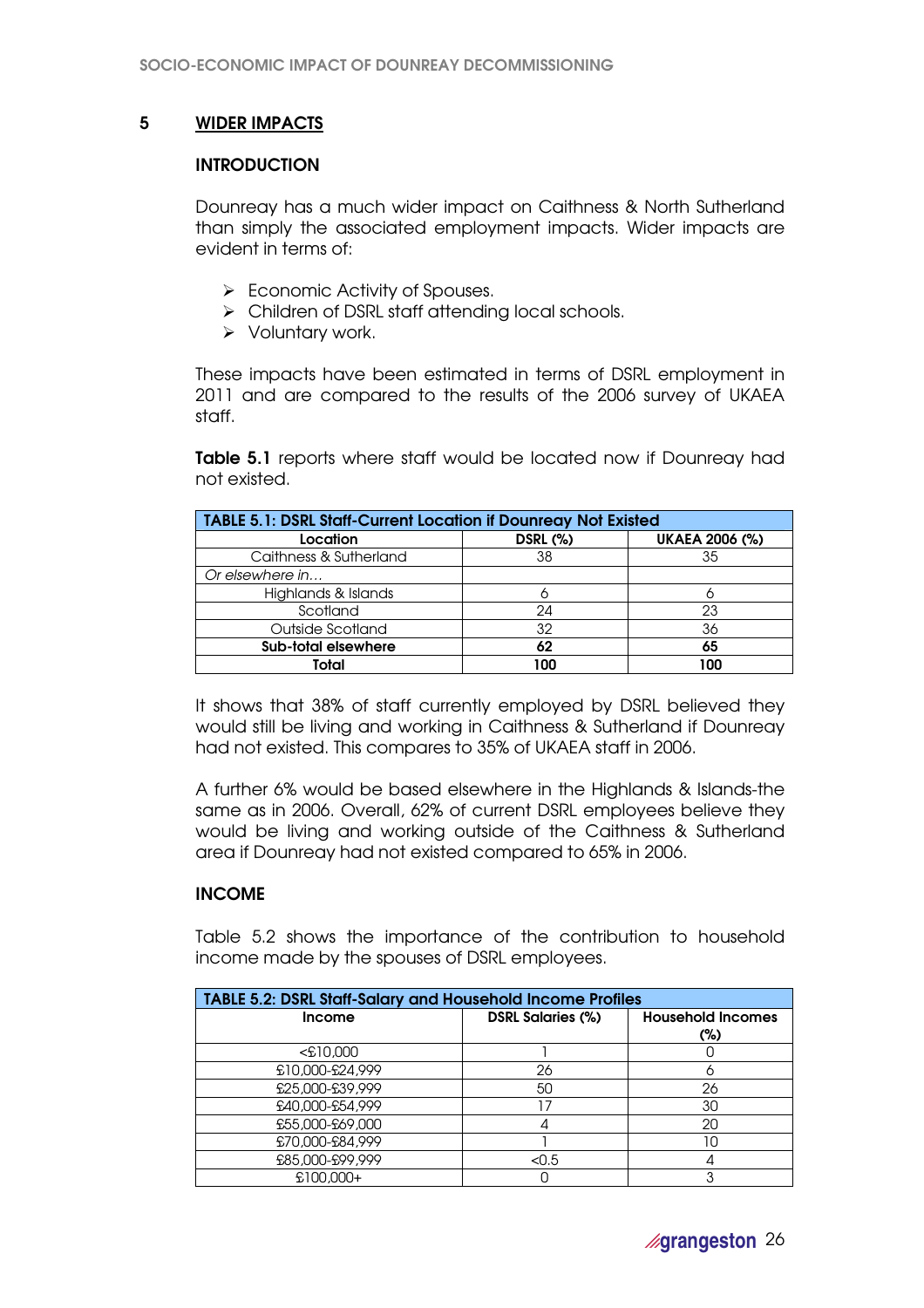| ____ | חחו<br>-- | $\sim$ |
|------|-----------|--------|
|      |           |        |

While 73% of DSRL staff have salaries greater than £25,000, 94% of the associated households have incomes of over £25,000. This is evident towards the top end of the salary scale where 6% of staff have salaries of over £55,000 compared to 37% of households. In other words the combined earning power within DSRL families is particularly strong. It should be noted that a proportion of these households will have more than one household member employed on the Dounreay site.

### EMPLOYMENT OF SPOUSE/PARTNER

**Table 5.3** reports the extent to which DSRL spouses are also working and compares this to the results for UKAEA 'spouses' in 2006.

| <b>TABLE 5.3: DSRL Staff-Spouses and Partners</b> |                 |                       |
|---------------------------------------------------|-----------------|-----------------------|
| Of DSRL Staff                                     | <b>DSRL (%)</b> | <b>UKAEA 2006 (%)</b> |
| Married/Partner                                   | 83              | 82                    |
| Of those married/partner                          |                 |                       |
| Spouse/partner who works                          | 84              | 85                    |
| Of those who work                                 |                 |                       |
| Spouse/partner also works for DSRL                | 20              | 28                    |
| Spouse/partner works for other Dounreay           |                 |                       |
| business                                          |                 |                       |
| Spouse/partner employed outside Dounreay          |                 | 6                     |

Of those DSRL staff who are married/with partner, 84% of the spouses/partners are also working. This is similar to the percentage in 2006. One-fifth of them also work for DSRL which is significantly less than the 28% of working spouses who worked for UKAEA in 2006. A similar percentage (11%) of DSRL and UKAEA 'spouses' worked for other 'Dounreay' business and a larger share (69% compared to 61%) worked for organisations outside of Dounreay.

Table 5.4 reports the distribution of spouses non-Dounreay based employment across the main sectors.

| TABLE 5.4: DSRL Staff-Spouses and Partners Employed Outside Dounreay |                 |                |
|----------------------------------------------------------------------|-----------------|----------------|
| <b>Sector</b>                                                        | <b>DSRL (%)</b> | UKAEA 2006 (%) |
| Crofting, Farming, Fishing, Forestry                                 |                 |                |
| Construction                                                         | n               | 10             |
| Manufacturing                                                        | 2               | 5              |
| Retail                                                               | 13              | 15             |
| <b>Visitor Accommodation</b>                                         | < 0.5           | 2              |
| Education                                                            |                 | 18             |
| <b>Health</b>                                                        | 19              | 15             |
| <b>Other Public Sector</b>                                           | 10              |                |
| <b>Professional Services</b>                                         |                 | 2              |
| Other                                                                | 31              | 21             |
| Total                                                                | 100             | 100            |

As in 2006, the most important sector was 'other'. The public sector (education, health and other public sector) accounted for 40%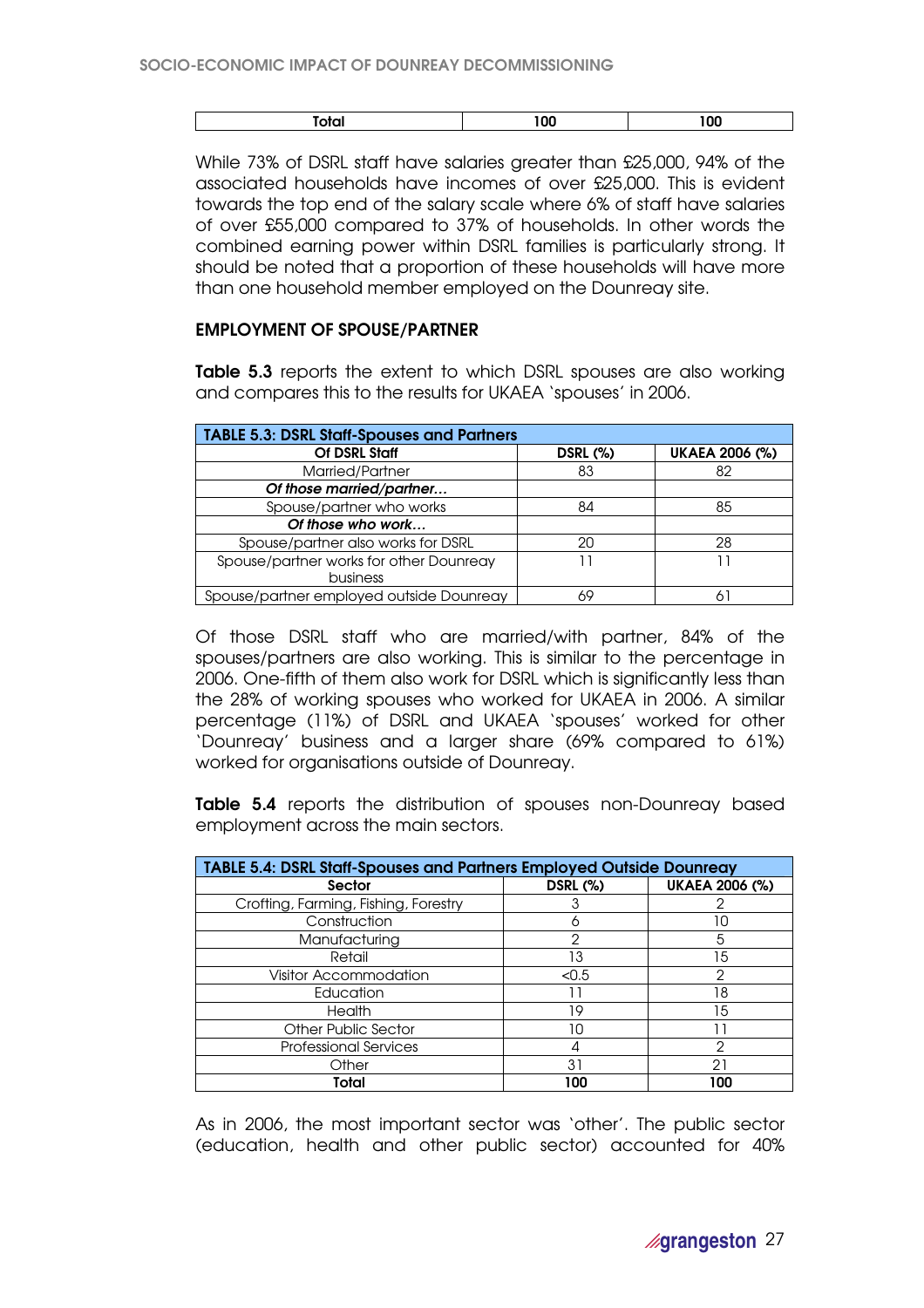compared to 44% in 2006. Finally, the importance of construction and retail was lower in 2011 than in 2006.

# **CHILDREN**

Table 5.5 provides estimates of the percentage of all DSRL staff that have (non-adult) children. 61% of DSRL staff do not have any children (similar to the 59% in 2006). Only 6% of staff had more than 2 children compared to 9% in 2006.

| TABLE 5.5: DSRL Staff Children |                 |                       |
|--------------------------------|-----------------|-----------------------|
| <b>Number of Children</b>      | <b>DSRL (%)</b> | <b>UKAEA 2006 (%)</b> |
|                                |                 |                       |
|                                |                 |                       |
|                                |                 |                       |
|                                |                 |                       |
|                                |                 |                       |
| Total                          |                 | nn                    |

Table 5.6 reports the education status of the children of DSRL staff.

| <b>TABLE 5.6: DSRL Staff Children-School Status</b> |                 |                       |
|-----------------------------------------------------|-----------------|-----------------------|
| <b>School Status</b>                                | <b>DSRL (%)</b> | <b>UKAEA 2006 (%)</b> |
| Not vet at school                                   | 23              | 25                    |
| Primary school                                      | 40              |                       |
| Secondary school                                    |                 | 34                    |
| Total                                               | າດດ             | 100                   |

Just under a quarter of children are not yet at school, while the largest proportion (40%) are at primary school. This is a similar pattern to 2006 although there is a greater share of children in secondary school in 2011.

# VOLUNTARY WORK

Table 5.7 reports the proportion of DSRL staff that are involved in some type of voluntary work.

| <b>TABLE 5.7: DSRL Staff Voluntary Work</b> |                 |                       |
|---------------------------------------------|-----------------|-----------------------|
| <b>Type of Voluntary Work</b>               | <b>DSRL (%)</b> | <b>UKAEA 2006 (%)</b> |
| Clubs                                       | 54              |                       |
| Charities                                   | 37              | 24                    |
| Lifeboats, Mountain rescue, etc.            |                 |                       |
| Total                                       | 100             | 100                   |
| No Voluntary Work                           |                 | ረባ                    |

Note: Multiple responses allowed.

A lower proportion of DSRL staff (30%) are involved in volunteering compared to UKAEA staff in 2006 (38%).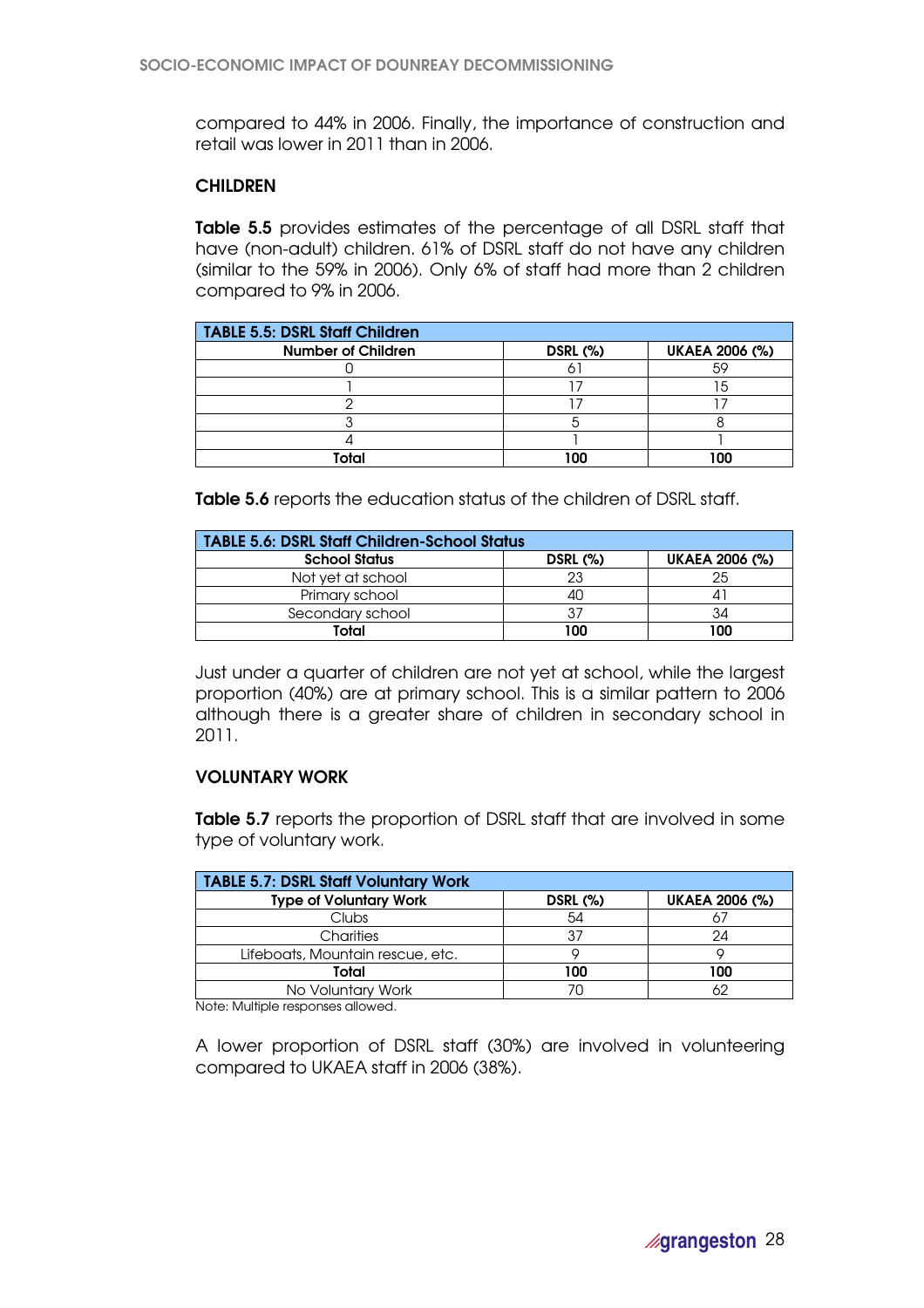### 6 REVIEW OF CNSRP AND PARTNER ACTIVITIES

#### **INTRODUCTION**

In this chapter we evaluate the progress made by the Partnership (CNSRP) in achieving its objectives by focussing on the impact of its work in diversifying the local economy.

The evidence base for this evaluation is drawn from several sources using a variety of research methods. First, it reflects the quantitative analysis of earlier chapters (2&3) of the this report. It also reviews information gathered through the work of the Partnership and set out in its website. Finally, it assesses the views of stakeholders and partners interviewed in the course of this review.

The CNSRP provides a focus for the effort of public agencies working in response to the decommissioning at Dounreay to help diversify the local economy. As is discussed below much of the work is carried out by individual agencies, often jointly, with the CNSRP acting in an enabling capacity rather than as a delivery vehicle.

There is no ready means of establishing the economic impact of this kind of intervention. Assessing the effectiveness of partnership working and distilling from that the value of the contribution from one partner is problematic.

The assessment of quantitative impact at this time will tend to underestimate the CNSRP's role and that of the contribution by individual partners. In some cases it is too early to judge: notably, the benefits of new projects awaiting implementation such as the development of Scrabster Harbour and tourism development at John O'Groats. In other cases it is impossible to measure quantitatively. Evaluating the Partnership's operation and its impact cannot be approached as a mechanistic process. Many of the CNSRP projects and actions are more difficult to measure. Issues such as business and community confidence, shifts in attitude and behaviour, capacity building among project partners and new opportunities are all important aspects to consider. Therefore such evaluations are by necessity a combination of qualitative and quantitative indicators.

It is important to note that the key to CNSRP's impact is based on its role in facilitating the partners agencies in working jointly to deliver a common 'vision' for the area. It is the individual partners who make the investments that will eventually result in more jobs and economic activity. These outcomes and impacts reflect the influence of CNSRP although it is difficult to attribute the outcome in the absence of the Partnership.

### BACKGROUND AND RATIONALE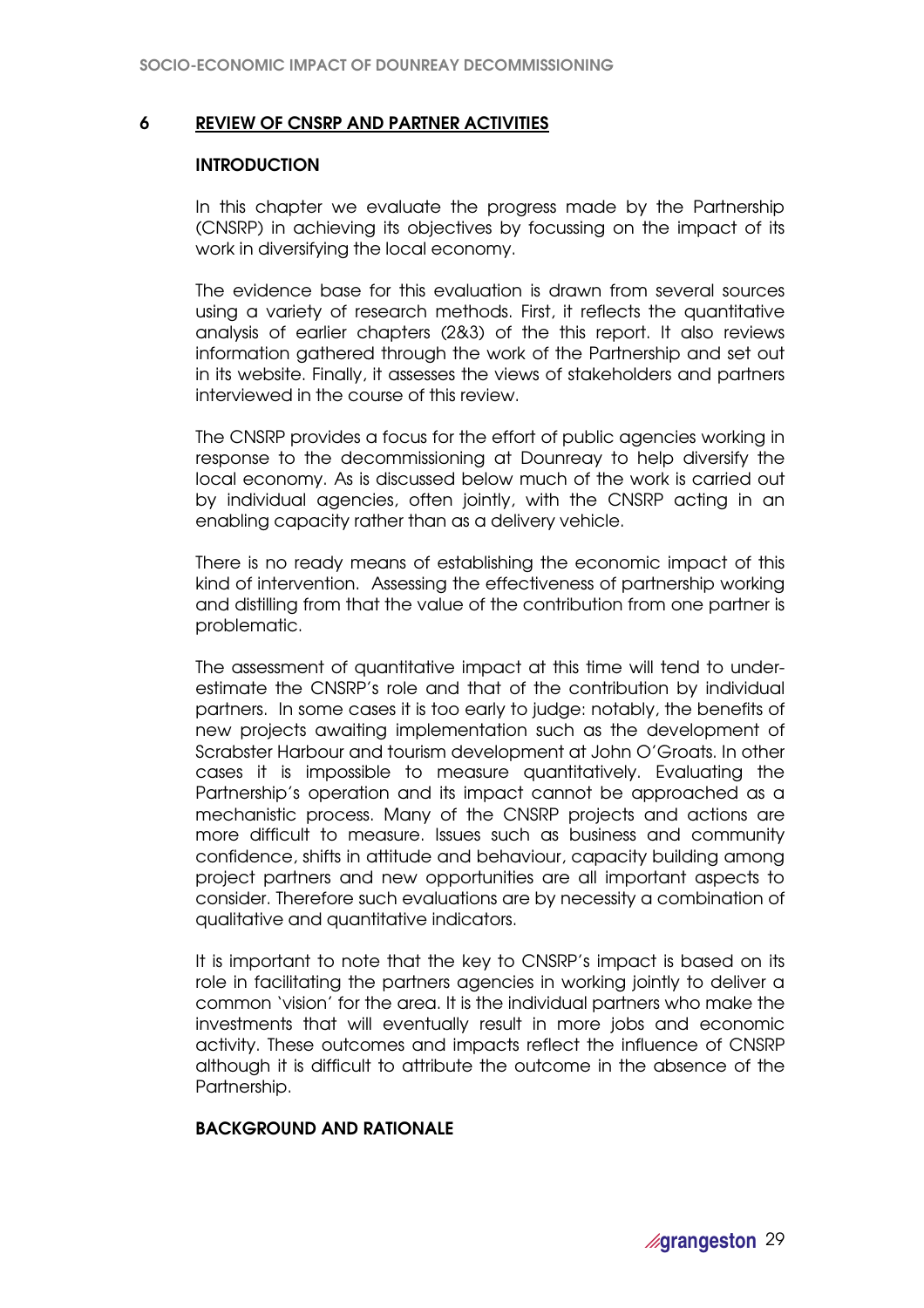The background to the development of the CNSRP and its rationale has origins in several distinctive features:

- $\triangleright$  Unlike many closures the planned decommissioning of Dounreay has been known about for many years. The original plan by UKAEA was published in 2000.
- $\triangleright$  The run down process is one that is being managed and will also take place over, on current estimates, a further period of possibly fifteen to twenty years.
- $\triangleright$  Dounreay will remain, during this time, a major, if declining, force in the local economy. As discussed earlier in this report it continues to generate significant employment and income effects locally and beyond.
- Given the significance of Dounreay as an economic and social force within the area any response had to deal with strategic, long term matters that would help effect structural change in the local economy. This was not 'simply' to be a job creation initiative.
- $\triangleright$  Not surprisingly, there was a well developed view that the need for diversification was essential. This included areas such as other manufacturing (principally engineering) markets, growth sectors where the area has strengths and could improve market share such as tourism, food, and more recently renewables.
- $\triangleright$  Linked to the above was the sense that agencies and partners considered that the approach adopted had to deal with complexity in terms of scale, duration, and mix of stakeholders combined with demands from the local community.
- $\triangleright$  Strong political support at all levels existed and continues to be a feature of the Partnership's work. Given the importance of the CNSRP's role in influencing and persuading, this aspect of its work is central to its effectiveness.

Good practice approaches dealing with regeneration are invariably based on partnership. Tackling challenges jointly is now regarded as a pre-requisite of effective local economic and social development in making a sustained impact. This is particularly true of the Highlands and Islands where collaborative working has long been a feature.

In Caithness and North Sutherland the Partnership that was developed reflected this and also the particular circumstances faced by the area. Longstanding partners, THC and HIE, with experience of working across the Highlands were joined by a new partner with a UK wide remit at the local level. The NDA was then both a new organisation and brought a new socio-economic focus. In addition as the area's engagement in Scotland's renewables agenda emerged prominently, the Scottish Government developed a direct involvement.

It is fair to say that partnership development has characterised the CNSRP. This is not surprising given that partners with a range of perspectives, different cultures and operating arrangements came together around a broadly based programme. CNSRP partners have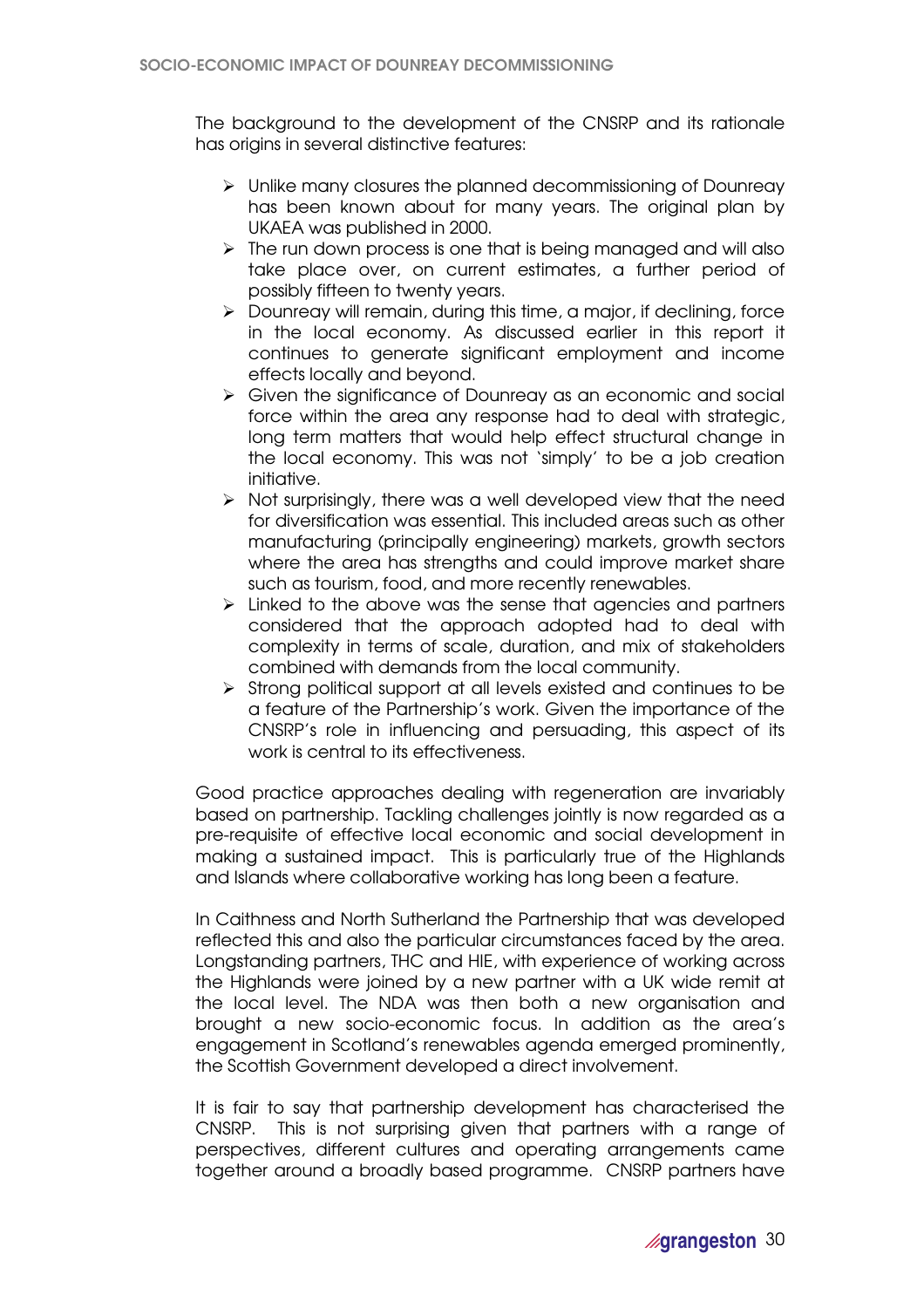sought to bring together agreement on actions and to ensure that the partners decided and delivered, with the Partnership emerging as the focal point for discussions, agreement on priorities and a collective driving force behind priority projects.

# STRATEGIC CONTEXT

While the Partnership evolved to suit local needs and requirements it operates in a wider context whose influence has to be taken into account when reviewing its effectiveness and efficiency.

In 2007 the Scottish Government launched the Government Economic Strategy (GES) with explicit aims and priorities for the development agencies and others to follow<sup>1</sup>. It is underpinned by a strong clear emphasis on the importance of improving Scotland's rates of economic growth and of the need for public agencies to work together in pursuit of this goal. The latest version of the GES (2011) sets out six priorities for the Government and the wider public sector to pursue:

- $\triangleright$  Supportive Business Environment
- $\triangleright$  Transition to a Low Carbon Economy
- > Learning, Skills and Well-being
- > Infrastructure Development and Place
- **Effective Government**
- $\triangleright$  Equity

 $\overline{a}$ 

Scotland's economic development agencies, HIE and SE were subject to substantial reform with the abolition of the Local Enterprise Companies. Both agencies increasingly focussed effort and resources on account managed businesses and, in HIE's case, account managed community organisations, along with greater levels of investment supporting larger, higher impact, transformational projects. Scotland's local authorities, with this happening somewhat later in the Highlands and Islands, took on responsibility for the Business Gateway (discussed in more detail below) and for local regeneration. This was a significant shift in the institutional arrangements for economic development.

A further major development took place with the introduction of the NDA, as a major UK body charged with managing Britain's nuclear legacy safely and at best value to the taxpayer. In addition Parliament gave the NDA a responsibility for having regard to the socio-economic legacy of decommissioning. At the time this was seen as meaning that best value to the taxpayer is not necessarily either the cheapest or quickest option because the manner in which the NDA carries out its work will have a significant impact on the socio-economic legacy<sup>2</sup> .

 $^{\rm 1}$  Scottish Government, The Government Economic Strategy, 2007

<sup>&</sup>lt;sup>2</sup> UKAEA response to the draft socio-economic strategy, Caithness Socio Economic Strategy Group, 2006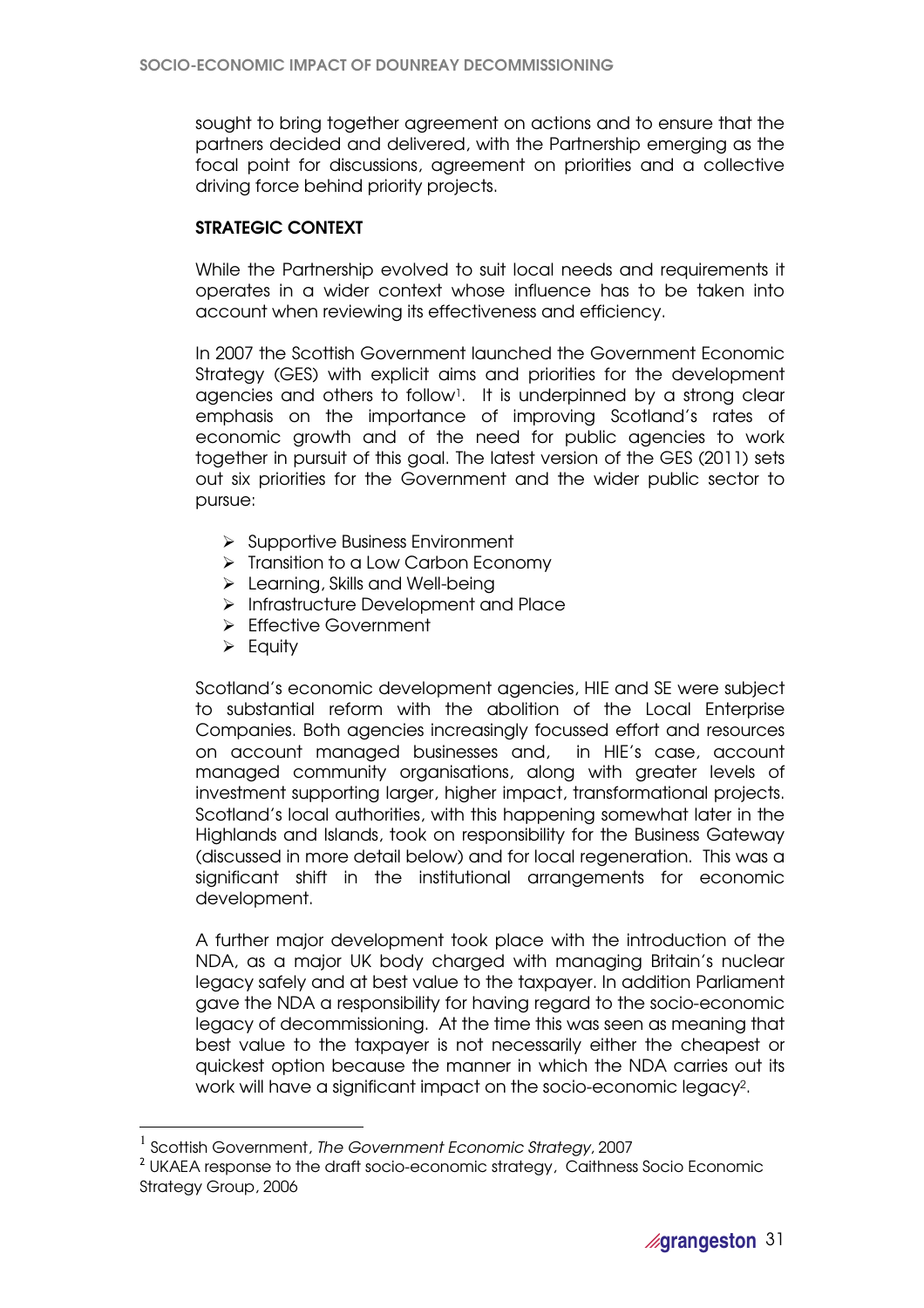In 2009 the Government made a commitment that Scotland will achieve a headline target of 20% of total Scottish energy use coming from renewable sources by 2020. Scotland's Renewables Action Plan sets out a framework for action in the specific area of renewable energy<sup>3</sup> . The development of renewables has been recognised by both HIE and SE as a major priority now and going forwards.

During this period the UK, along with other nations experienced the banking crisis. In company with others the Scottish economy moved into recession. A consequent slowdown in world trade and falling business and consumer confidence has been accompanied by tight public sector funding settlements over the coming years. All of these factors are significant enough to have a bearing on the work of the Partnership and on its ability to stimulate investment in new areas.

More positively, the Partnership's work has been helped by timing. The growth of substantive interest in renewables, notably in the Pentland Firth with the first commercial leases being granted there by the Crown Estate, added a momentum for action to ensure the area was equipped to deal with the opportunities emerging from wind, tidal and wave energy. This may have been an 'accidental' strategic opportunity by providing a strategic rationale to a portfolio of projects that previously was lacking. As is noted later it has been where the Partnership was to play a significant role.

# DEVELOPMENT OF THE PARTNERSHIP

The initial strategic focus for CNSRP was developed through the process of drawing up 'A Strategy for Caithness and North Sutherland 'in 2006<sup>4</sup> . Its key strategic aim was

'to maintain and if possible to increase the GDP of the Dounreay travel-to-work area by actively working to promote existing employment, encourage new employment and promote the area as an attractive location in which to live and work'

This strategic focus has been retained with the refinement that the Partnership is now more explicitly concerned

'to support the transition of the area's economy away from its dependence on Dounreay decommissioning work<sup>5</sup> .'

Strategic goals set out were developed and refined through a consultation process led by independent consultants. The resulting broadly based programme of actions became the basis for the work

 $\overline{a}$ 

<sup>&</sup>lt;sup>3</sup> Scottish Government, Renewables Action Plan, 2009

<sup>4</sup> A Strategy for Caithness and North Sutherland, Caithness Socio-Economic Strategy Group, 2006

<sup>5</sup> CNSRP press statement June 2011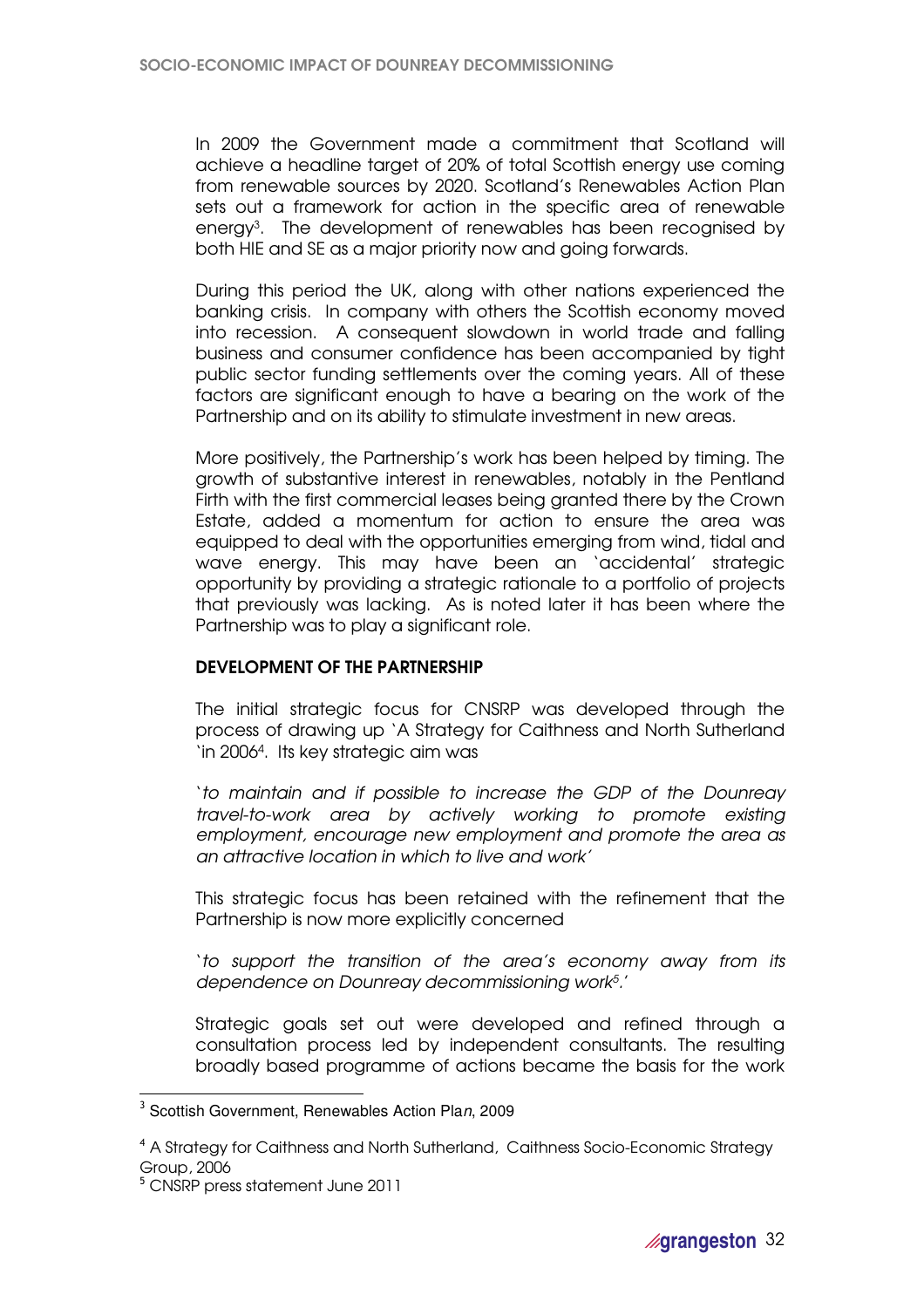that the Partnership would tackle. The Caithness and North Sutherland Action Plan was launched in late 2007<sup>6</sup> . HIE committed £12 million in support of the Action Plan in support of both priority project and in building capacity among local organisations<sup>7</sup> .

There was agreement that a focus for implementation was required. It was also understood that the area did not need 'another' organisational layer. The Partnership, an informal agreement among stakeholders, has had from its inception an independent chair. Its wider governance includes operational, strategic and local input from the public agencies and the private sector.

It was therefore not intended, nor expected, to take the role of a delivery body. Instead it would provide strategic oversight, a means of drawing partners together and a route for facilitating actions that would support the implementation of projects being carried out by the partners. Somewhat confusingly the first 'Snapshot', one of the forms of progress reporting, in December 2007 described what was termed a 'Delivery Structure'. The following year the first newsletter summarised the Senior Officers' Group as being one that committed resources. In practice this was the means by which the partners allocated resources to take the action plan forward. Subsequent communication has set out the role of the partners within the CNSRP in providing support to various projects and wider initiatives.

# **COMMUNICATION**

The Partnership places considerable effort and attention on communication. This has taken varying forms over the years ranging from attendance at meetings among various groupings, published minutes of the Executive and Advisory Boards, newsletters, the 'Snapshots', reports to the (then separate) Dounreay Stakeholders Group, and a weekly blog by the Programme Manager presenting a detailed overview of the Project manager's activity on behalf of the Partnership. Three Caithness Conferences, held in 2007, 2008 and 2009 helped promote the CNSRP plans and progress. More recently CNSRP has streamlined the progress reporting by drawing together reports from partners into one document for wide distribution<sup>8</sup> . This has included a classification of projects distinguishing between high priority actions and enabling activities. The clarification is a particularly useful way of understanding CNSRP activity.

This effort is quite separate from wider area promotion such as that for inward investment $\sp{9}$  and tourism $\sp{10}$ .

# GOVERNANCE AND METHODS OF WORKING

 $\overline{a}$ 

<sup>6</sup> An Action Plan for Caithness and North Sutherland 2007-2010, CNSRP, 2007.

<sup>&</sup>lt;sup>7</sup> Socio Economic Spend-CNSRP internal paper.

<sup>8</sup> Programme Update April 2011, CNSRP

<sup>&</sup>lt;sup>9</sup> See www.investcaithness.org.uk

<sup>10</sup> See http://northhighlandsscotland.com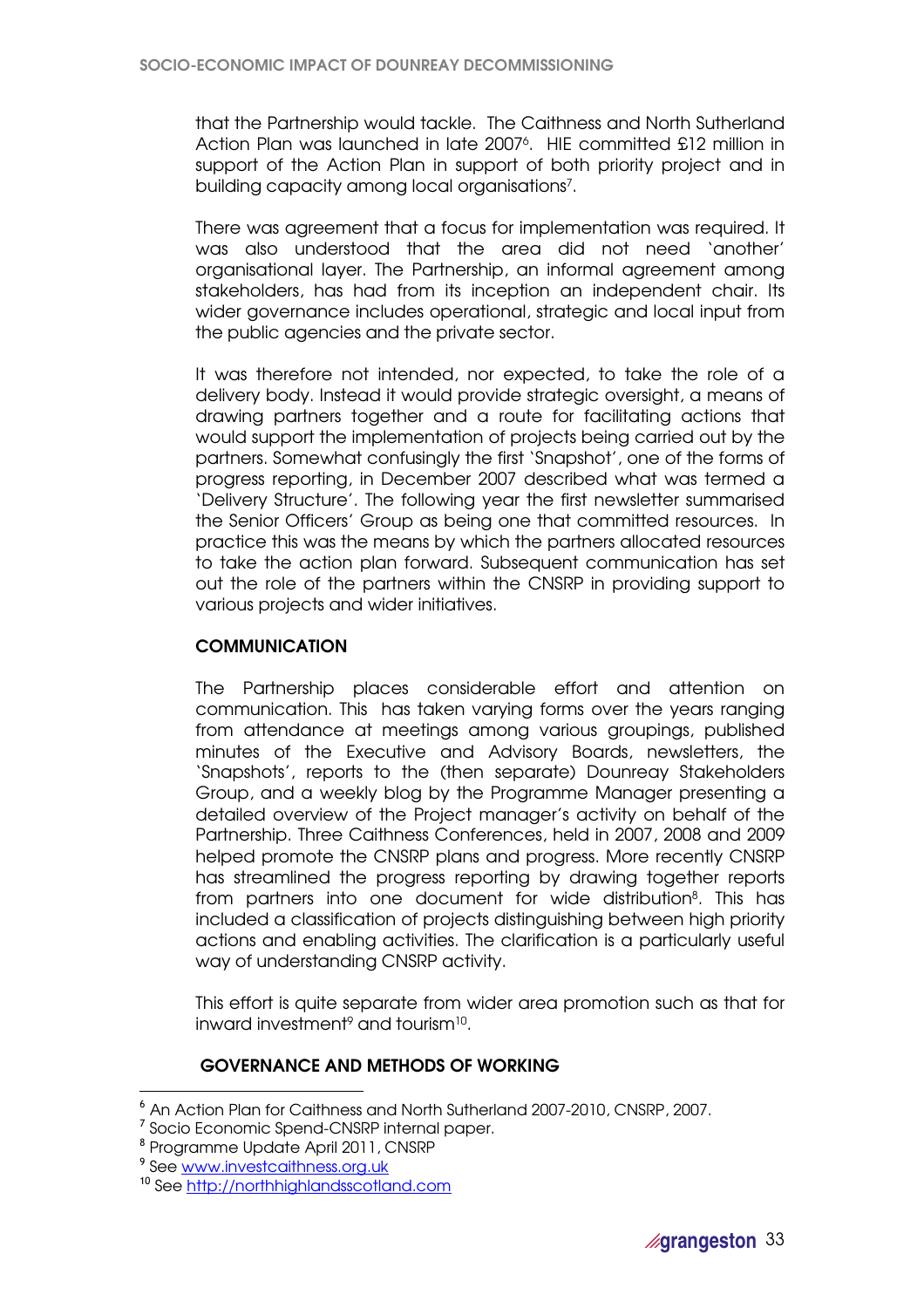Despite the informal nature of the Partnership it has quite elaborate governance arrangements.

- > The Partnership's Executive Board, which meets quarterly, brings together the Chief Executives of Highlands and Islands Enterprise and Highland Council, together with senior officials from NDA and Scottish Government. Its independent Chairman is Sir Anthony Cleaver. The Board oversees strategic direction of the Partnership's activities.
- The Delivery Group, (formerly the Senior Officers' Group) comprises the key directors from the partners. Originally described as having responsibility for committing resources its role is to check on detailed delivery issues relating to the Plan.
- > The Partnership's Advisory Board meets quarterly. It brings together a range of local and regional stakeholders such as MP, MSP, Highland Councillors, Community Councillors, Caithness Chamber of Commerce, Trade Unions, DSRL, North Highland College, Caithness Partnership, The Crown Estate, Dounreay Stakeholder Group (previously separate), Scottish Natural Heritage, Scrabster Harbour Trust and Wick Harbour Authority. Its Chairman is the Convener of the Highland Council. The Board provides advice and comment on the activities of the Partnership.
- $\triangleright$  The Partnership is resourced by a small team of secondees based in Thurso and led by a Programme Manager.

Meetings of both Boards have been held regularly and have been attended by partners and stakeholders. Minutes of these are readily available. A recent call for more formal communication and links between the Boards has resulted in proposals for a different schedule of meetings and a joint annual session.

# KEY PROJECTS AND ACTIVITIES UNDERTAKEN BY CNSRP AND PARTNER **AGENCIES**

The Partnership Action Plan set out 50 actions with few identified priorities. The actions were set out under 5 broad areas known as overarching priorities:

- $\triangleright$  Investing in our Infrastructure and Services
- Developing our Business and Industry Assets
- Developing Our People
- Developing Dounreay Assets
- > Developing New Opportunities through Inward Investment

Through a process of rationalisation and merger of actions the Action Plan was revised into its current format which sets out progress and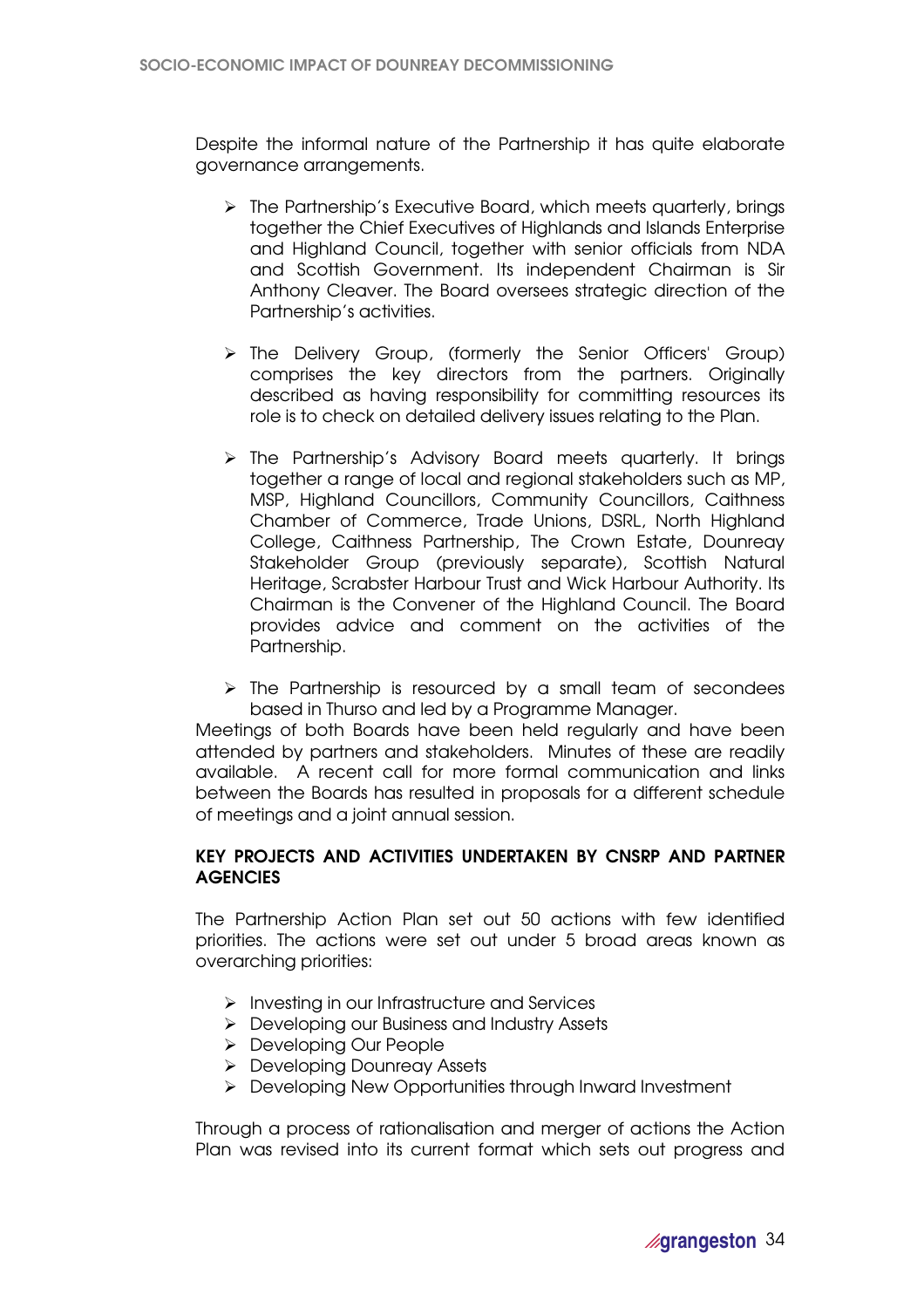issues categorised into high and medium priority as well as completed actions.

Some actions were aimed a discrete projects, others at initiatives involving a range of projects and still others directed at policy issues. The Partnership set itself and the partners an ambitious array of actions and a substantial work programme. The programme is reviewed and updated quarterly and a public summary is produced.

Project progress over the past three years is documented extensively in a range of plans, progress reports to the CNSRP Groups, appraisals, reviews, newsletters and related communications. It is not our intention to replicate this reporting here: rather it is key aspects of progress that are the subject of attention<sup>11</sup>. High priority projects led by partner agencies are summarised in Table 6.1.

| <b>TABLE 6.1: Summary of High Priority Projects</b>                                                                                         |                                                                                                                                       |  |
|---------------------------------------------------------------------------------------------------------------------------------------------|---------------------------------------------------------------------------------------------------------------------------------------|--|
| <b>High Priority Projects</b>                                                                                                               | <b>Description</b>                                                                                                                    |  |
| <b>Wick</b><br>Development at<br>Harbour                                                                                                    | Creation of 70 berth marina with £375,000 support by<br><b>NDA</b>                                                                    |  |
| at Scrabster<br>Development<br>Harbour                                                                                                      | Creation of infrastructure to support<br>energy<br>development. £20m multi agency (HIE, NDA, Scottish<br>Government and ERDF) funding |  |
| Originally multi-partner initiative that led to the Crown<br>Pentland Firth Tidal Energy<br>estate leasing round for wave and tidal energy. |                                                                                                                                       |  |
| Assisting with engineering companies' diversification<br>Caithness Engineering                                                              |                                                                                                                                       |  |
| John O'Groats Tourism                                                                                                                       | Development of new facilities at John O'Groats, £6m<br>investment with HIE funding of £1.5m                                           |  |
| <b>Business Relocation</b>                                                                                                                  | Attracting new businesses to the area<br>through<br>targeted inward investment programme                                              |  |
| Food & Drink Industry                                                                                                                       | Support c 400 businesses now part of 'Mey Selections'                                                                                 |  |
| <b>IT Connectivity</b>                                                                                                                      | Upgrading of broadband connections across the area                                                                                    |  |
| Improve access to and from the area by road, rail and<br><b>Transport Connections</b><br>air                                                |                                                                                                                                       |  |

In addition there is an array of other significant projects, many linked to the above, and others separate that have been brought forward.

This list of such projects is illustrative not exhaustive:

- The North Highland Regeneration Fund (NHRF)– NDA supported local fund.
- $\triangleright$  Caithness Chamber of Commerce revitalisation of local organisation.
- $\triangleright$  Skills Transition £2.3m investment in skills development including ESF, NDA and Skills Development Scotland support.
- $\triangleright$  North Highland College c£15m major investment in two new **Centres**
- Wick High School commitment by THC and the Government for a c £25m new school.

 $\overline{a}$ 

<sup>11</sup> See www.cnsrp.org.uk, www.nda.gov.uk/stakeholders, http://archive.dounreaystakeholdergroup.org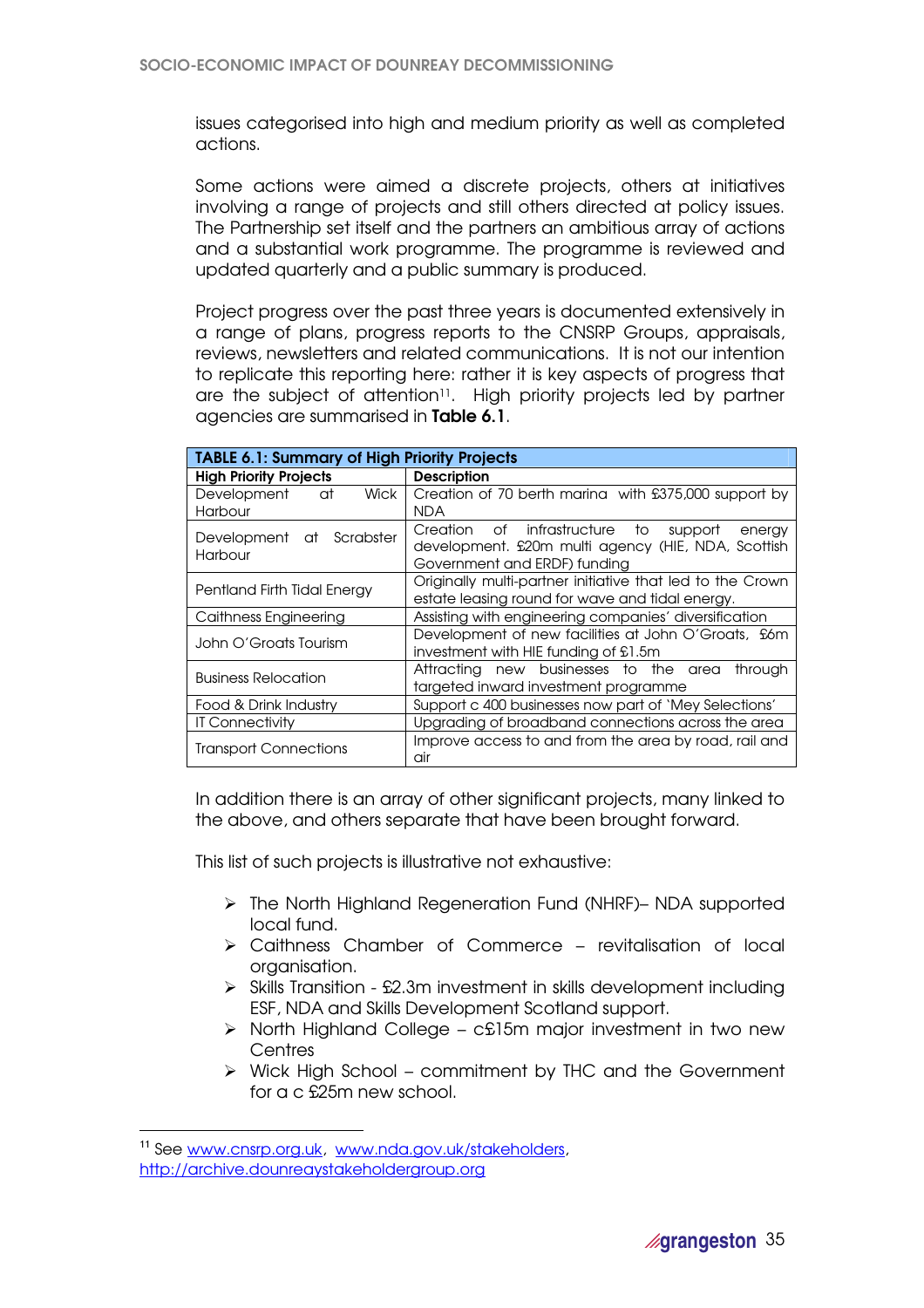$\triangleright$  Pulteneytown Peoples Project – supported now by £1m lottery funding with £200,000 from NDA and with THC assistance.

Support to individual businesses has resulted in an estimated:

- $\geq$  25 companies invested in by NHRF.
- $\triangleright$  40 start-up businesses supported by the Business Gateway.
- $\triangleright$  40 investments by HIE (3 with NHRF) in local businesses and organisations.

More generally HIE reported its growing experience of supporting companies with growth plans that had already made in-roads into other markets such as distilling, oil and gas, chemicals and renewables. A cautionary note was expressed by some consultees that opportunities for new business activity in renewables remained slow to progress and that expectations over the pace at which the sector would develop had to be tempered.

Significant support has been provided to arts and culture to such as Caithness Horizons and Caithness Archaeological Trust and to the widely attended Royal National Mod in 2010. The tourism sector, and event-led development, were identified as a key priority, and led by HIE's Tourism Manager dedicated to Caithness and North Sutherland.

# POTENTIAL IMPACTS OF HIGH PRIORITY PROJECTS

By their nature the high priority projects are of significance for the area. This significance is reflected in the scale of the projects and their potential to create jobs, for example, the investments at Scrabster harbour to allow it to take advantage of both offshore oil and gas activity and more importantly marine renewables in the Pentland Firth and the development of John O'Groats as a major visitor destination. Others will have much less of a direct employment impact but are critical to support the potential for economic diversification in the area by providing supporting infrastructure, for example, IT connectivity and transport connections.

Basically, these projects were prioritised because of their potential impact on regeneration and diversification. However, given their scale and ambition the economic impacts of these projects may not be evident for a number of years. In other cases the impacts will eventually be evident in the ability of companies to compete in different and wider markets.

Table 6.2 provides, where possible, estimates of the potential impacts of the high priority projects.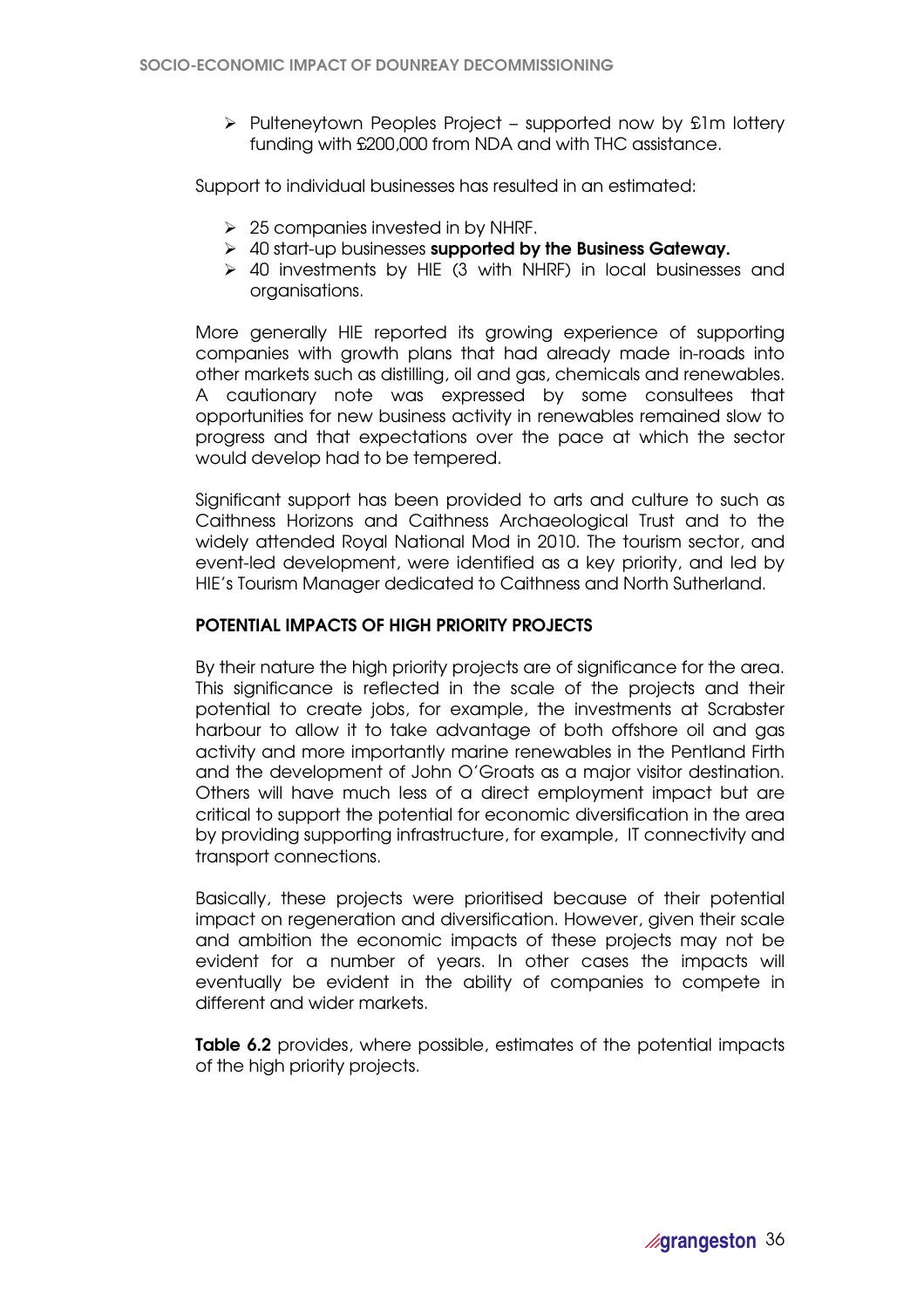| <b>TABLE 6.2: Potential Impacts of High Priority Projects</b> |                                                                   |                                                                                                                                                 |
|---------------------------------------------------------------|-------------------------------------------------------------------|-------------------------------------------------------------------------------------------------------------------------------------------------|
| <b>High Priority Projects</b>                                 | <b>Description</b>                                                | <b>Impacts</b>                                                                                                                                  |
| Development at Wick Harbour                                   | Creation of 70 berth marina.                                      | Diversification of harbour business and contribution to harbour income. In<br>2010 nearly 800 crew spent 460 days in Wick from 290 vessels.     |
| Scrabster<br>Development<br>at<br>Harbour                     | Infrastructure<br>to<br>support<br>energy<br>development.         | Funding of development work with the potential to create 6 jobs at Scrabster<br>Harbour Trust and c100 FTE (direct, indirect & induced) in C&NS |
| Pentland Firth Tidal Energy                                   | Exploit renewables opportunities by local<br>businesses           | Potential for creation of 4,000 jobs in Scotland.                                                                                               |
| Caithness Engineering                                         | with<br>Assisting<br>engineering<br>companies'<br>diversification |                                                                                                                                                 |
| John O'Groats Tourism                                         | Development<br>facilities at<br>of<br>John<br>new<br>O'Groats.    | Create up to 120 FTE jobs (direct, indirect & induced).                                                                                         |
| <b>Business Relocation</b>                                    | Inward investment programme.                                      | Major initiative now underway. Following development work a number of<br>investor visits have taken place.                                      |
| Food & Drink Industry                                         | `Mey<br>businesses now part<br>of<br>Support<br>Selections'.      | C400 businesses engaged as part of substantial initiative.                                                                                      |
| <b>IT Connectivity</b>                                        | Upgrading broadband connections.                                  | Caithness & North Sutherland part of new £35m superfast broadband resulting<br>from HIE's successful bid to Broadband UK.                       |
| <b>Transport Connections</b>                                  | Improve access to /from the area by road,<br>rail and air         | Support to enhance facilities at Wick Airport and enabling a study into<br>Berriedale Braes.                                                    |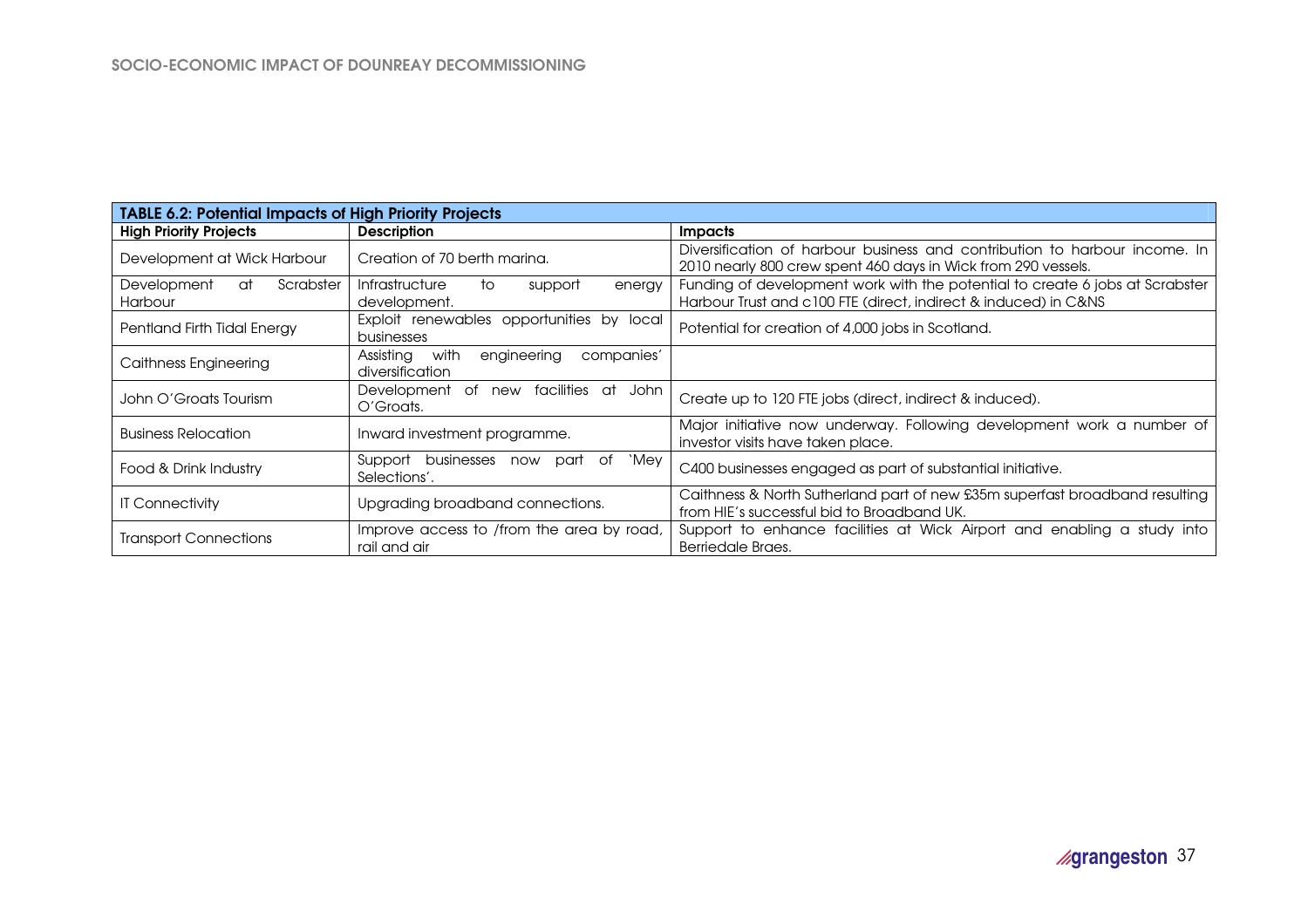Development at Wick Harbour: Wick Harbour has suffered from the reduction in commercial and fisheries related activity over the years. As part of its diversification strategy it has invested in its leisure/visitor facilities with the development of a 70 berth marina.

Development at Scrabster Harbour: Development of strategic marine renewable port infrastructure to address future needs of the marine energy sector, particularly in the context of the development of the Pentland Firth area. The development will be able to accommodate fabrication, commercial deployment and maintenance of marine renewable devices. The project will create 6 new FTEs within Scrabster Harbour Trust. The development will support in the region of 100 FTE (direct, indirect & induced) jobs in the wider Caithness & North Sutherland economy. However, this figure is likely to underestimate the true extent of the boost to employment supported by the renewables sector. Over the longer term as the sector develops and matures the development of Scrabster Harbour is likely to result in many more jobs being created at both the harbour and within the wider economy.

Pentland Firth Tidal Energy: The scale of the opportunity created by the development of marine renewables within the Pentland Firth and Orkney Waters Strategic Area is substantial with 1.6GW of generation proposed by 2020. Extrapolating from research undertaken for FREDS Marine Energy Group on the supply chain and economic impacts of the development of the marine (tidal and wave) renewables sector suggest that the development of 1.6GW of capacity in the Pentland Firth area could create in the region of 4,000 direct jobs in Scotland as a whole. A significant proportion of this activity (one-third) will be associated with fabrication of the structures themselves. It is expected that over two-thirds of these expenditures will occur elsewhere in Scotland, including locations elsewhere in the Highlands & Islands, such as Arnish. The challenge that is faced for Caithness & North Sutherland is to maximise the impact of the other expenditures required to develop the Pentland Firth area on the local supply chain.

John O'Groats Tourism: John O'Groats (JOG) has suffered from 20 years of decline as a visitor destination. The JOG Masterplan which is to be delivered in four phases over the next 5-10 years is focussed on transforming JOG into a 'destination of choice'. The project incorporates a range of accommodation, retail, visitor attraction and public realm investments. The projects included within the Masterplan could have a gross impact (direct, indirect and induced) of up to 120 FTE jobs in Caithness & North Sutherland.

# MONITORING AND REPORTING

The Partnership has been the subject of extensive monitoring and reporting. There is an established planning process that has delivered a series of plans combining performance assessment with resources and actions to be applied in the coming period. CNSRP and partners along with the wider community have all been provided with progress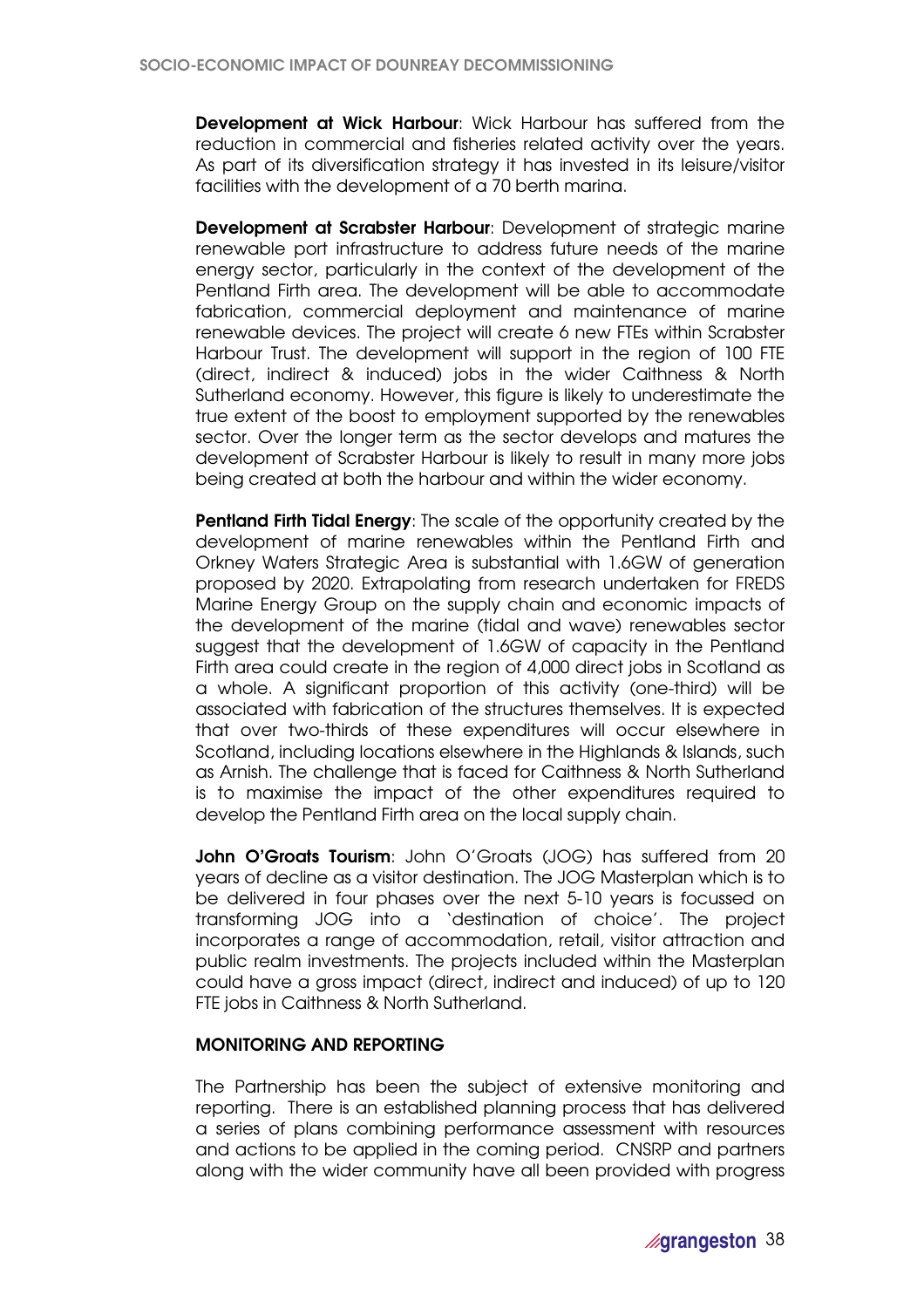reporting on a regular basis. Key achievements have been highlighted as they arise and summarised in reports and newsletters. As mentioned earlier, there has been an array of reporting systems and methods recently rationalised into the 'Programme Update'.

As a result there is a substantial body of monitoring, reporting and individual project evaluation data and analysis. Individual projects such as those supported by EU Structural Funding or by other external funders have had their own monitoring and reporting. As one of the CNSRP functions is project management – in its widest sense – this focus on management information has been a feature of its operations.

### OBJECTIVES – PLANNING PROCESS

The strategic objectives set for an intervention should be SMART: specific, measurable, achievable, relevant and time-bound. The Partnership's initial operational objectives were the five outlined above concerned with learning, the business environment, people, Dounreay assets and new opportunities.

### Specific

The strategic objectives were cast quite widely. The Partnership, from its inception sought to work on a broad front: to engage and involve a wide set of groupings in these five strategic areas. They provided the early strategic steer and were rationalised into the two levels of priority: high and medium. What is less clear is the strategic cohesion of the projects and actions in the Action Plan. A strategic approach means that actions should be mutually re-enforcing with one contributing to the success of another. The over arching rationale of working to help diversify the economy onto a platform of sustained development has not been readily translated through to the actions to hand.

During the course of the Partnership's life its plans have become more focused on the key sectors of energy and business services and structured around high priority projects and enabling actions.

#### **Measurable**

Taking on major strategic initiatives such as engaging in Pentland Firth Energy is uncertain at best and liable to yield limited or no results at worst. Significant reputational risk is attached to much of what the CNSRP is involved in. An ability to demonstrate progress and for that progress to be demonstrable means that measuring actions becomes vital. This is all the more important in the area given the importance of shifting attitudes and influencing behaviour. Attempting to assess an outcome measure such as the impact of support for renewables on business competitiveness is a major hurdle to cross.

Tracking progress towards these objectives is helped by the earlier socio-economic analyses of Caithness and North Sutherland. In terms of specific interventions and the uptake of existing programmes is widely perceived to have been low, and understanding not assisted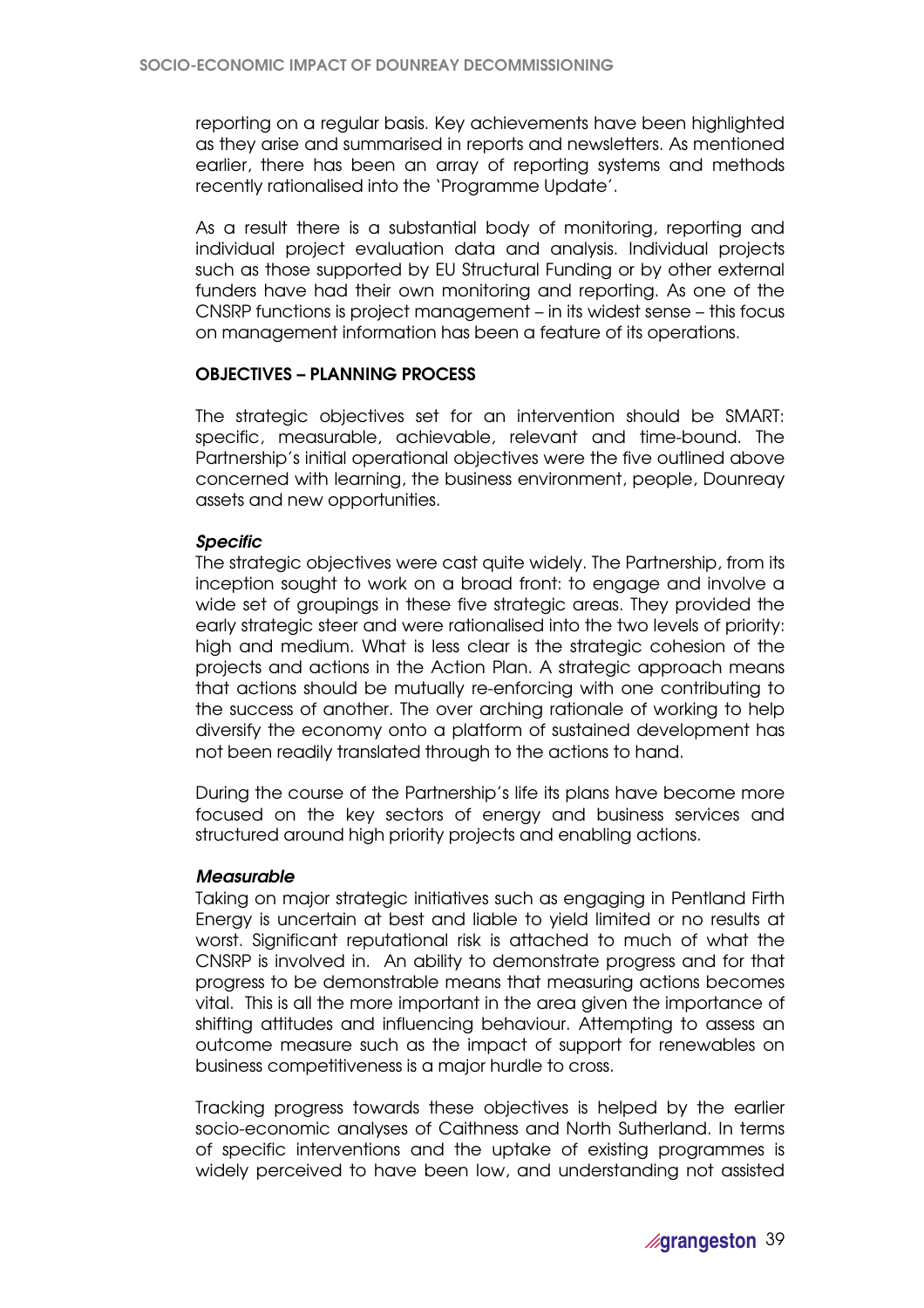by the lack of agreed Partnership output and outcome measures. CNSRP has addressed this in its action plans. Its focus is on progress – much of which is being achieved, or not, by partner agencies themselves. Tracking progress has become easier and actions related to interventions have become more specific and more measurable through time.

# Achievable

Despite the broad nature of the action plan which makes it difficult to be definitive as to whether the strategic goal of sustaining and growing GDP that is attributable to CNSRP's existence has been achieved, it is evident that good progress has been made by the Partnership over the past three years of operation. Partners are clear it has done so based on:

- $\triangleright$  providing the means for joint working and for scrutinising individual agencies' commitments
- $\triangleright$  the level of investment secured for key projects
- $\triangleright$  the shift away from over-dependence on Dounreay

# Relevant

The overall strategic objectives were developed within the CNSRP framework. They have been tested by planning and consultation with stakeholders and partners and remain as appropriate now as they were at the time of the original plan. This is evidenced by the planning and reporting documentation.

# Time-bound

The objectives were time-bound, only in that the Partnership, due to the nature of its initial funding, had a limited lifespan. The long term nature of the decommissioning process, and the long term effort need to help shift the local economy away from its dependence on the local nuclear sector all contribute to the unusual timescales attached to socio economic development in the area.

The lack of sufficiently SMART objectives ought to have made an impact on how activity was shaped. This has not happened. A flexible strategic and operational approach has been adopted with Action Plan monitoring, in particular, being refined in the light of experience. It is, however, likely that the future will demand a more strategic, programme focussed approach allowing a more systematic monitoring and evaluation system.

# LEVERAGE

Leverage refers to the extent to which other, additional resources have been attracted to the Partnership's work. Earlier references demonstrate the commitment of resources by partners, the private sector and external (e.g. ESF) sources. The larger levels of leverage come from: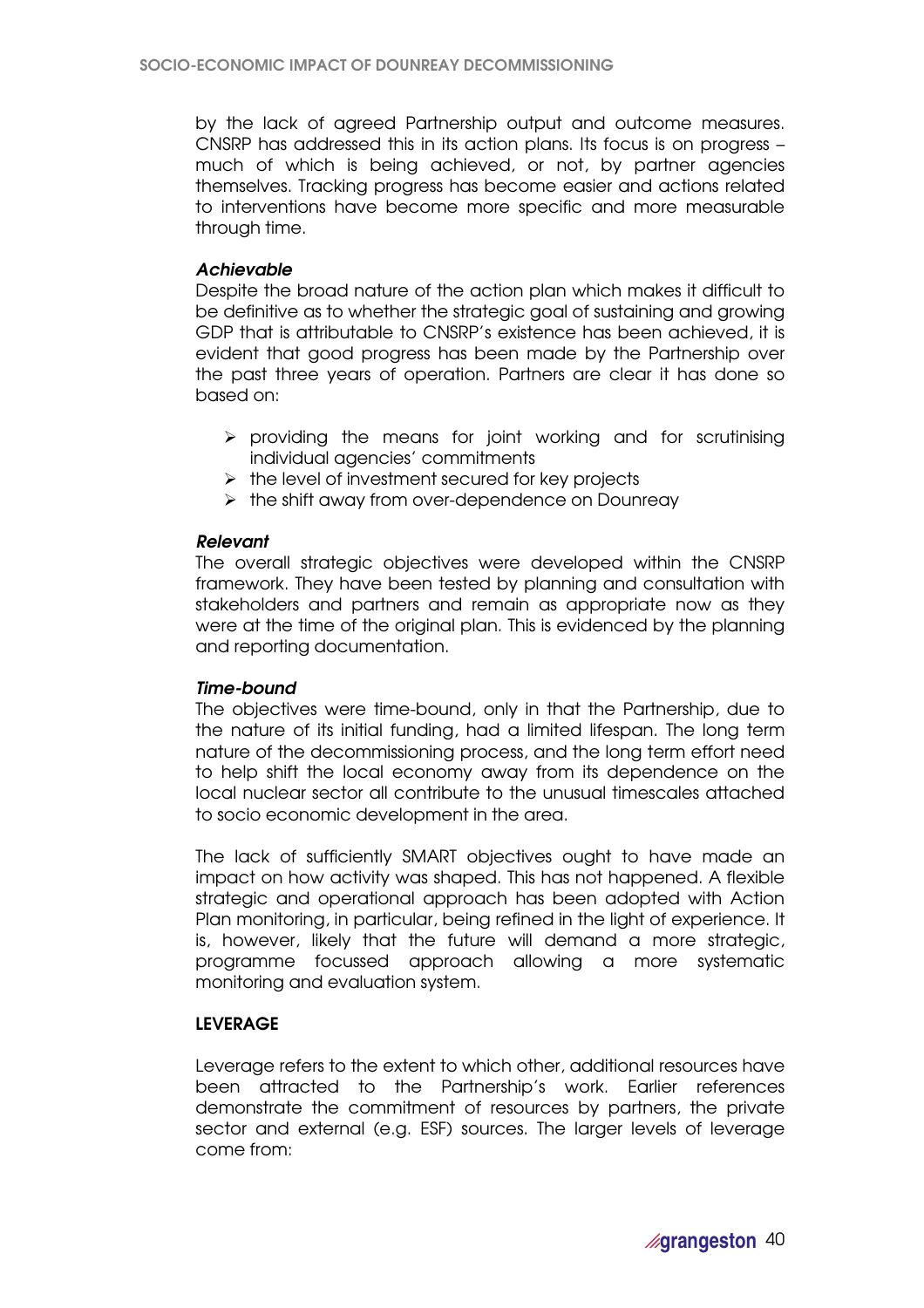- Partners committing resources e.g. THC's planned expenditure on Wick High School and new offices in Wick of c £30m
- North Highland College's new facilities for research, development, knowledge transfer and skills development of c£15m
- Scrabster Harbour with its HIE, NDA Scottish Government and ERDF support for the partners totalling c£20m

In 2010/11 NDA committed just over £3m in support of Action Plan projects. This funding is secured from a UK wide allocation and Caithness has 'won' a substantial share. DSRL also funded 'people' costs for various initiatives to the sum of £300,000.

This is significant and material. It demonstrates a growth in the area's capacity to address need, potential and new opportunities.

# ASSESSMENT OF EFFECTIVENESS AND IMPACT OF CNSRP

There are few readily accessible and agreed measures of progress for the work of the Partnership. In reality the effort of the Partnership provides intermediate outputs that provide the basis for the delivery of outcomes and impact12. Some stakeholders are interested in activity and output measures. The Partnership is focussed on both process and outputs.

# Partnership performance

 $\overline{a}$ 

The Partnership's priorities and activities tend to suggest that it delivers a structured group of services. In reality there are multiple connections, a mix of engagement, approaches and methods. In large part this reflects its sensitivity to the quite varying needs and expectations of its partners and local stakeholders. Knowledge and expectations vary quite extensively as is to be expected in this context. A common strand of consultee comment was how well they understood their particular relationship with the Partnership.

Consultees are unambiguous about the level of energy and commitment surrounding the Partnership's work that means people now think that it has helped foster a more positive and pro-active attitude towards tackling the area's future needs and priorities.

One aspect underpinning this is the sheer volume of activities carried out by the Partnership year on year. It started out being very active and has continued accordingly. While some large projects such as Scrabster, North Highland College and John O'Groats are less likely to

<sup>&</sup>lt;sup>12</sup> Intermediate outputs: In instances where there are no specific, measurable outcome indicators which capture the wider impact of a programme over the long or medium term, intermediate outputs that capture the direct result of project activity can be appropriate.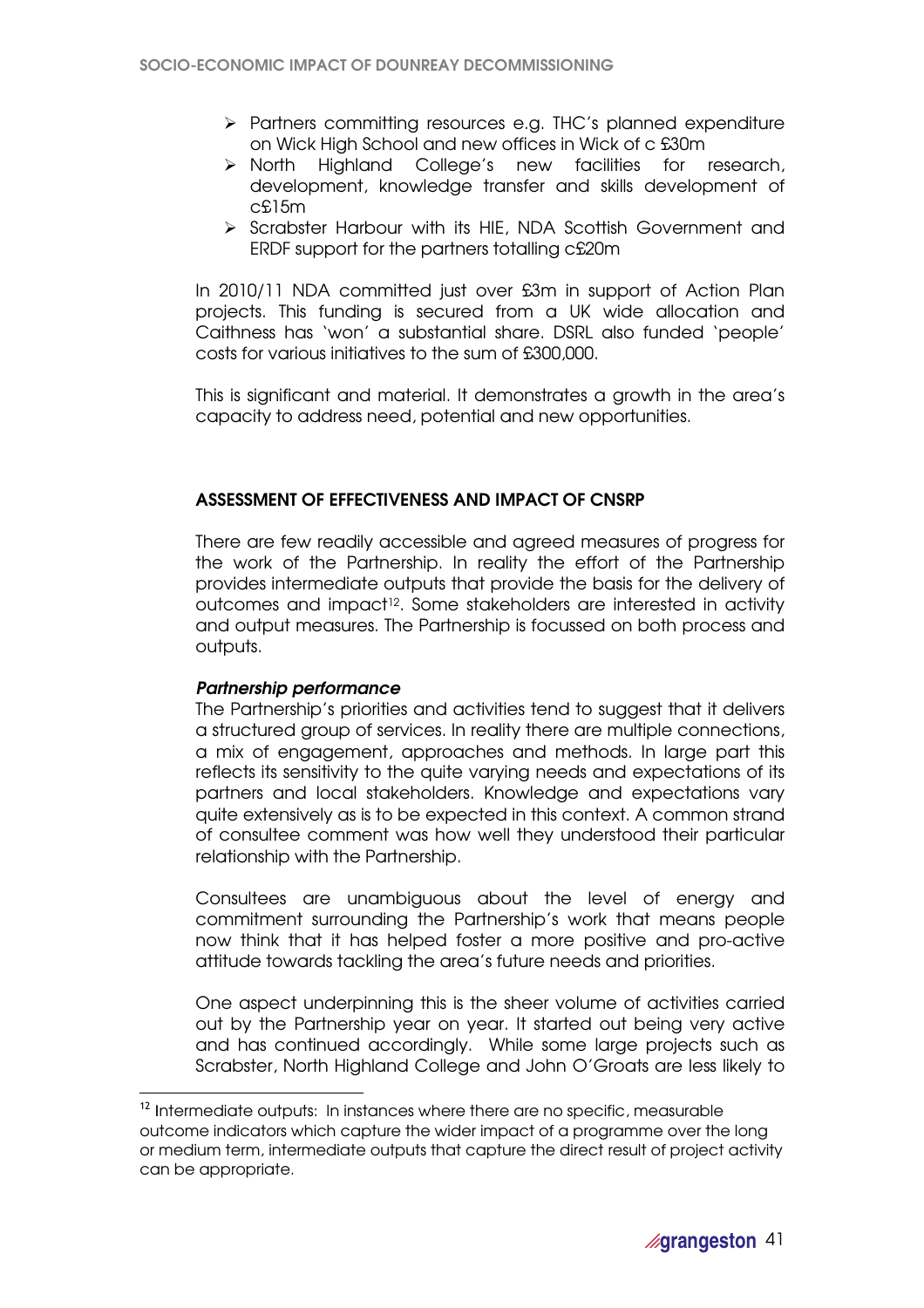be repeated, the level of engagement and collaboration is now well developed across the business sectors and local communities.

### **Impacts**

Although not an evaluation of final impact, it is useful to review the Partnership in relation to more traditional evaluation criteria. Ultimately this is about looking to assess the growth in business and community confidence – the legacy for a sustainable future.

# **Additionality**

Additionality is the extent to which CNSRP supported actions and impacts would have taken place anyway – in its absence. Prior to the Partnership little sustained collective action took place. Plenty of individual steps were taken but few with real strategic or collaborative effort. There exists now a much stronger, shared sense of opportunities and challenges and of the means of tackling these. Above all, perhaps, consultees identify that some of the barriers to change have come down. There was a lack of a central resource where issues could be thrashed out, actions agreed and above all a resource to do all of this.

Ensuring Scrabster Harbour development was fully funded, including the contribution direct from the Scottish Government is regarded as a major achievement in which CNSRP played a vital role. Engagement of the community and genuinely attempting to meet its needs have added to the singular nature of the Partnership's contribution.

# **Attribution**

Attribution is the extent to which change can be attributed to CNSRP. This is always a key issue. There is logic to the view that levels of attribution are relatively high. The Partnership was a purpose built initiative. It has shown flexibility and a capacity to adapt to changing circumstances and to new opportunities. The nature of its work: providing support to a challenging area has ensured a good degree of attribution. Within this the partner agencies have had responsibilities and have worked to deliver on them.

#### Value for money

Value for money deals with the issues of economy, efficiency and effectiveness of the Partnership. CNSRP is a central resource for many across the community. Its direct funding is very limited-it has no direct employees, instead using a manager and two clerical assistants seconded from partner organisations. In terms of the Action Plan there is no evidence of diversion of effort away from its central mission and priorities. There is little evidence of leakage or diversion to other programmes.

# STRATEGIC ADDED VALUE

It is important to monitor and evaluate the effective working and impact of the Partnership itself. This is best assessed in terms of Strategic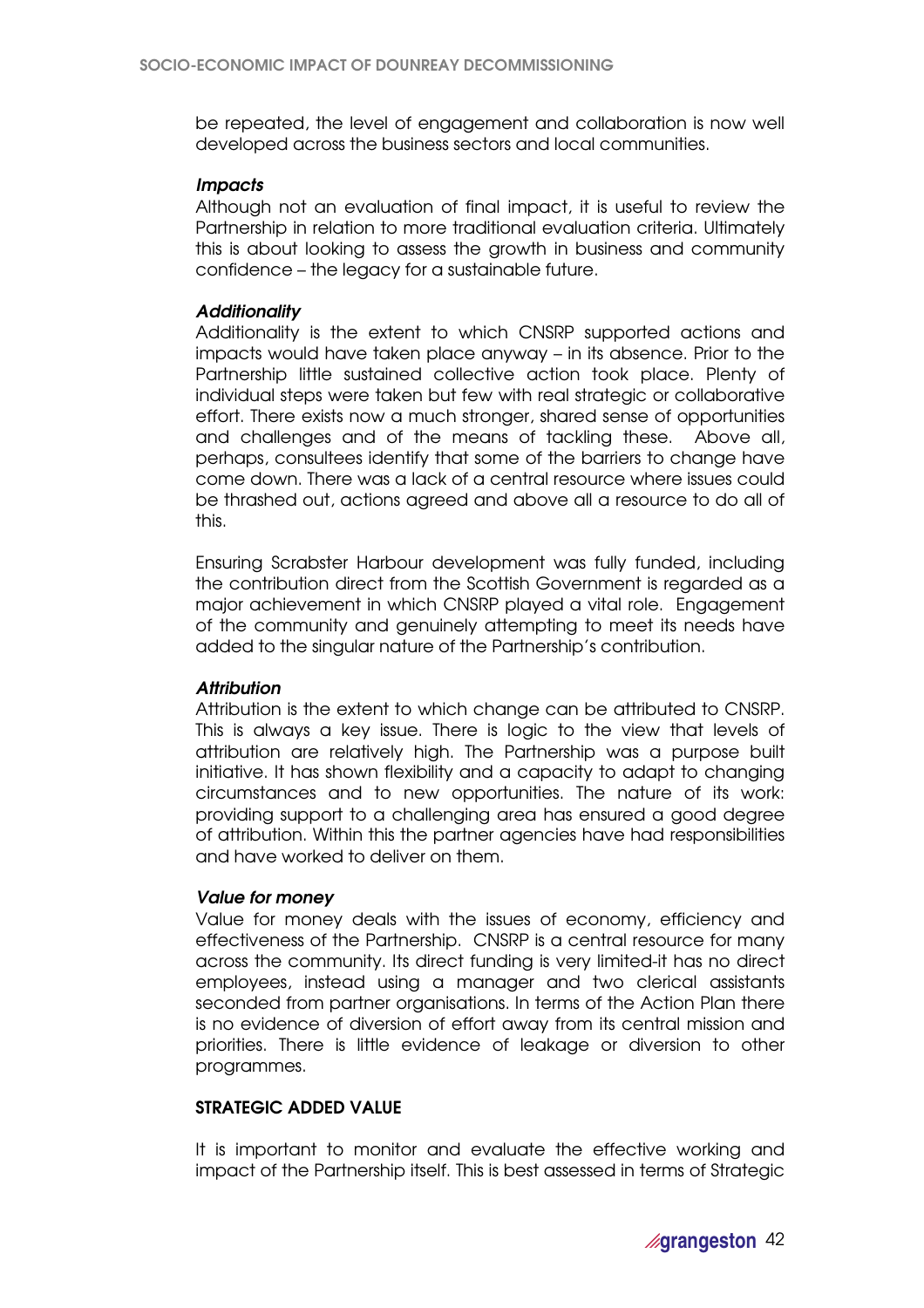Added Value (SAV). SAV encapsulates the Partnership's influencing role and describes the value added by it over and above the sum of the activities of all the partner organisations. It takes account of strategic leadership, strategic influence, promoting synergy and improving engagement. It assesses their contribution to the achievement of greater alignment of investment and actions, reducing duplication of effort and scaling up projects and programmes to higher levels.

In many ways this approach draws together the above findings. It provides a means of capturing the outcomes from CNSRP's role and is assessed in the following three ways.

### Strategic/catalytic activity

Sustained action by the Partnership with the continuous support from its stakeholders and members led to a strategic and practical approach being taken. The Partnership's work was aligned to national and regional strategies.

As decisions on funding, investment and skills lay outwith of the scope of the Partnership itself, this means that in order to tackle these issues it had to work in collaboration and had to seek to influence the strategic perspective of partners and funders.

The evidence base illustrates that although much remains to be done and that some changes are only now becoming visible, the capacity of the Partnership has had an effect on local stakeholders, on partner agencies and on wider groupings. The Partnership has created increased confidence that investment will be in support of integrated strategic objectives.

#### Increasing co-ordination, alignment and partnership

One of the main reasons for the success of CNSRP has been the partnership approach between the public and private sectors. At a variety of groupings the Partnership has ensured that the business case has been made for investment.

The strength of a working partnership that underpinned the (informal) formation of CNSRP and the growth in working relationships across the area mean that any development of partnership activity in this area needs to be taken in context. CNSRP started strongly and has continued in that vein. There is evidence to support the view that the collective working here has helped build capacity and capability. The NDA is one partner, now joined by DSRL in focussing its socio economic efforts in line with the direction of the CNSRP.

CNSRP is cited by funders as the good practice example for other partnerships to consider. It is an example of a partnership referred to as offering good learning potential.

#### Improving intelligence, influencing & awareness raising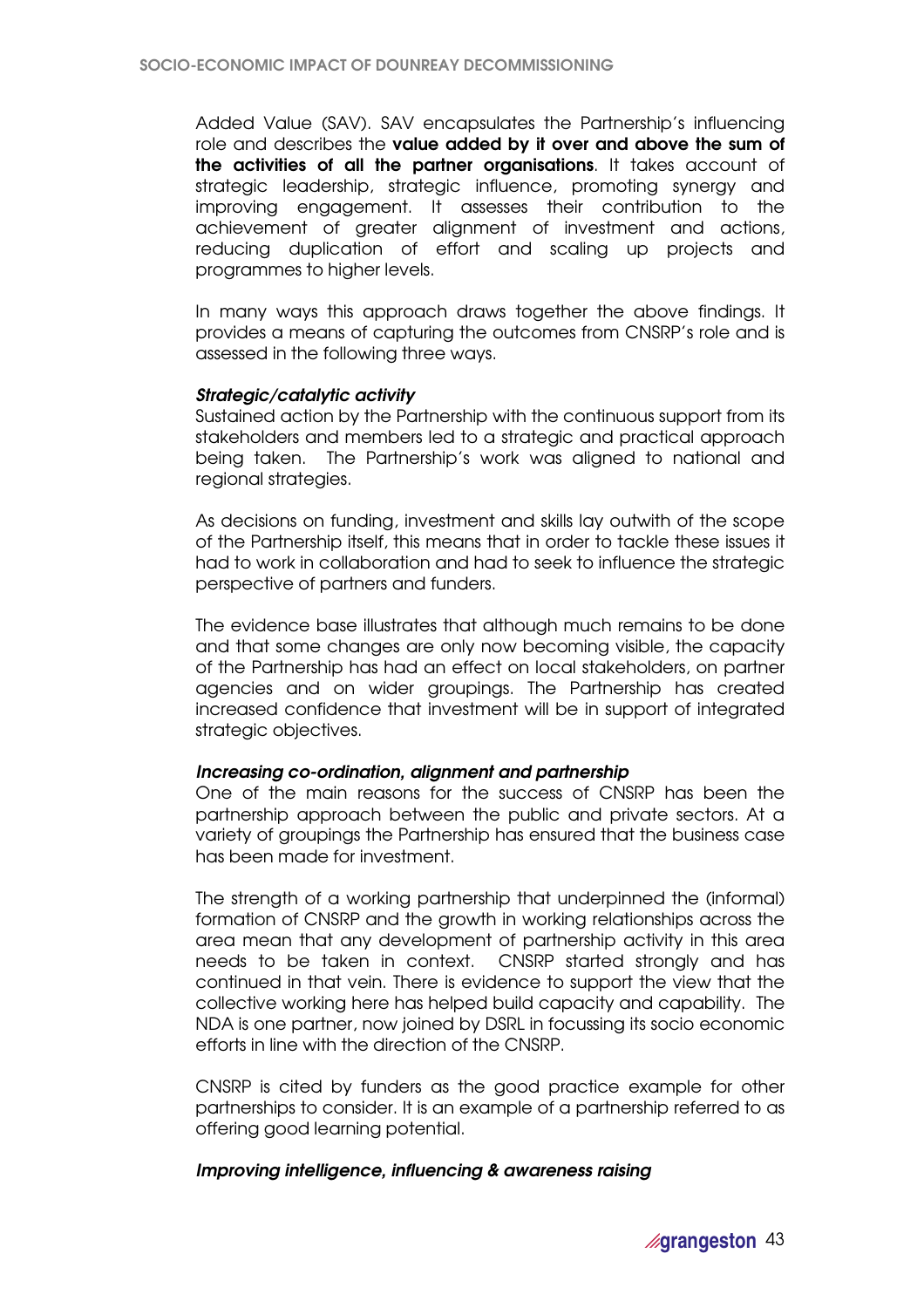From the perspective of those interested in policy the role of the Partnership has been appropriate and valued. At a time when the thrust of policy has been to encourage sustainable growth, CNSRP has helped develop an agenda for the area and articulated this to policy to others. The resulting closer alignment with policy issues at a strategic and operational level forms part of what many see as the process of creating cultural change. Here, the Partnership's contribution has been decisive.

# THE NATURE OF DIVERSIFICATION

The most direct form of diversification is where a company uses existing resources to develop a new activity for either existing or new customers - Diversification Opportunities at BNFL and in the Local Economy", ERM, 2006

Many areas seeking to diversify their local economy do so to reduce their dependence upon a sector, a single large employer or a when they face a general decline. Diversification is therefore part of many regional growth strategies<sup>13</sup>. The lack of diversification is associated with the decline of traditional sectors. Typically diversification efforts focus on the need for one industry to tackle opportunities afforded by another. Diversification from agriculture to tourism is often cited as an example.

Successful diversification means a stronger business base, a regional emphasis on growth and evidence that capacity building has taken place to help re-enforce individual companies' efforts. It is also about effecting a sustained change in the way the local economy operates. The role of innovation in fostering improved competitiveness through knowledge transfer, new product and process development is seen as being critical14.

The ultimate measure of the CNSRP impact is that of its contribution to the diversification of the local economy. That said, much of the effort of the Partnership and of its individual members has been directed at improving the conditions in which local businesses and organisations operate. Developing infrastructure projects, tackling renewables in the Pentland Firth are complex and long term by their nature. Investment in learning and research is at best indirect in its effects. Ultimately it is the owners and managers of businesses that have to decide to use these resources to assist in the diversification of their companies.

 $\overline{a}$ 

<sup>&</sup>lt;sup>13</sup> See for example Comprehensive Regional Diversification Strategy – Newfoundland and Labrador

<sup>14</sup> www.hie.co.uk/support-for-business/innovation/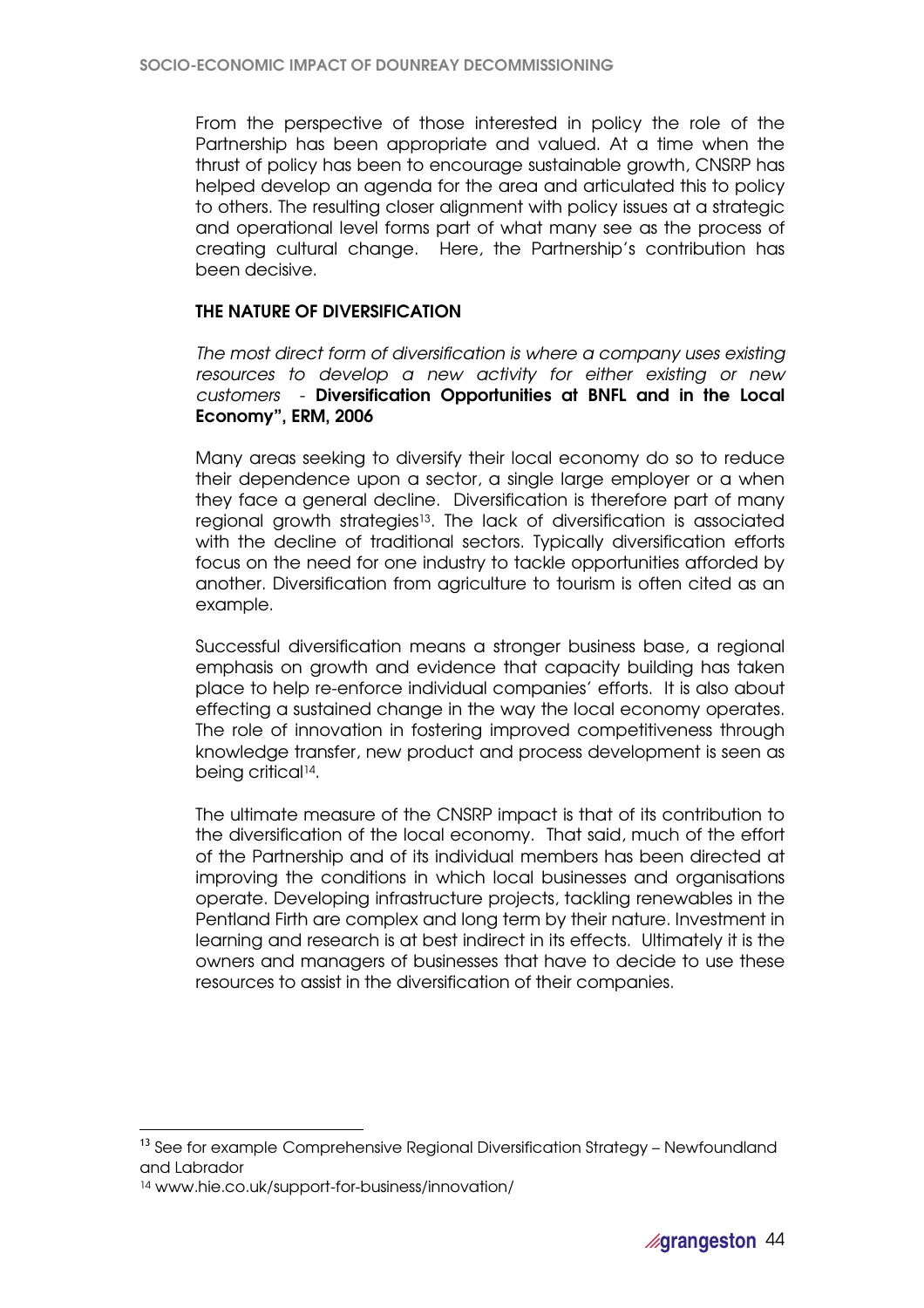# 7 DEPENDENCY AND DIVERSIFICATION

The core of CNSRP's purpose is to:

# 'support the transition of the area's economy away from its dependence on Dounreay decommissioning work'.

An overarching objective of this study was to assess whether the local economy is diversifying; to what extent it had diversified since 2005/6; and the role that the CNSRP has played in this change.

This chapter responds to this objective and assesses whether the local economy has reduced its dependency on Dounreay and diversified into new markets. The assessment is based on the evidence collated in this report and on the results of an on-line survey of a sample of contractors who had undertaken work for, or at the, Dounreay site.

# DOUNREAY CONTRACTORS SURVEY

The survey was undertaken in the last two weeks of February 2012 with the assistance of Caithness Chamber of Commerce and CNSRP. A total of 18 responses were received. Based on the survey we estimate that the total turnover of the 18 companies was in the region of £70m to £100m. However, it is important to note that this estimate is tentative as it is based on ranges of turnover rather than actual turnover.

The responses to each of the questions are analysed for:

- $\triangleright$  All companies responding to the survey.
- Companies whose turnover had increased between 2006 and 2011.
- > Companies whose turnover had remained unchanged.
- > Companies whose turnover had fallen.

# All companies

| Number of years undertaking work on Dounreay related contracts |               |     |
|----------------------------------------------------------------|---------------|-----|
| Years                                                          | <b>Number</b> | %   |
| O                                                              |               |     |
| 5                                                              |               |     |
|                                                                |               |     |
|                                                                |               |     |
|                                                                |               | 22  |
|                                                                |               |     |
| Total                                                          |               | າດດ |

- $\triangleright$  In 2011, two-thirds (12) of the businesses were working on Dounreay related contracts.
- > 55% of the businesses had undertaken work on Dounreay contracts for 5 or more of the six years.
- 39% of the businesses had undertaken work on Dounreay contracts for only 2 or less of the six years.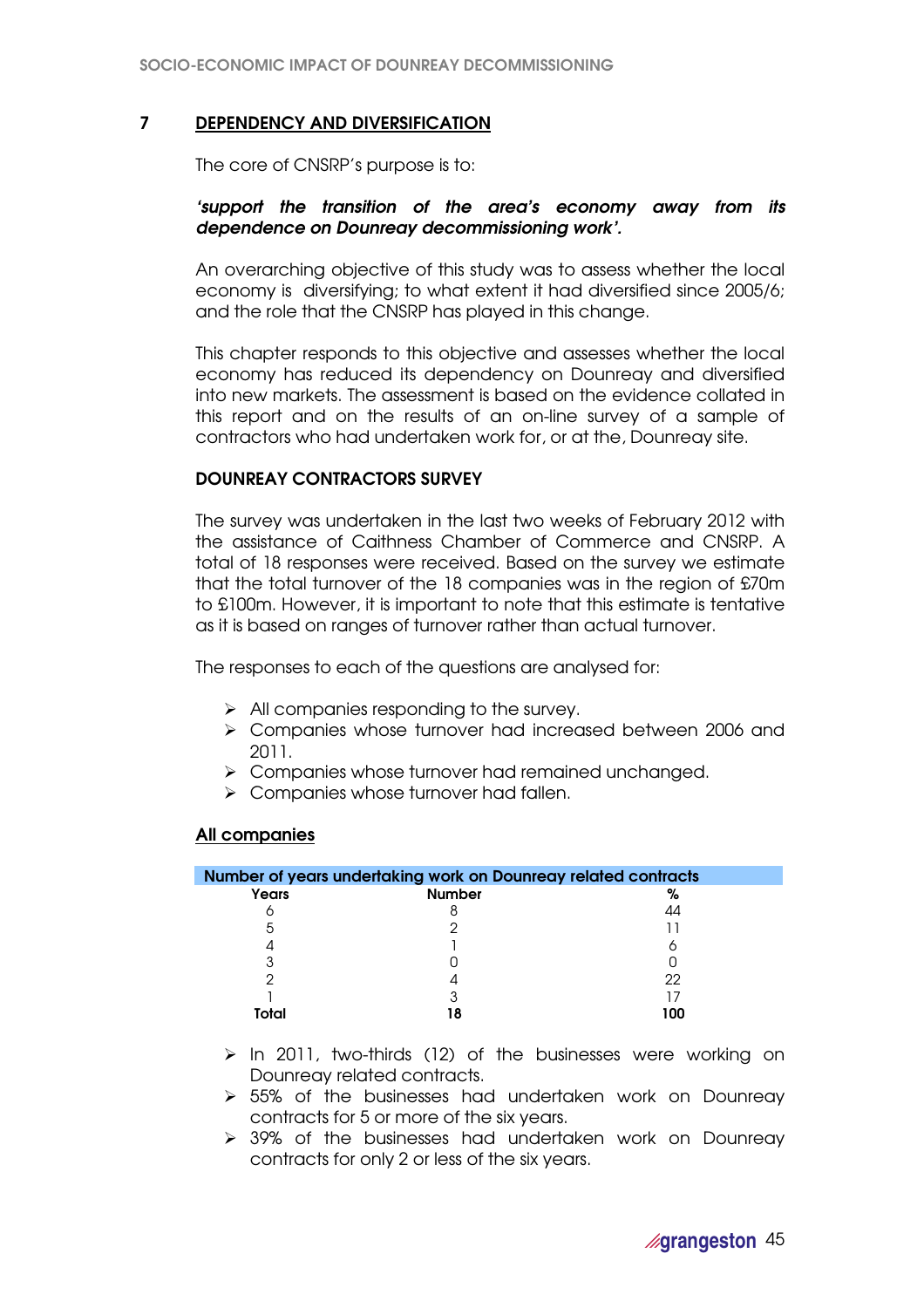| What has been the trend in your company's turnover since 2006 |               |     |
|---------------------------------------------------------------|---------------|-----|
| Trend                                                         | <b>Number</b> | %   |
| Increased                                                     | 14            | 78  |
| Stayed about the                                              |               |     |
| same                                                          |               |     |
| Decreased                                                     | 3             |     |
| Total                                                         | 18            | 100 |

#### What has been the trend in the share of your turnover attributable to Dounreay contracts since 2006?

| <b>Trend</b>     | <b>Number</b> | %   |
|------------------|---------------|-----|
| Increased        |               | 28  |
| Stayed about the |               | 33  |
| same             |               |     |
| Decreased        |               | 39  |
| Total            | 8             | 100 |

#### What has been the trend in the share of your turnover attributable to Non-Dounreay contracts since 2006?

| <b>Trend</b>     | <b>Number</b> | %   |
|------------------|---------------|-----|
| Increased        |               | 44  |
| Stayed about the |               | 50  |
| same             |               |     |
| Decreased        |               | 6   |
| Total            | 18            | 100 |

Over three-quarters (78%) of the companies had generally experienced growth in their turnover since 2006. However, only 28% reported that the share of their turnover attributable to Dounreay had increased with 39% (close to 30% more companies) reporting a lower share of turnover attributable to Dounreay. In comparison, 44% of companies reported an increase in the share of their turnover attributable to non-Dounreay work.

# Companies whose turnover increased

| <b>Dounreay contracts since 2006?</b> | What has been the trend in the share of your turnover attributable to |     |
|---------------------------------------|-----------------------------------------------------------------------|-----|
| Trend                                 | <b>Number</b>                                                         | %   |
| Increased                             | 5                                                                     | 36  |
| Stayed about the                      | 4                                                                     | 29  |
| same                                  |                                                                       |     |
| Decreased                             | 5                                                                     | 36  |
| Total                                 | 14                                                                    | 100 |

What has been the trend in the share of your turnover attributable to Non-Dounreay contracts since 2006?

| <b>Trend</b>     | <b>Number</b> | %   |
|------------------|---------------|-----|
| Increased        |               | 50  |
| Stayed about the |               | 50  |
| same             |               |     |
| Decreased        |               |     |
| <b>Total</b>     | 14            | 100 |

A larger percentage (compared to all companies) of those companies whose turnover has increased since 2006 experienced an increase in turnover from both Dounreay and non-Dounreay related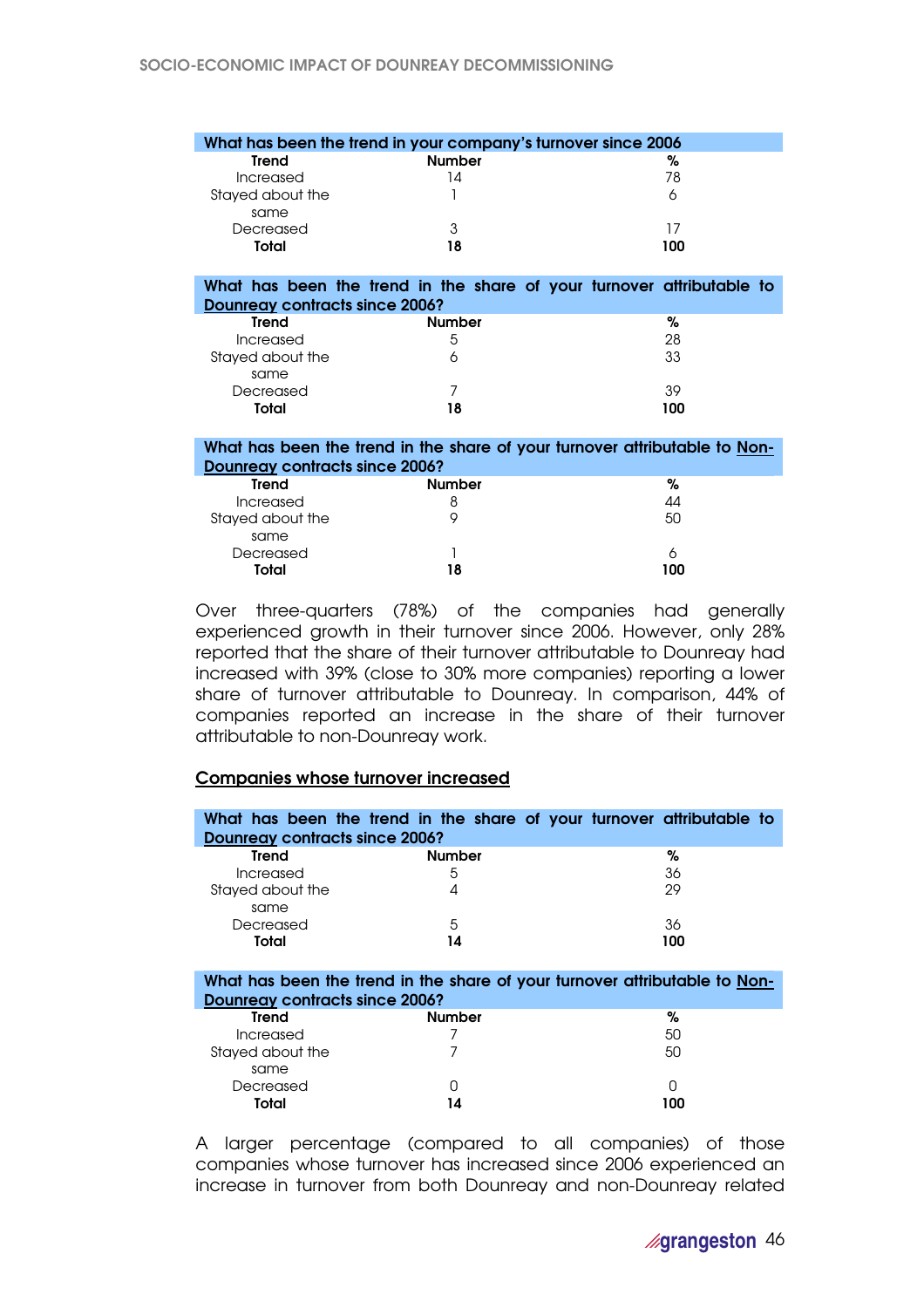activity. Notably, every company that reported an increase in turnover also reported either an increase or similar level of turnover from non-Dounreay activity.

# Companies whose turnover stayed the same

| What has been the trend in the share of your turnover attributable to<br><b>Dounreay contracts since 2006?</b> |               |     |  |  |
|----------------------------------------------------------------------------------------------------------------|---------------|-----|--|--|
| Trend                                                                                                          | <b>Number</b> | %   |  |  |
| Increased                                                                                                      |               |     |  |  |
| Stayed about the                                                                                               |               |     |  |  |
| same                                                                                                           |               |     |  |  |
| Decreased                                                                                                      |               | 100 |  |  |
| Total                                                                                                          |               | 100 |  |  |

#### What has been the trend in the share of your turnover attributable to Non-Dounreay contracts since 2006?

| <b>Trend</b>     | <b>Number</b> | %   |
|------------------|---------------|-----|
| Increased        |               | 100 |
| Stayed about the |               |     |
| same             |               |     |
| Decreased        |               |     |
| <b>Total</b>     |               | 100 |

For the one company whose turnover had remained roughly constant since 2006, they experienced a decline in Dounreay and an increase in non-Dounreay work.

# Companies whose turnover decreased

|                                       | What has been the trend in the share of your turnover attributable to |     |  |
|---------------------------------------|-----------------------------------------------------------------------|-----|--|
| <b>Dounreay contracts since 2006?</b> |                                                                       |     |  |
| Trend                                 | Number                                                                | %   |  |
| Increased                             |                                                                       |     |  |
| Stayed about the                      | っ                                                                     | 67  |  |
| same                                  |                                                                       |     |  |
| Decreased                             |                                                                       | 33  |  |
| Total                                 | 3                                                                     | 100 |  |

### What has been the trend in the share of your turnover attributable to Non-Dounreay contracts since 2006?

| <b>Trend</b>     | <b>Number</b> | %          |
|------------------|---------------|------------|
| Increased        |               |            |
| Stayed about the | ≘             | $\Delta$ / |
| same             |               |            |
| Decreased        |               | 33         |
| Total            | 3             | 100        |

Of those companies whose turnover had decreased, this had occurred with both Dounreay and non-Dounreay related activity.

# Diversification into new markets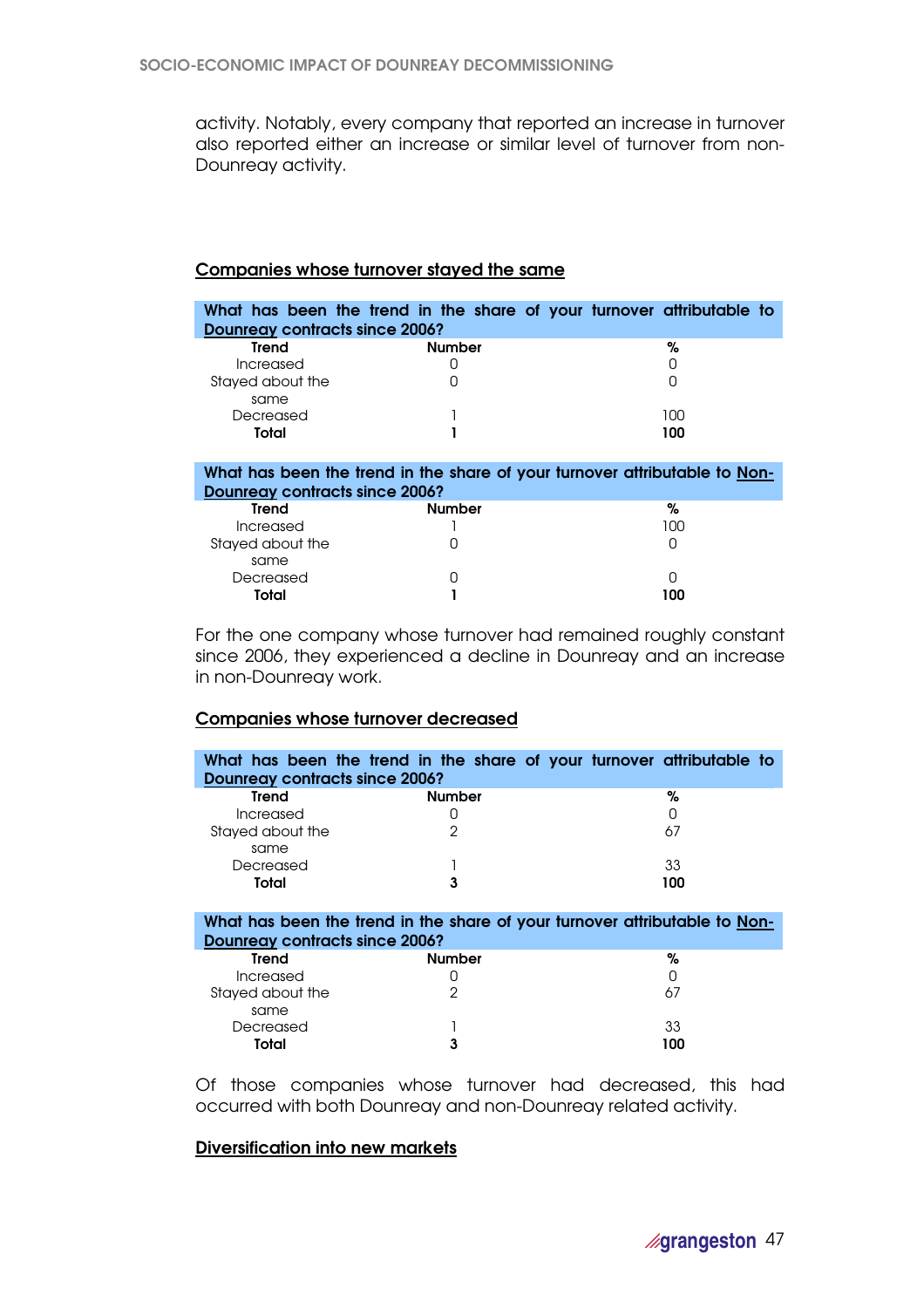Over two-thirds of the companies have diversified into new markets since 2006. Twenty six responses were made across the following sectors.

| New markets diversified into |               |     |
|------------------------------|---------------|-----|
| <b>Market</b>                | <b>Number</b> | %   |
| Wave & Tidal                 |               | 27  |
| Oil & Gas                    | 4             | 15  |
| Offshore Wind                | 4             | 15  |
| Nuclear Decommissioning:Non- | っ             | 8   |
| Dounreay                     |               |     |
| Onshore Wind                 | 2             | 8   |
| <b>Biomass</b>               | ≘             | 8   |
| Other                        | 5             | 19  |
| Total                        | 26            | 100 |

Of those companies that **hadn't** diversified into new markets, there are no particular defining characteristics other than they featured a greater share of companies with lower (less than £1m) turnover.

# **Conclusions**

The results of this survey generally support the view that companies in Caithness (that have undertaken work in the past/presently on Dounreay related projects) are now, compared to 2006, less dependent on Dounreay and more dependent on other markets including new markets that they have diversified into over the past few years. The new markets tend to be associated with renewable energy.

# ASSESSMENT OF DEPENDENCY AND DIVERSIFICATION

The assessment is based on:

- Official published socio-economic statistics comparing the area today (or as close to today as the data allows) with the situation in 2005/6.
- Comparison of survey of DSRL staff (2011) with survey of UKAEA staff (2006).
- Review of CNSRP and Partner activities.

#### Socio-economic analysis

In general, the socio-economic statistics tend to become available with a lag. There have also been a number of changes in the way the data is collected and presented over the period 2005 to 2011.

Bearing these caveats in mind the key trends in the data indicate that:

- 1. Although Caithness has an ageing population it is still marginally younger than that for the Highlands & Islands as a whole.
- 2. While the Caithness population is ageing faster than that for the Highlands & Islands as a whole (probably a combination of the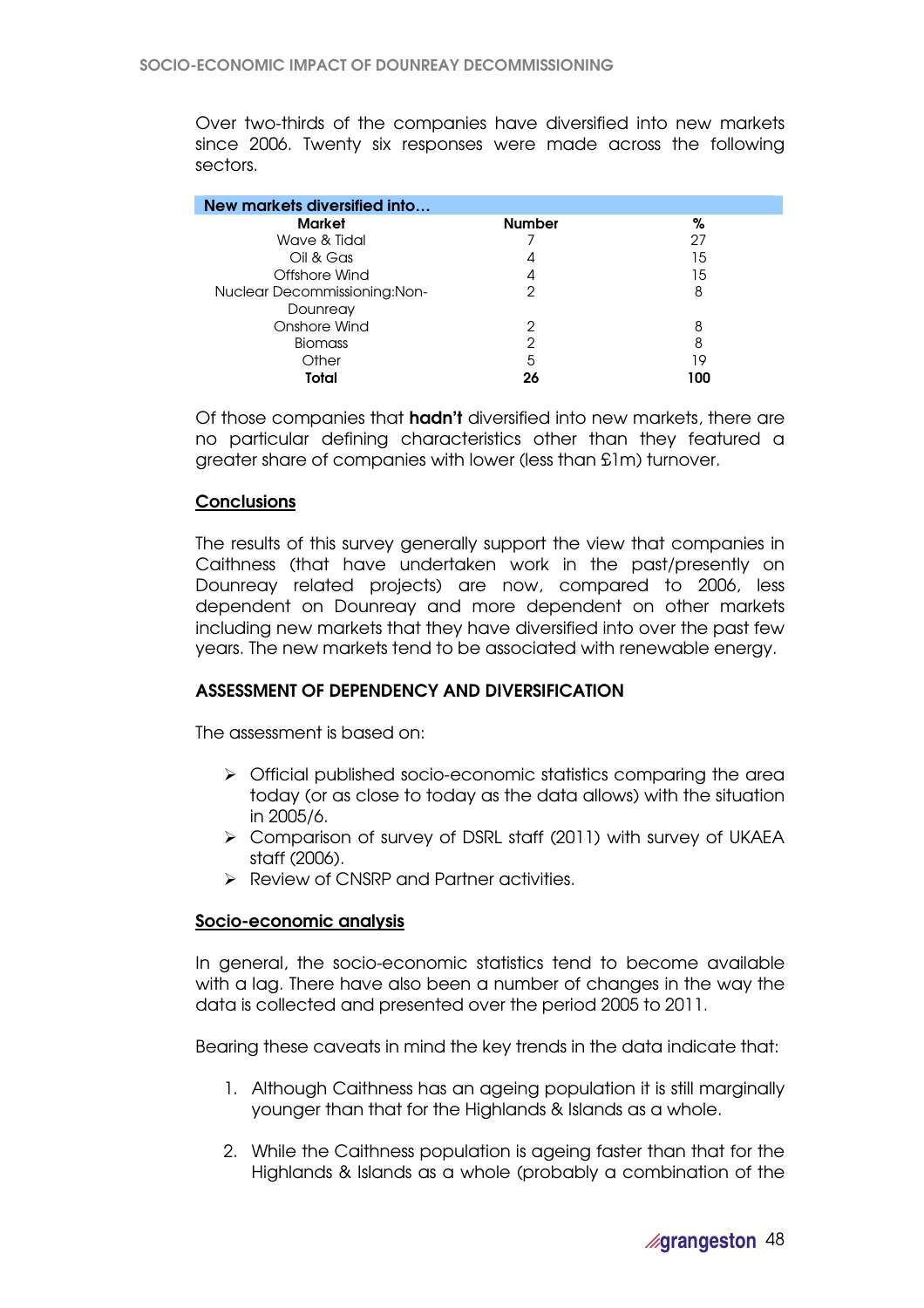reduced employment at Dounreay and the impact of the recession on migration patterns), it is ageing more slowly than Sutherland. This suggests that within the North Highlands, the Caithness economy is more robust as it is supporting a younger population profile.

- 3. Between 2006 and 2008, Caithness & North Sutherland (CNS) experienced growth in the total number of employees in employment, and at a faster rate than that achieved by the Highlands & Islands as a whole. Over the same period employees in employment in the rest of Sutherland (i.e. excluding North Sutherland) declined significantly (almost 6%).
- 4. CNS tends to have a larger manufacturing sector compared to the rest of Sutherland and the Highlands & Islands. This reflects the importance of Dounreay and the associated supply chain. While this was still the case in 2008, CNS had experienced a reduction in the size of this sector of over 11%. At the same time the 'distribution, hotels and restaurants' sector grew by over 11%-this is the sector most closely associated with visitors and tourism.
- 5. Overall, it seemed that CNS experienced a change in its economic structure to one that was closer to that for the Highlands & Islands as a whole. These changes could be interpreted as evidence of diversification (in part a consequence of the smaller impact of Dounreay) in local economic activity.
- 6. It is also significant that between 2005 and 2008 the business start-up rate for Caithness & Sutherland grew significantly from 72% to 115% of the Highland & Islands rate. This is an indicator of potential greater dynamism within the local economy.
- 7. Since 2008, Caithness & North Sutherland has experienced a significant (almost 12%) reduction in the number of employees in employment. This is, however, in the context of reduced staffing levels at Dounreay and the impact of the global recession.
- 8. Despite the reduction in the number of employees in employment, Caithness & Sutherland as a whole did not suffer from as high unemployment rates as Scotland as a wholebetween January 2005 and May 2008 Caithness & Sutherland had higher unemployment rates. Since then the Scottish unemployment rate has been higher.

# DSRL/UKAEA staff surveys

Based on the DSRL (2011) and UKAEA (2006) staff surveys and estimated impacts of Dounreay decommissioning a number of key findings relevant to dependency and diversification emerged: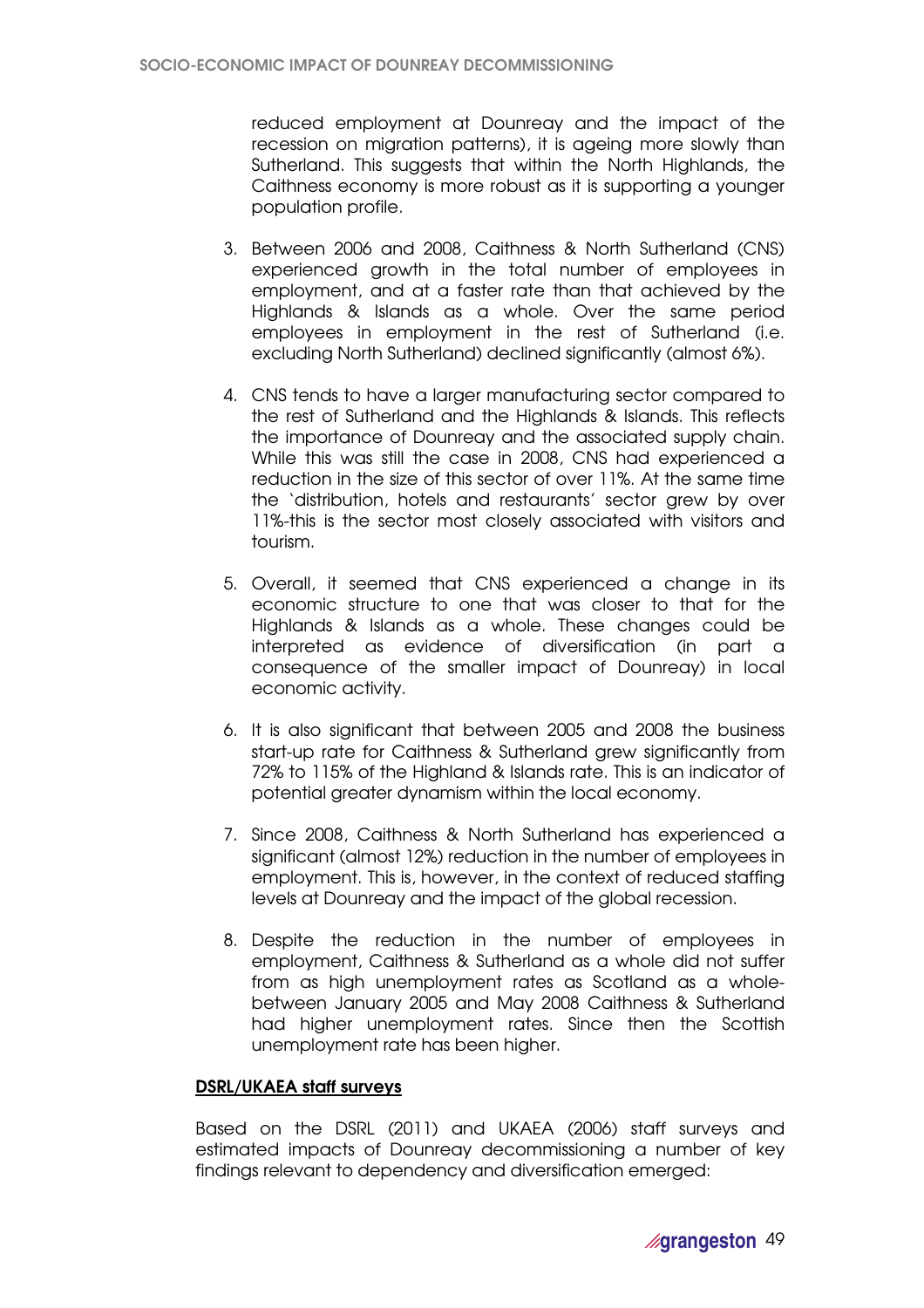- 1. The estimated impacts of Dounreay directly and taking into account the supply chain (indirect) and household spending (induced) show that, based on 2011 data (provided by DSRL), the total employment impact on the local economy was similar to that predicted in the 2006 report. The total impact in 2011 was around 75% of the impact in 2005.
- 2. Compared to 2006 there was, by 2011, a 21% increase in the number of DSRL staff that would stay in Caithness & Sutherland following 'closure' of the site, and a 23% increase in the number of those who would stay and work.
- 3. There was also a doubling in the number of those who would stay and consider setting up their own business in Caithness & Sutherland.
- 4. All of these indicate a greater confidence in the local area as a place to stay and work and especially to set up new businesses.

# Review of CNSRP and partner activities

The review of CNSRP and its partners focussed on evaluating the progress made by CNSRP in achieving its objectives and in particular in relation to diversification of the local economy. CNSRP, acting in an enabling capacity rather than as a delivery vehicle, provides a focus for the effort of public agencies. The key to CNSRP's impact is based on its role in facilitating the partner agencies in working jointly to deliver a common 'vision' for the area. It is the individual partners who make the investment that will eventually result in more jobs and economic activity.

Our review suggests that CNSRP has successfully led a major change process in Caithness and North Sutherland. The Partnership has engaged in a demanding and developing agenda, and it has maintained the support of its stakeholders – partners, funders and local stakeholders. Progress is identifiable in a number of areas across different parts of the area:

- 1. Significant investment has taken place by businesses in the area at a time of low or no growth in the national economy. A good group of start up firms has emerged. The area now has a cohesive and focussed approach to the attraction of inward investment.
- 2. Investment in projects improving local infrastructure in tourism, renewables, oil and gas has been committed. Some projects, notably Wick Marina have shown early success in attracting additional income and activity from new markets.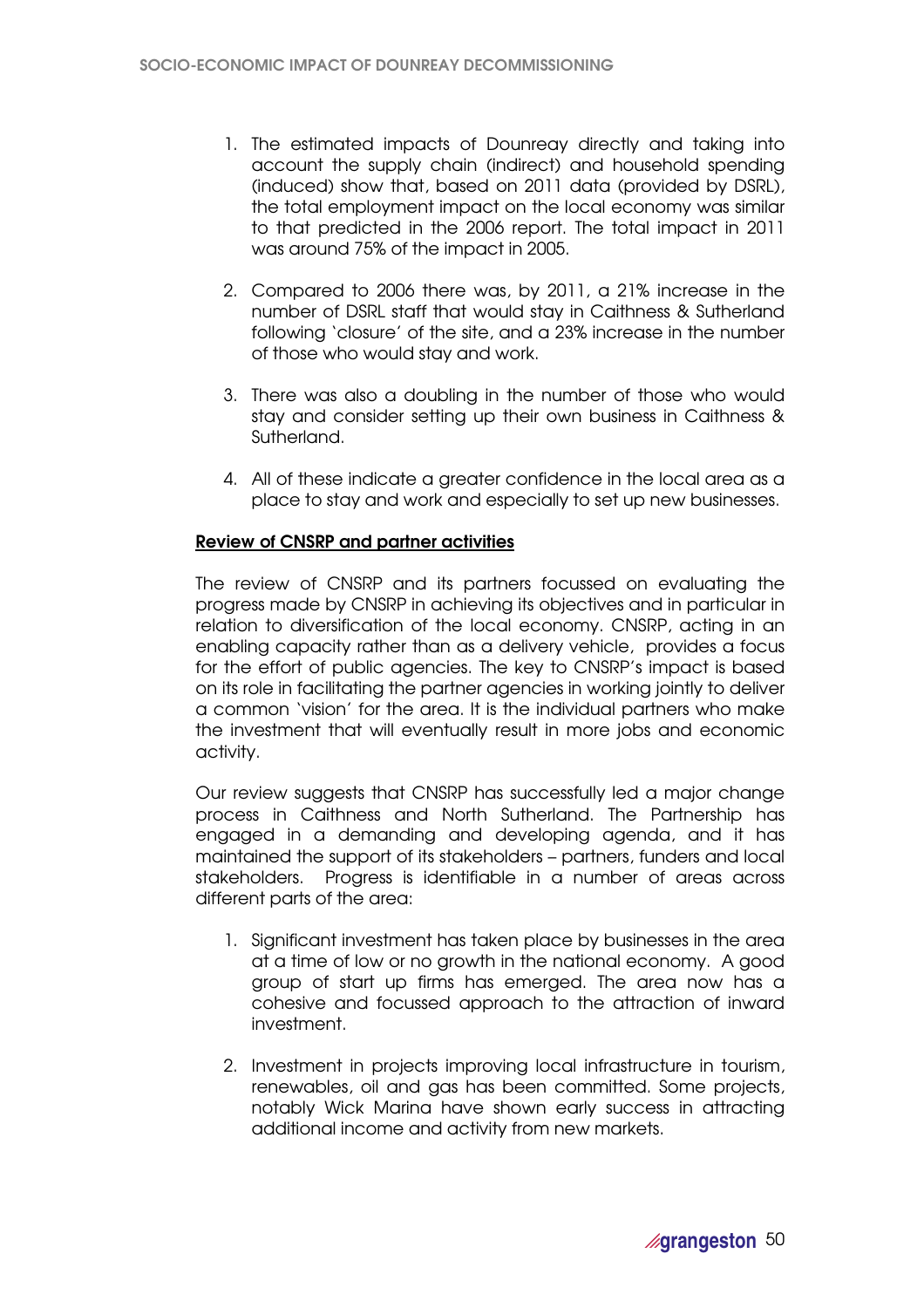3. Local institutions from North Highland College to Caithness Horizons and the Caithness Chamber of Commerce are making major new contributions.

The partners are clear that CNSRP has made good progress based on:

- 1. CNSRP providing the means for joint working and for scrutinising individual agencies' commitments.
- 2. The level of investment secured for key projects.
- 3. The shift away from over-dependence on Dounreay.

Consultees are unambiguous about the level of energy and commitment surrounding the Partnership's work that means people now think that it has helped foster a more positive and pro-active attitude towards tackling the area's future needs and priorities.

Prior to the Partnership little sustained collective action took place. Plenty of individual steps were taken but few with real strategic or collaborative effort. There exists now a much stronger, shared sense of opportunities and challenges and of the means of tackling these. Above all, consultees identify that some of the barriers to change have come down. There was a lack of a central resource where issues could be thrashed out, actions agreed and above all a resource to do all of this.

Overall, the review of CNSRP suggests it has influenced the nature, scale, timing and quality of projects that have been supported.

# **CONCLUSIONS**

The socio-economic data shows a local economy that is diversifying into new areas, for example the increased importance of tourist related activities, and one that is supporting a 'younger' population compared to neighbouring Sutherland. There is also evidence of an improved business start-up rate and despite the impacts of the recession since 2008, Caithness & Sutherland now have a lower unemployment rate than Scotland.

The **DSRL survey** suggests first, that the supply chain impacts have reduced since 2005/6 effectively indicating an enforced reduction in dependency on Dounreay. Second, there appears to be greater confidence by the current DSRL staff in the local area as a place to stay and work and especially to set up new businesses once Dounreay is decommissioned.

The review of CNSRP suggests it has influenced the nature, scale, timing and quality of projects that have been supported. It has levered in substantial funding behind the delivery of its plans. Overall there is progress evident towards the desired strategic outcome of a stronger, more diversified local economy.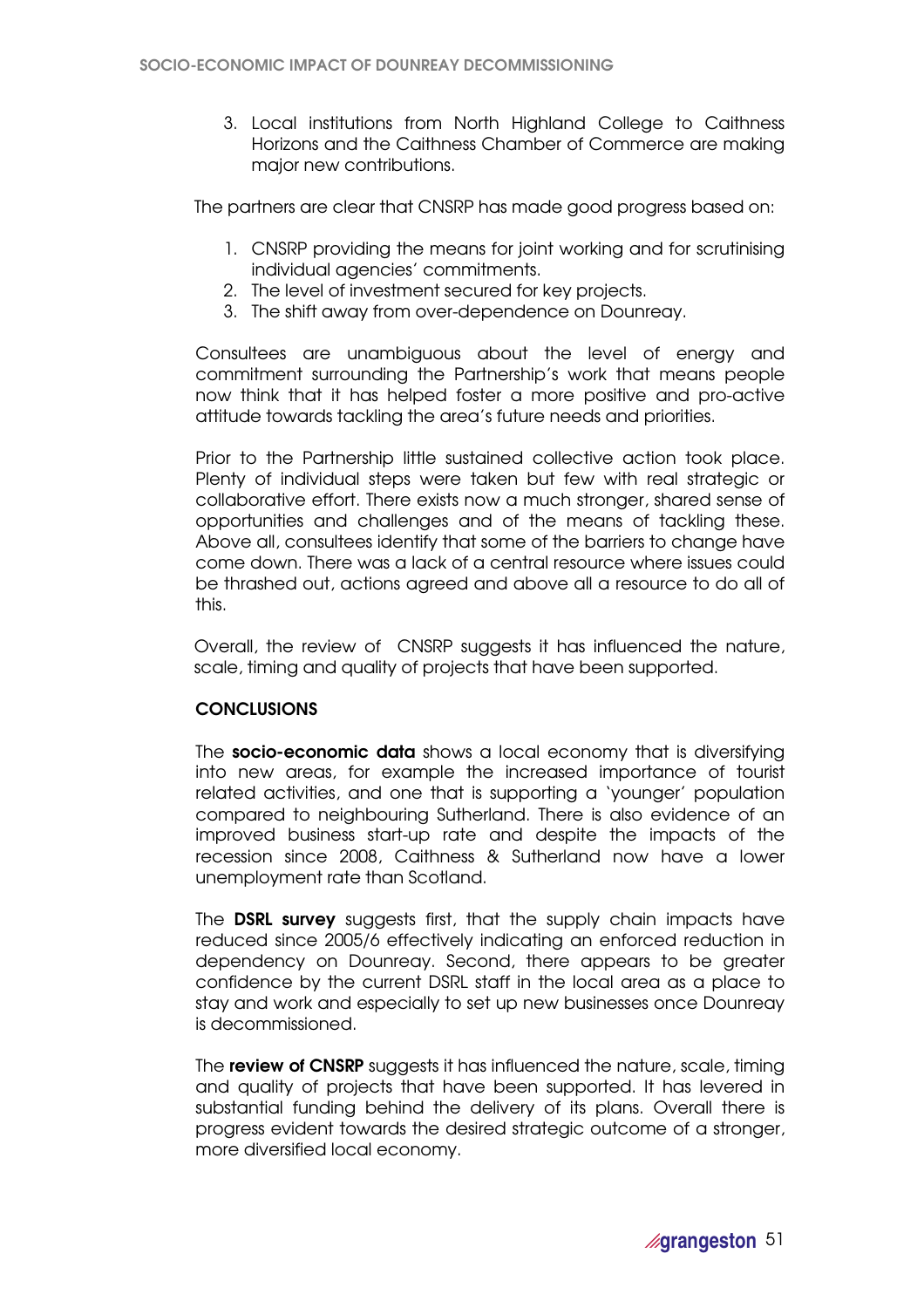The **Dounreay contractors survey** generally supports the view that companies in Caithness (that have undertaken work in the past/presently on Dounreay related projects) are now, compared to 2006, less dependent on Dounreay and more dependent on other markets including new markets that they have diversified into over the past few years. The new markets tend to be associated with renewable energy.

Overall, the evidence supports the view that the local economy has to some degree reduced its dependency on Dounreay, diversified into new activities and is generally more confident about the future post-Dounreay. It is also the case that CNSRP has played a role in achieving these outcomes.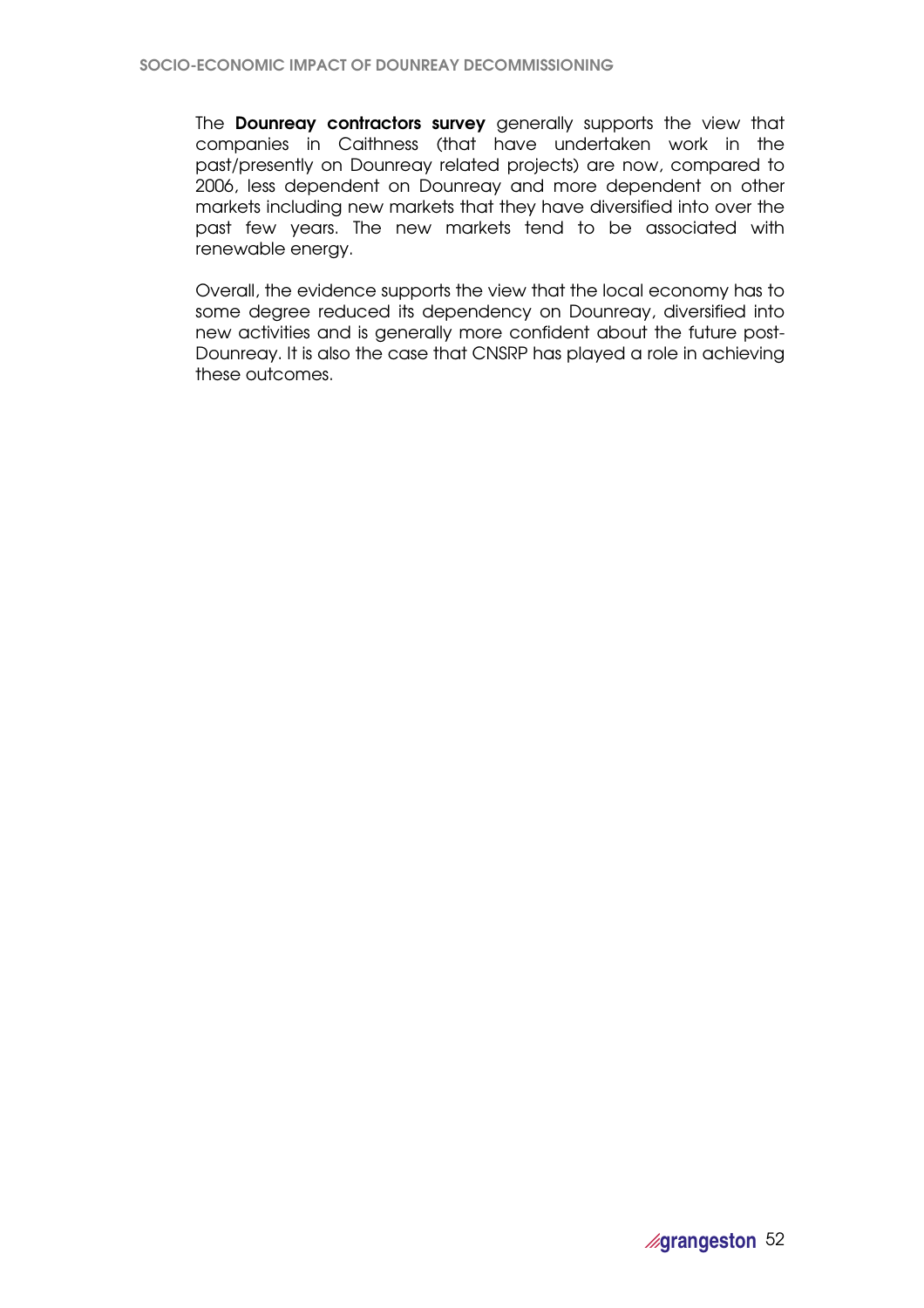# 8 CONCLUSIONS

This review has provided a wide range of evidence from which we are able to draw conclusions. These are presented below.

- 1. It is important to note at the outset that the key to CNSRP's impact is based on its role in facilitating the partners agencies in working jointly to deliver a common 'vision' for the area. It is the individual partners who make the investments that will eventually result in more jobs and economic activity. These outcomes and impacts reflect the influence of CNSRP although it is difficult to attribute the outcome in the absence of the Partnership.
- 2. The analysis suggests that while the population of Caithness & North Sutherland has been declining over the decade as a whole this appears to be largely due to relatively large falls in the population of North Sutherland rather than in Caithness which showed an increase in population of 0.4% since 2005.
- 3. Decline in the population of the two main settlements of Wick and Thurso. There are likely to be a number of reasons but it is suggested by HIE that this is partly associated with the long-term decommissioning of Dounreay. This is likely to be the case for Thurso in particular.
- 4. Although Caithness has an ageing population it is marginally younger than that for the Highlands & Islands as a whole. The population of Caithness is also aging slower than that for Sutherland. This suggests that the Caithness economy is more robust as it is supporting a younger population profile and certainly over the past five years has been aging more slowly than Sutherland.
- 5. The structure of the Caithness & North Sutherland economy is different from the rest of Sutherland and the Highlands & Islands as a whole with a much larger share of employees in manufacturing, energy and water. This is partly attributable to Dounreay and its associated supply chain.
- 6. However, the area also experienced a significant reduction (- 11.5% between 2006 and 2008) in the number of employees in that sector compared to positive growth in the rest of Sutherland and the Highlands & Islands as a whole.
- 7. Since 2008 Caithness & North Sutherland has experience an almost 12% reduction in employees in employment, in large part reflecting the economic downturn in the global economy.
- 8. Caithness & Sutherland has also improved its business start-up rate. In 2005 it had the lowest business start-up rate (per 1,000 of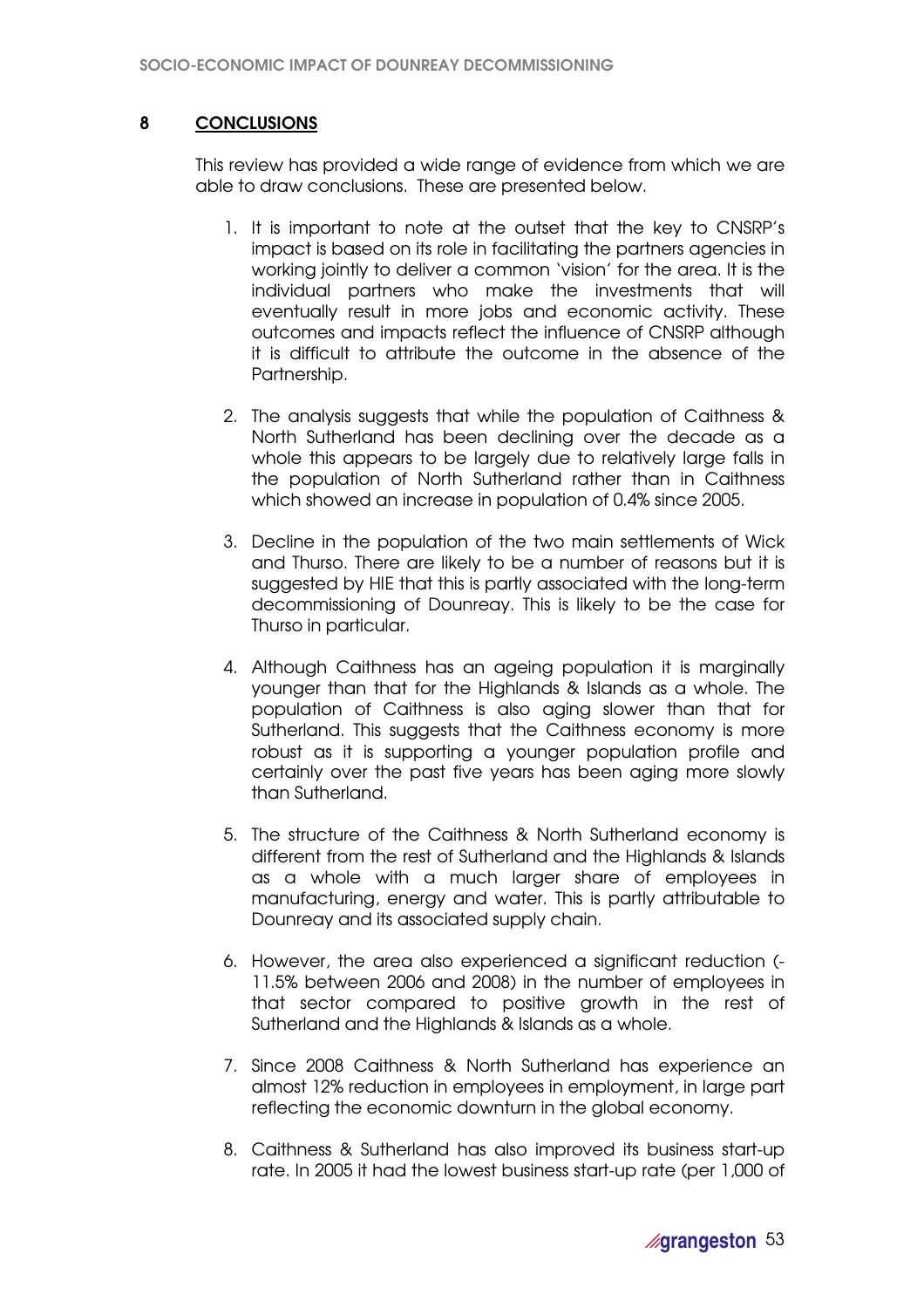population) in the Highlands & Islands (72% of the rate for the Highlands & Islands). By 2008 the start-up rate in Caithness & Sutherland was 115% of the H&I rate. This is a significant absolute and relative increase which HIE suggested reflected the changing structure of the Caithness & Sutherland economy.

- 9. In terms of the impact of Dounreay site activity there has been a reduction in the number of direct (DSRL/UKAEA) staff of almost 27%. In part this can be explained by the increasing importance of outsourcing. Based on the staff survey, 9% of DSRL staff who were working at Dounreay in 2006 were working for contractors. In comparison 14% of contractors (who were at Dounreay in 2006) had been working for UKAEA, so there is evidence that part of the reduction is explained by activities/roles previously undertaken by UKAEA now being undertaken by contractors, in part through outsourcing.
- 10. There has also been a reduction in expenditures by DSRL/UKAEA on their supply chain. This in turn reduces the number of supply chain jobs supported by Dounreay.
- 11. A comparison of actual impacts in 2010/11 compared to those predicted in 2006 for 2010 suggests that there has been some reduction in the dependence of the local economy on Dounreay.
- 12. While Dounreay continues to have a major economic impact on the local economy, there is also an expectation that as the decommissioning and site restoration process continues the impact will decline over time. Measuring Dounreay's impact as the share of its direct, indirect and induced employment impacts in total employment in Caithness & Sutherland, there has been a decline in the relative importance of Dounreay locally.
- 13. Evidence from the survey (of DSRL staff) indicates that there was almost a doubling in the number of staff who would consider setting up their own business if they no longer worked for DSRL at Dounreay. This suggests a possible increase in confidence of DSRL staff in terms of what they would consider doing in the future.
- 14. CNSRP has successfully led a major change process in Caithness and North Sutherland. There is progress evident towards the desired strategic outcome of a stronger, more diversified local economy. Much of the progress at this stage is about the move towards achieving this end. It is premature to assess the work of the Partnership and of the individual partners in terms of the impact they are having. The Partnership has engaged in a demanding and developing agenda, it has maintained the support of its stakeholders – partners, funders and local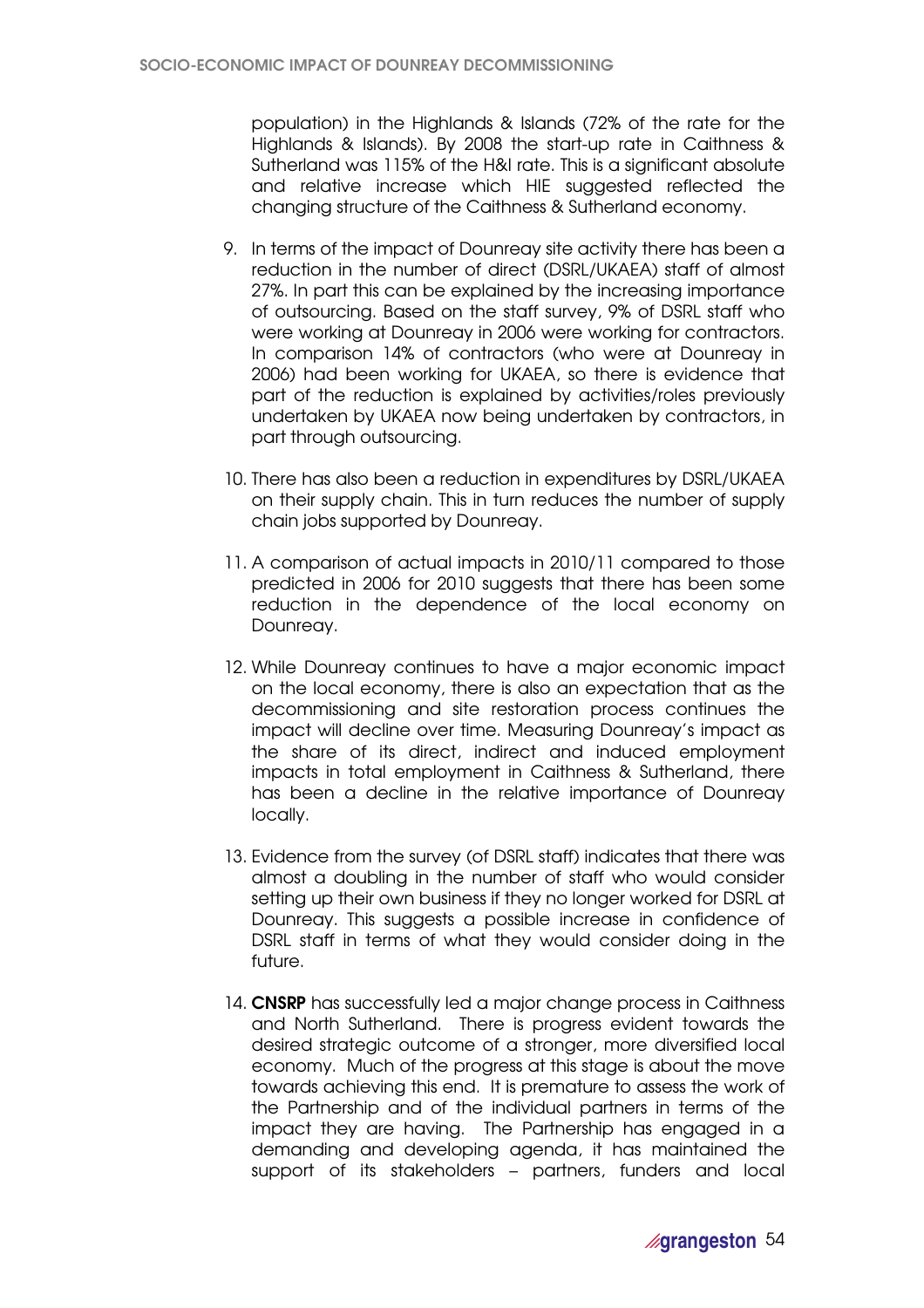stakeholders. Progress is identifiable in a number of areas across different parts of the area:

- $\triangleright$  Significant investment has taken place by businesses in the area at a time of low or no growth in the national economy. A good group of start up firms has emerged. The area now has a cohesive and focussed approach to the attraction of inward investment.
- $\triangleright$  Investment in projects improving local infrastructure in tourism, renewables, oil and gas has been committed. Some projects, notably Wick Marina have shown early success in attracting additional income and activity from new markets.
- > Local institutions from North Highland College to Caithness Horizons and the Caithness Chamber of Commerce are making major new contributions.
- $\triangleright$  CNSRP has influenced the nature, scale, timing and quality of projects that have been supported. It has levered in substantial funding behind the delivery of its plans.
- 15. **Strategic Fit:** By being developed by knowledgeable and informed project partners, CNSRP was aligned to a series of national and regional strategies from the outset. It took into account the strategic agendas of UK Government especially through the NDA, the Scottish Government, HIE, THC, and gained their support accordingly. It continues to be relevant to the evolving strategies of partners.
- 16. Collaborative Environment: The Partnership built on existing and devised new working relationships to create an environment of collaboration. Feedback from various groups supports this view. Their experience in working with the Partnership to shape market, business and community relevant proposals is relatively new but it is firmly embedded. This will be an important part of the long term legacy of CNSRP.
- 17. **Strategic Added Value**: CNSRP's principal impact has been achieved through the strategic added value brought by its resources and by how they have been directed towards its Action Plan. This value is made up of increased co-ordination and partnership in what was a pioneering role, and improved intelligence resulting in an agreed approach to economic and social development in a key area. The Partnership has created increased confidence that investment will be in support of integrated strategic objectives. This has to be qualified by the difficulty faced in assessing progress where much effort has been placed on major projects – important as they are – in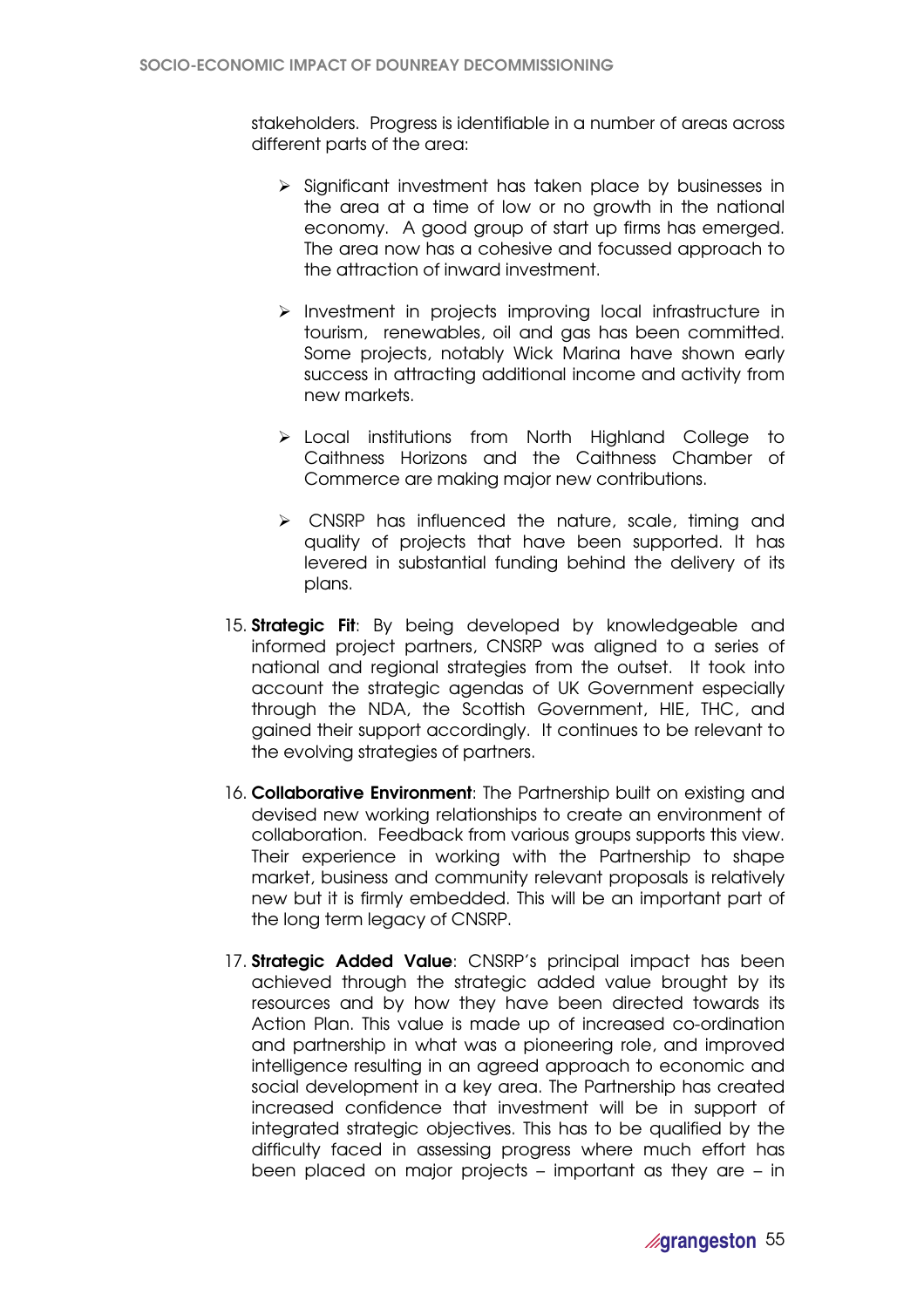contrast to the development of a strategic programme with clearly defined objectives for each of its elements. This does not belittle the CNSRP's work: it suggests that for the future a more strategic approach will be desirable, especially in the face of tight funding rounds.

- 18. The strength of working partnership that underpinned the formation of CNSRP and the growth in working relationships across the stakeholders mean that any development of partnership activity in this area needs to be taken in context. The Partnership started strongly and has continued in that vein. There is evidence to support the view that the collective working here has helped build capacity and capability.
- 19. CNSRP is cited by partners as a good practice example for other partnerships to consider.
- 20. The priorities for 2011-14 set out by CNSRP provide the basis for a more strategic and more focussed set of actions. They build on what has been achieved to date and place weight on the attraction of inward investment and on the diversification of existing businesses.
- 21. For the future the Partnership should develop a more outcome driven approach to performance measurement. This would help to drive more consistency and a greater appreciation of CNSRP goals and achievements. Best practice in this area recognises that while it is vital to review and understand the changes taking place, there is a need to place these in relation to wider experience.
- 22. National and international experience in designing and developing monitoring and evaluation systems stresses the need for a focus on a limited number of meaningful measures or indicators of change and the use of realistic comparisons based on sensible expectations.
- 23. For CNSRP this means following through on some areas to find out the outcomes of Action Plan activities – primarily those of others, and capturing these systematically. Partners and funders are increasingly unconcerned about supporting roles and much more concerned about securing outcomes.
- 24. CNSRP and its stakeholders are engaged in a process of transformation. By helping to develop a shared understanding of the future and the various means of taking this forward the Partnership has resulted in significant groundwork and strong levels of investment. This represents a meaningful contribution to the kind of diversification needed to underpin a more sustainable development of the area. It is one in which CNSRP plays a central role.